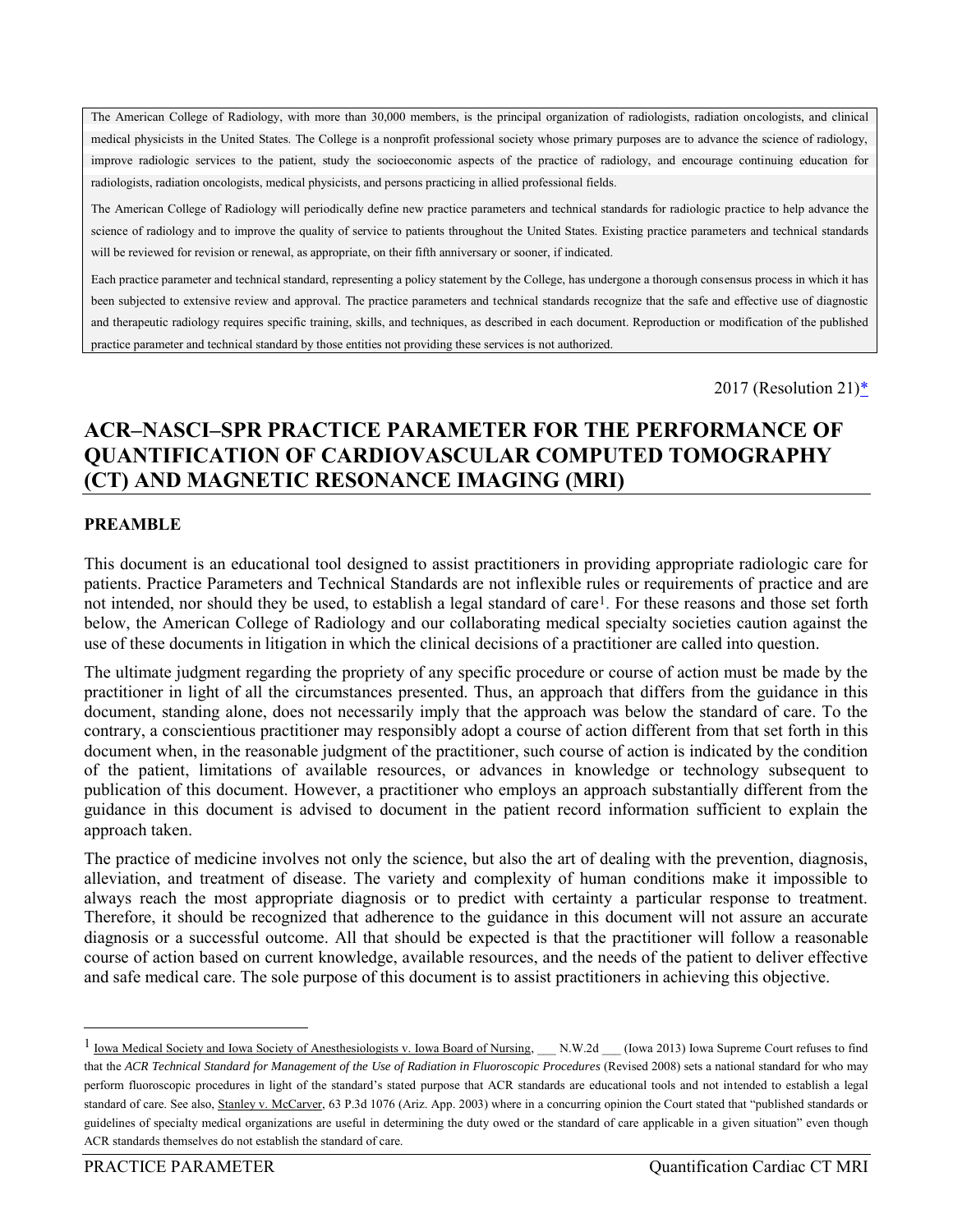# **I. INTRODUCTION**

This practice parameter was revised collaboratively by the American College of Radiology (ACR), the North American Society for Cardiovascular Imaging (NASCI), and the Society for Pediatric Radiology (SPR).

Cardiac magnetic resonance imaging (MRI) and computed tomography (CT) are important noninvasive methods for the assessment of ischemic and nonischemic cardiomyopathies, pericardial disease, cardiac masses, and congenital heart disease. In addition, CT angiography (CTA) and MR angiography (MRA) are well-established noninvasive cross-sectional imaging methods for the detection and assessment of vascular anatomy and a variety of vascular pathologies.

Previous published practice parameters from the ACR have provided practitioners with the educational tools to perform MRA, CTA, and cardiac MR and CT imaging. However, with continued improvements in the fidelity of advanced CT and MRI scanners and increasingly available advanced imaging methods, there is a clear need for new guidelines on the quantitative aspects of CT and MRI for cardiovascular imaging.

Given the rapid development of quantitative cardiovascular CT and MRI, it is anticipated that future versions of this document will evolve as advanced quantification methods are widely adopted into clinical practice.

# **II. INDICATIONS**

Indications for quantification of CT and MRI include, but are not limited to, the following quantitative applications:

- 1. Characterization and grading of vascular stenosis
- 2. Measurement of vessel wall thickness
- 3. Characterization of aneurysmal disease
- 4. Evaluation of vascular morphology prior to surgical intervention
- 5. Flow measurement with phase contrast MRI
- 6. Flow characterization with contrast enhanced time-resolved MRA
- 7. Characterization of myocardial morphology and function
- 8. Assessment of pressure gradients across focal stenosis using phase contrast MRI
- 9. Assessment of volume of myocardial infarction in ischemic heart disease
- 10. Assessment of volume of hypoperfused myocardium with perfusion imaging
- 11. Extent of myocardial fibrosis/infiltration in nonischemic cardiomyopathy for assessment of risk of fatal arrhythmias

# **III. QUALIFICATIONS AND RESPONSIBILITIES OF PERSONNEL**

See the ACR Practice Parameter [for Performing and Interpreting Magnetic Resonance Imaging \(MRI\)](https://www.acr.org/-/media/ACR/Files/Practice-Parameters/MR-Perf-Interpret.pdf) [\[1\]](#page-26-0) and the [ACR Practice Parameter for Performance and Interpreting Diagnostic Computed Tomography \(CT\)](https://www.acr.org/-/media/ACR/Files/Practice-Parameters/CT-Perf-Interpret.pdf) [\[2\]](#page-26-1).

# **IV. GENERAL ASPECTS OF THE PROCEDURE**

- A. General Aspects of Quantitative Cardiovascular Imaging with CTA and MRA
	- 1. Morphological evaluation
		- a. Cardiac gating

Proper cardiac gating of CT and MR imaging is critical for the generation of diagnostic images for evaluation of cardiovascular morphology and function. There are 2 techniques for synchronizing the electrocardiogram (ECG) signal with the cardiac cycle: prospective and retrospective [\[3](#page-26-2)[,4\]](#page-26-3).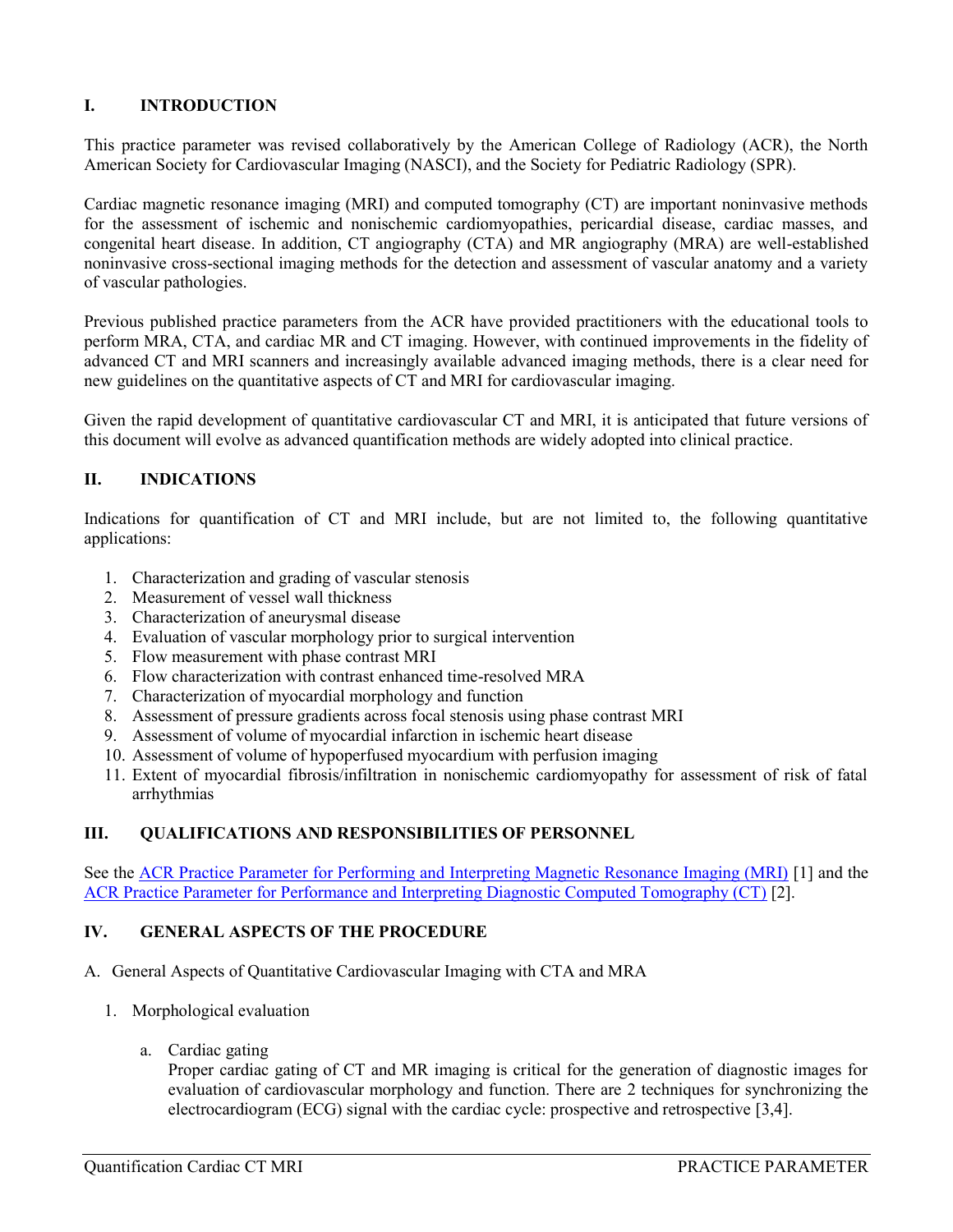With prospective cardiac gating, the acquisition is trigged by the R wave and is paused for image acquisition during a specific phase of the cardiac cycle. This has the advantage of offering selective imaging during a specific cardiac phase to reduce motion blurring, optimize visualization of a vascular structure, and, as in the case of coronary CTA, reduce patient exposure to ionizing radiation.

Retrospective gating acquires data throughout the cardiac cycle so that no portion of the cardiac cycle is excluded. This technique is more sensitive to arrhythmia, although with current arrhythmia software, this effect can be minimized.

b. Distance measurements

For CTA and MRA, a widely used approach for morphological evaluation and measurement is to use curved planar images derived from the volumetric data set. One option is delineating the centerline of the vessel to create a curved planar reconstruction of the arterial segment in question. Vendor software allows deconvolution of the vessel, permitting a curved planar view that can be displayed in both cross-sectional and longitudinal projections. An accurate cross-sectional diameter and area measurement of the normal vessel can be obtained using this projection. Measurements of coronary artery diameter can be obtained within a precision of approximately 0.6 mm on CTA and to approximately 1 mm on MRA. Length measurements can be derived curved planar on multiplanar reformatted views.

Pitfalls include inaccurate placement of the centerline by automated software. This most often occurs in small vessels such as the coronary arteries or calf vessels. A centerline that is eccentric or incorporates mural calcification or thrombus does not accurately represent the lumen of the vessel. Artifactual stenoses may be produced by an improper centerline. Thus, it is important that the centerline be verified by an experienced observer to avoid this pitfall. On MRA, gradient nonlinearity can cause in-plane and out-of-plane image distortion that leads to incorrect vessel measurements.

Alternatively, many cardiovascular imagers use standard multiplanar imaging and assess the individual vessels using multiplanar reformats (MPR) perpendicular to the vessel axis in orthogonal planes. This is typically done in an interactive fashion with various segments of the arteries being evaluated sequentially for areas of plaque and stenosis.

c. Cross sectional diameter measurements

Cross sectional diameter measurements are performed using an MPR perpendicular to the vessel axis in orthogonal planes. If an area of dilatation or stenosis is suspected, the area can be quantified using reference measurements from adjacent normal vessel sections. A common practice is to compare luminal diameter that is deemed normal by taking measurements 1 cm proximal to the abnormal vessel section and another measurement 1 cm distal to the stenosis or dilatation on the longitudinal straightened curved planar images. The average diameter of these 2 measurements is used as the reference normal diameter of the vessel. The diameter of the abnormal segment is divided by the reference normal diameter to arrive at a percentage of stenosis or dilatation (percent stenosis or dilatation equals abnormal segment [mm] referenced to the normal segment). Workstation software is available to automate this calculation or it may be calculated manually. In practice, it may be difficult to confidently identify 1 or more reference normal areas because of diffuse calcified and noncalcified plaque. If only 1 reference normal area can be defined (either proximal or distal), this area can be used as a single reference segment with the caveat that it may slightly overestimate or underestimate the true extent of the stenosis or dilatation.

Dilatation of the arteries is often due to positive remodeling and atherosclerosis, although multiple other causes exist, including vasculitis and trauma. In general, an aneurysm is defined by dilatation of an artery to greater than 1.5 times the diameter of the adjacent normal segment. Stenosis is far more common and is usually due to negative remodeling and atherosclerosis but can also be secondary to other causes such as vasculitis and dissection. Because of the limited spatial resolution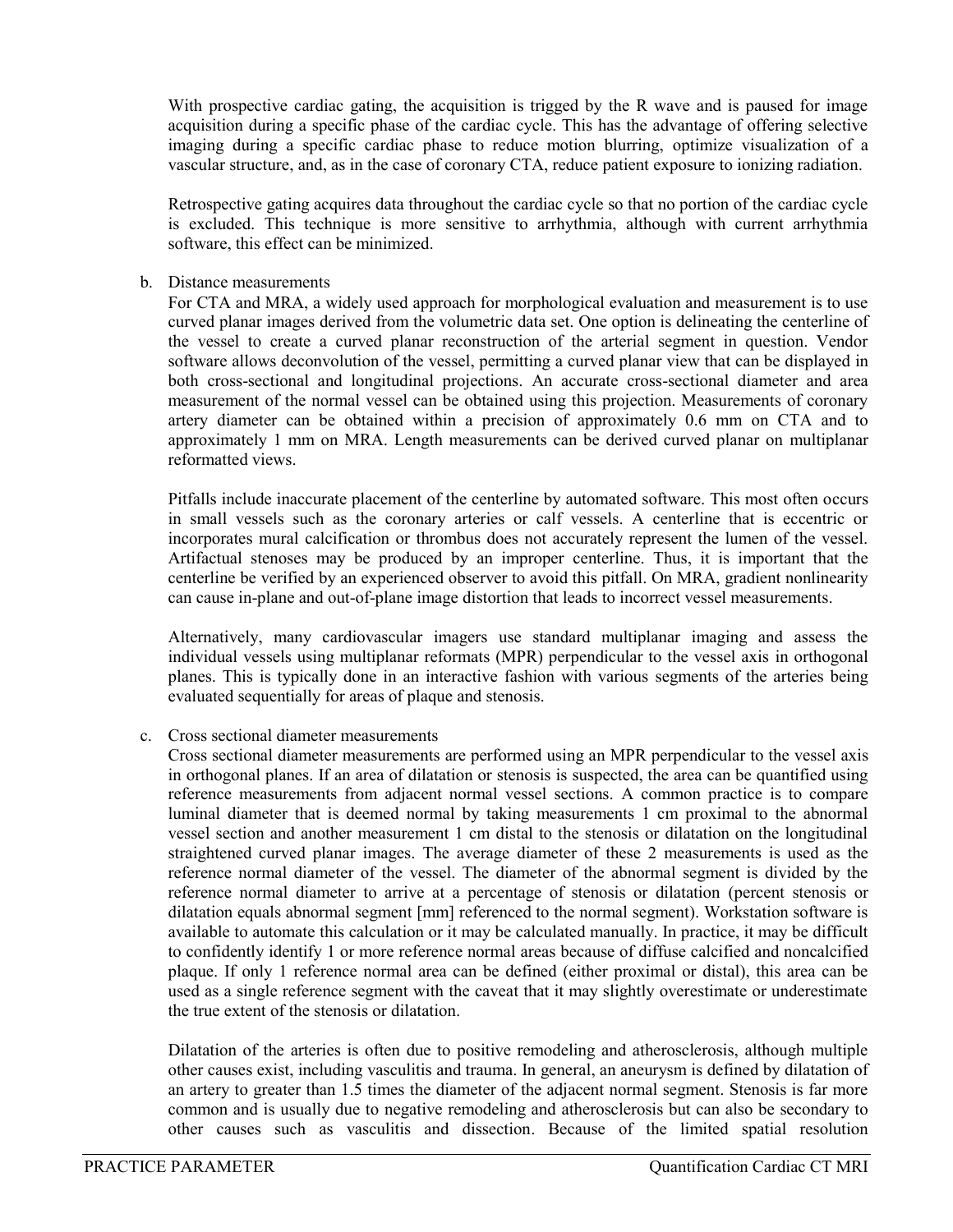(approximately  $0.35$  mm<sup>3</sup>) for CTA of at least  $64$ -slice  $[5,6]$  $[5,6]$ , 9 to 10 voxels typically span the entire diameter of a proximal coronary artery lumen, for example. Each pixel represents approximately 10% of the luminal diameter. Thus, overly precise reporting of stenoses is often not appropriate. Generally, a percentage range is used. A typical spectrum might include a stenosis grading of less than 25%, 25% to 50%, 50% to 75%, or greater than 75% [\[7\]](#page-26-6). Alternatively, more recent guidelines for coronary CTA suggest the following grading system: 0% (no visible stenosis), 1% to 24% (minimal stenosis), 25% to 49% (mild stenosis), 50% to 69% (moderate stenosis), 70% to 99% (severe stenosis), 100% (occluded) [\[8,](#page-26-7)[9\]](#page-26-8). Standardized reporting of coronary CTA with corresponding recommendations is in development and may provide a framework for a further study [\[10\]](#page-26-9).

In evaluating stenoses on CTA, it is important to distinguish calcification from the opacified lumen to properly define the stenosis and minimize the effects of blooming artifacts. This can be particularly problematic in the evaluation of the anterior tibial artery. It is also a common problem in the interpretation of a coronary CTA. The most common, simple solution is to use a lower window center setting and a wider window width. Most vendors provide software with preset window and level settings that optimize evaluation of calcified arteries. It may also be useful to assess the extent of calcification in both the longitudinal and transverse curved planar reconstructions. MRA is used less frequently to characterize dilation and stenosis because of its spatial resolution. However, an approach similar to that described above can be used with MRA. Calcification is not readily visible on MRI, and therefore blooming effects seen with CTA do not impact MRA. For this reason MRA is often used in peripheral vascular disease, particularly in the setting of severe vascular calcification.

d. Cross sectional area, volume and angle measurements

Measurements of an aneurysm's cross-sectional area can be calculated from longitudinal straightened curved planar reconstructed images using the techniques described in section IV.A.1.c above, and many vendors provide this software. Nevertheless, it is not commonly used because most studies of the accuracy of CTA have correlated it with quantitative catheter-based angiography, which relies on unidimensional measurements. Volume and angle measurement are not commonly performed for CTA and MRA but are very helpful for follow-up of thoracoabdominal aortic aneurysms, iliac artery aneurysm after endovascular repair [\[11\]](#page-26-10), and endovascular repair.

e. Region of interest characterization (CT only)

Attenuation measurements of the arterial wall can be obtained for plaque characterization. Generally, a region of interest (ROI) is placed on the wall and a Hounsfield unit (HU) measurement is obtained that represents an average pixel value. This measurement can be performed on unenhanced gated CT study, often a calcium-scoring examination, and it has also been attempted with CTA. Optimally, it should be possible to categorize plaques as primarily calcified, fibrous, or fatty in density. Although studies correlating CTA with intravascular ultrasound have shown some ability to distinguish among these 3 plaque densities, in clinical practice it is often difficult to confidently differentiate fibrous and fatty plaques. This limitation likely arises from partial volume averaging and variability of HU measurements among different vendors. Thus, plaque is generally characterized as calcified, noncalcified, or mixed. It is also important to quantify HU measurements in the aorta when they are elevated. Crescent-shaped high attenuation in the aortic wall is seen in intramural hematoma [\[12\]](#page-26-11), but it is important to repeat the measurements after IV contrast is administered because intramural hematoma does not enhance, and an alternative diagnosis (eg, vasculitis) should be sought if there is enhancement [\[13\]](#page-26-12).

2. Velocity and flow quantification: Phase Contrast MRI

Velocity and flow quantification with MRI are achieved using phase contrast imaging [\[14](#page-26-13)[,15\]](#page-26-14). Phase contrast MRI (PC-MRI) exploits the fact that moving tissue (ie, blood) acquires a phase shift in the presence of velocity encoding gradients. This phase shift is directly proportional to the velocity of the blood as it moves through a magnetic field. With PC-MRI, 2 measurements are typically acquired: the first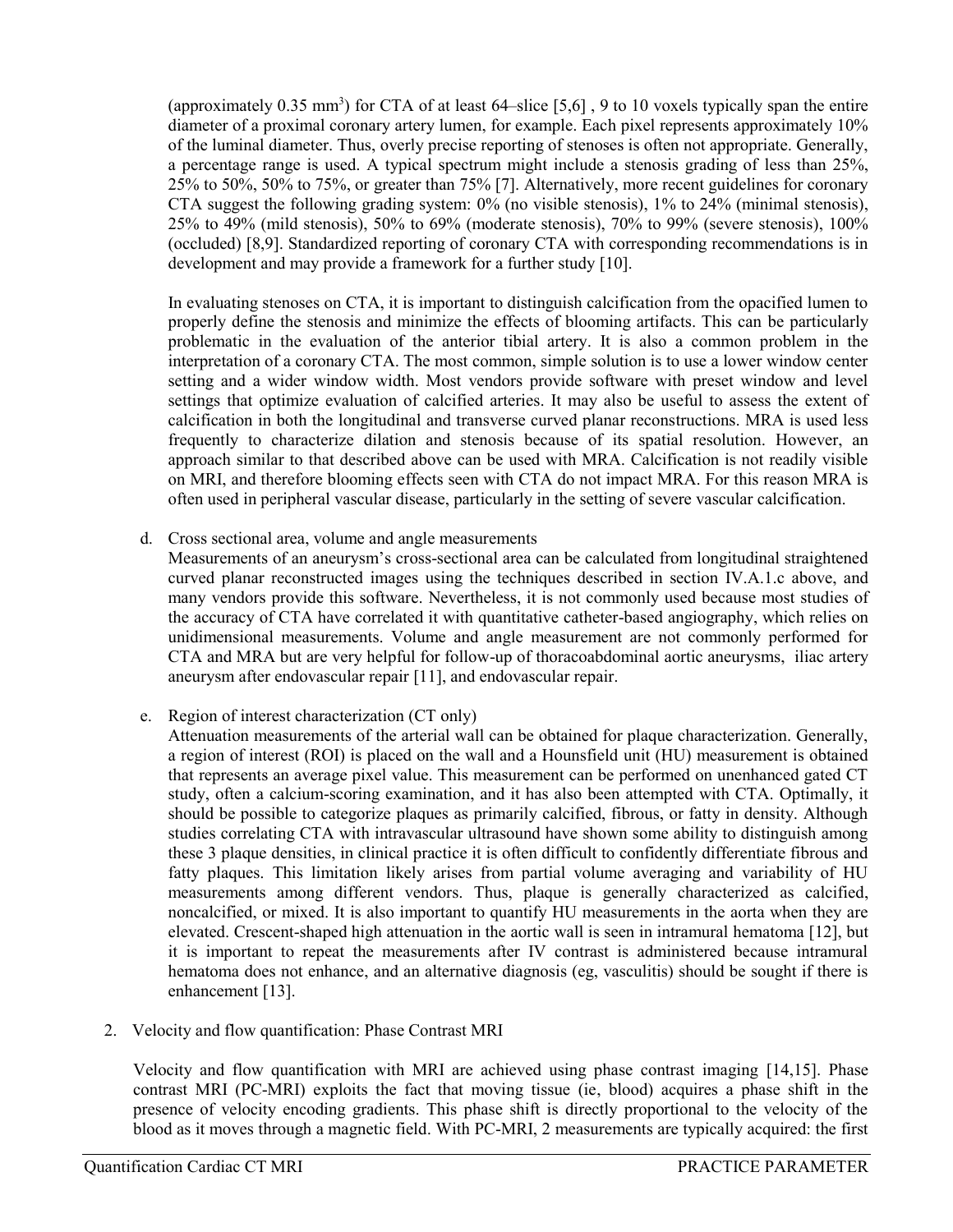with a positive bipolar gradient, the second with a negative bipolar gradient. The resultant image is a subtracted phase map image. Signal from stationary tissue is eliminated. while The only signal that remains originates from moving tissue (ie, blood) and is directly proportional to its velocity.

PC-MRI can be implemented as a breath-hold technique or with free-breathing [\[16](#page-26-15)[,17\]](#page-26-16). Breath-holding may be preferred within the thorax or abdomen because of the effects of respiratory motion, but it has been suggested that breath-held PC-MRI may underestimate some measurements, such as pulmonary regurgitation [\[18\]](#page-26-17), compared to PC-MRI obtained during free breathing. Prospective cardiac gating may be preferred with breath-held PC-MRI because of its more consistent acquisition, although either cardiac gating approach is acceptable. The principal drawback of breath-holding is the restricted acquisition time, which may compromise temporal resolution. Free-breathing PC-MRI permits a longer acquisition, which allows higher temporal resolution, although image quality may be reduced because of respiratory motion artifact. Free breathing PC-MRI may be preferable in uncooperative patients or in the pediatric population. Real time PC-MRI can be used as an alternative, if available.

The most important parameter for PC-MRI is the velocity encoding variable ( $V_{\text{enc}}$ ).  $V_{\text{enc}}$  is generally given in cm/sec and is the highest and lowest detectable velocity measured by that PC-MRI pulse sequence. The closer the  $V_{enc}$  is to the actual velocity, the more accurate the measurement. If the  $V_{enc}$  is lower than the maximum velocity being measured, then aliasing will occur. If the  $V_{enc}$  is significantly higher than the actual velocity, then signal intensity is reduced and the noise floor is relatively higher, which may reduce the accuracy of the flow measurement. Since  $V_{enc}$  is inversely proportional to the amplitude of the magnetic gradient, the lower the velocity being measured and the higher the gradient strength required.

Venc is most commonly encoded in a single direction during a PC-MRI acquisition (ie, unidirectional PC-MRI). The direction of the V<sub>enc</sub> variable can be altered depending on what is being measured and this will determine slice prescription. In-plane PC-MRI is where the Venc direction is encoded within the plane of the image, either anterior-posterior direction, left-right direction, or superior-inferior direction. In-plane PC-MRI is useful for determining flow direction such as when characterizing the eccentricity of an aortic regurgitant jet on a 3-chamber cardiac orientation. Through-plane PC-MRI is where the  $V_{enc}$  is encoded through the plane of the slice. This technique is commonly used for measuring velocity and flow, and it is important that the through plane imaging slices be directly orthogonal to the flow being measured. V<sub>enc</sub> can be also encoded in 3 directions (x, y, and z) during a single acquisition (ie, tridirectional PC-MRI) [\[19\]](#page-26-18). Since more time is needed to acquire the additional directions, imaging times are long and therefore temporal resolution may be compromised with a breath-hold acquisition.

a. Direction

In its most basic application, PC-MRI can be used to visualize flow direction. This can be achieved with in-plane PC-MRI where the imaging slice is chosen to match the region of interest. Precise selection of V<sub>enc</sub> is less important for this application as long as the V<sub>enc</sub> is above the peak velocity being measured. Accurate slice orientation is essential, especially in regions where position may be affected by respiratory variations (eg, in a portal venous system [\[20\]](#page-26-19)).

b. Velocity

Through-plane PC-MRI is used for accurate measurement of velocity [\[21\]](#page-27-0). It is essential that the through-plane slice be positioned directly orthogonal to the flow so that the true velocity is being measured and not a vector component of the true velocity. In-plane PC-MRI may be useful for planning the setup of the through-plane slice. For example, a sagittal oblique in-plane PC-MRI of a thoracic aortic coarctation will depict the direction of the high velocity jet inferior to the stenosis so that the through plane slice can be prescribed directly orthogonal to the flow jet. Preliminary in-plane PC-MRI has the added advantage of providing an assessment of actual velocity so that the  $V_{\text{enc}}$  can be increased on the through-plane slice if aliasing occurs. In order to ensure true orthogonal positioning, the through-plane slice should or must be set up from at least 2 different orientations. In-plane velocity measurements can also be used for estimation of peak velocity [\[22\]](#page-27-1) but care must be taken to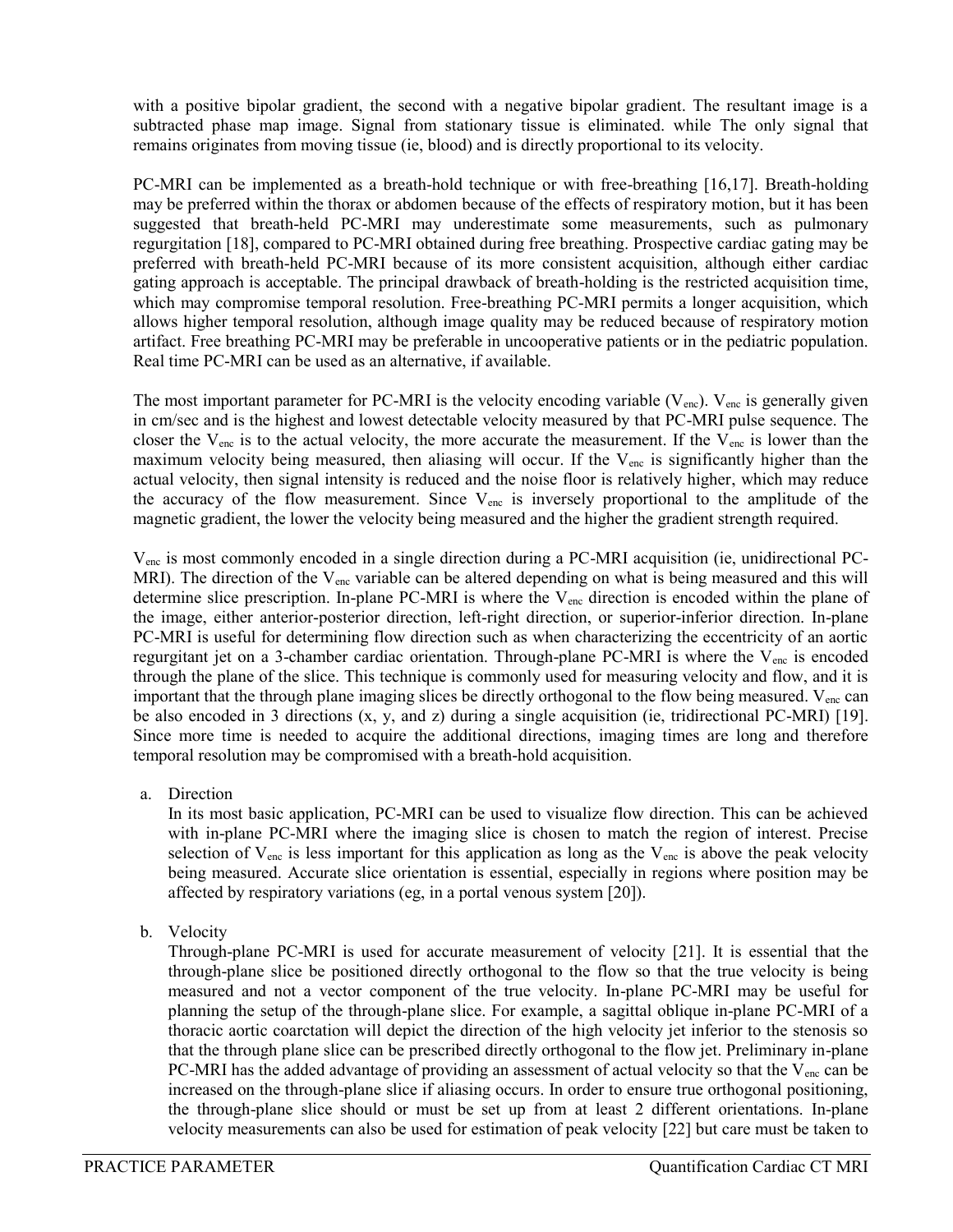ensure that the imaging plane is indeed aligned with the direction of the flow, which often may be eccentric and/or moving, as in the case of a valve. Velocity is measured by drawing a ROI that includes the entire lumen of the vessel being evaluated. Peak velocity is the pixel with the highest signal intensity in the direction of interest within the ROI. Average velocity represents the average of all the pixels within the ROI. Pressure gradients (mmHg) across a focal stenosis can be estimated using the modified Bernoulli equation,  $P=4V^2$ , where V is the peak velocity in m/sec. If the peak velocity is measured at multiple points along a vessel, such as above and below a coarctation, then the pressure gradient between those points can be estimated [\[23\]](#page-27-2). It is important to note that the modified Bernoulli equation does not apply for long segment stenoses. In some instances, highly turbulent flow may result in intravoxel dephasing that results in the absence of signal, which results in inaccurate peak flow determination using PC-MRI. Finally, assessment of the shape of the velocity-time curve may be helpful in conditions where there is dampened flow, such as in pulmonary hypertension.

## c. Flow

Blood flow can be calculated from the velocities measured by PC-MRI. It is optimal to acquire the velocity measurements directly orthogonal to the direction of flow; therefore, using in-plane PC-MRI to set up the through-plane slice is very helpful. For correct calculation of flow, the ROI needs to be accurately drawn within the flow region since the ROI area will determine the final flow value [\[24\]](#page-27-3). It is essential that spatial resolution is set to match the vessel of interest. If spatial resolution is too low, flow and velocity will be underestimated because of partial volume effects. Similarly, temporal resolution (ie, time per frame) must be adequate for measuring flow in the vessel of interest. For example, high flow vessels such as the thoracic aorta require higher temporal resolution.

- 3. Time resolved angiography
	- a. Technical aspects

Time-resolved angiography refers to rapid frame rate angiography where images are acquired per unit of time such that sequential filling and draining of vascular structures can be assessed. Time-resolved angiography can be carried out using either MRI or CT. Time-resolved MRA (TR-MRA) refers to ultrafast MRA in which 3-dimensional (3-D) data sets are acquired every 1 to 3 seconds. In order to speed up the acquisition, conventional MRA is implemented with acceleration strategies such as parallel imaging or view sharing (ie, TRICKS, TWIST) [\[25-30\]](#page-27-4). If TR-MRA is implemented as a 2-D acquisition, then frame rates of several images per second can be achieved. Time-resolved angiography with CT usually involves acquiring a single slice or stack of slices (with multi-detector CT) every second as a contrast bolus is injected and is the preferred method for bolus timing with CT.

b. Applications

TR-MRA, in its most basic use, can be used as a bolus timing acquisition for measuring contrast transit times for conventional MRA. TR-MRA can also be used to visualize, in real-time, the passage of a bolus of contrast through different portions of the circulation. For example, TR-MRA may be the method of choice for imaging the pulmonary vasculature because it depicts sequential filling of pulmonary arteries, pulmonary veins, and thoracic aorta, which has particular utility for assessing congenital heart disease or aortic dissection. The passage of a contrast bolus can also be quantified by placing ROIs in different vessels to measure its time to peak enhancement. For example, the absolute transit time between the pulmonary trunk and thoracic aorta is elevated in conditions such as pulmonary hypertension and congestive heart failure [\[31-33\]](#page-27-5). Similarly, relative contrast transit times between different vascular territories can be expressed as ratios. Contrast transit times between the left heart and right heart can be calculated in order to better characterize intra-cardiac and extracardiac shunts.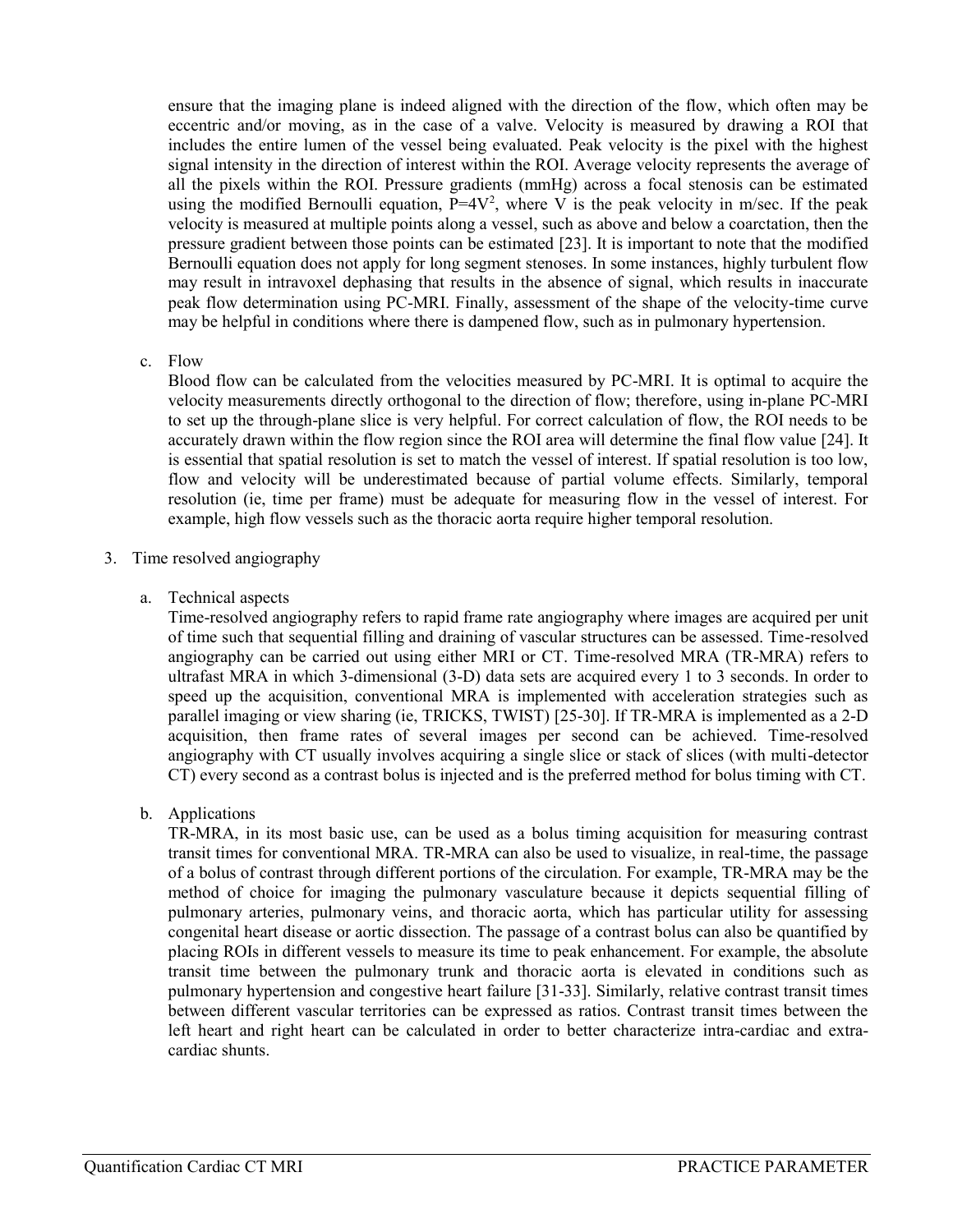4. Quantitative techniques specific to cardiac MRI and CT

Echocardiography, notably transthoracic echocardiography, remains the primary screening tool for evaluating cardiac morphology and function [\[34\]](#page-27-6). However, evaluation with echocardiography relies on operator skill, and variability in scanning technique may contribute to intraobserver and interobserver variation [\[35\]](#page-27-7). Such variation is notably higher with echocardiography than with MRI [\[36\]](#page-27-8).

Cardiac-gated MRI and CT can provide images of the heart chambers throughout the entire cardiac cycle; thereby enabling quantitative measurement of myocardial wall thickness and mass, chamber sizes, and myocardial function that are similar and arguably more reproducible than that achieved by transthoracic echocardiography [\[37](#page-27-9)[,38\]](#page-27-10). Moreover, the intravenous administration of contrast agents enables the determination of myocardial perfusion and myocardial delayed enhancement on MRI and more recently on CT [\[39\]](#page-27-11).

Many of the measurement standards used for clinical cardiac CT and MRI are derived from those of echocardiography [\[34\]](#page-27-6). It is important to note that specific thresholds of measurement for healthy individuals vary based on body habitus [\[40-42\]](#page-27-12), race [\[40-42\]](#page-27-12), gender [\[40-46\]](#page-27-12), and age [\[45](#page-28-0)[,47](#page-28-1)[,48\]](#page-28-2). Moreover, imaging technique itself can result in differences in measurement. For example, the actual pulse sequence used for cardiac MRI (eg, fast gradient echo versus steady state free precession [\[49-51\]](#page-28-3)) may affect left ventricular measurements, although field strength (1.5T versus 3T) does not appear to have any significant influence [\[50\]](#page-28-4).

#### a. Myocardium

i. Wall thickness

Myocardial wall thickness is traditionally measured on end-diastolic images. End diastole can be defined at the onset of the P-wave but is preferably defined as the frame after mitral valve closure or the frame in the cardiac cycle in which the cardiac dimension is largest. In healthy adults, enddiastolic left ventricular thickness is typically between 6 and 12 mm [\[34](#page-27-6)[,45\]](#page-28-0). To minimize volume averaging effects, image acquisition is typically performed in a plane perpendicular to the wall being measured. For the left ventricle this is typically performed on short axis images. Special regions such as the apex are better suited for evaluation on 2-chamber and 4-chamber long-axis views. The basal anteroseptal segment is best evaluated on a 3-chamber view.

ii. Myocardial mass (left ventricular mass)

The myocardial mass of the left ventricle (LV) can be determined by measuring end-diastolic LV myocardial volume and multiplying this by the specific gravity of myocardium (1.05 g/ml) [\[41\]](#page-27-13). The myocardial volume of the LV can be determined by summing the area of the myocardium from a stack of images that covers the entirety of the LV and multiplying this by the thickness of each slice (and slice gap if present). The difference between endocardial and epicardial tracings represents myocardium. The area of the myocardium can be calculated by subtracting the area of the LV's chamber (endocardial tracing) from the area of the LV (epicardial tracing). Note that the papillary muscles are typically excluded from the endocardial border (ie, included within the volume of the chamber) as exclusion of the papillary muscles reduces postprocessing time requirements by obviating a separate trace of the papillary muscles [\[52\]](#page-28-5). However, in some specific cases, such as in patients with hypertrophic cardiomyopathy, it may be useful to perform an additional trace of the papillary muscles and include their mass in the LV myocardial volume [\[52\]](#page-28-5). In hypertrophic cardiomyopathy, the papillary muscles are relatively larger, and their exclusion would underestimate overall myocardial mass as well as overestimate the LV diastolic volume and underestimate the LV ejection fraction [\[53\]](#page-28-6).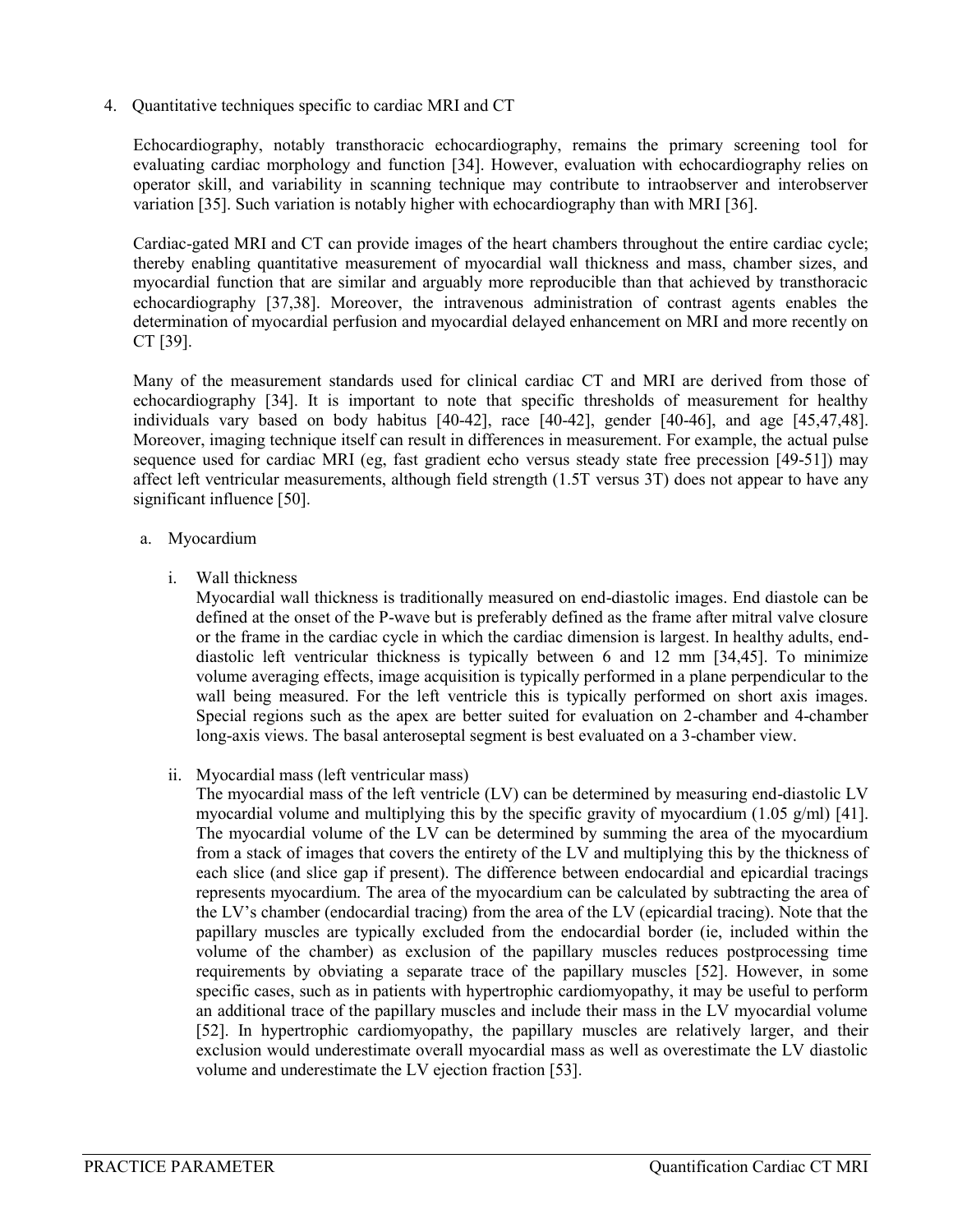## b. Cardiac chamber**s**

i. Ventricular volumes can be measured linearly using short and long axis dimensions but are more commonly measured in terms of volume. When quantifying the LV using 2-dimensional (2- D) linear measurements, the LV's internal diameters are measured from the endocardium of the anteroseptum to the endocardium of the inferolateral wall at the midventricular level. Left and right ventricular volumes can be best measured using a modified Simpson method whereby the ventricular chamber volume is determined by the sum of the endocardial area multiplied by the slice distance using short axis or long axis images [\[54-56\]](#page-28-7). CT provides added flexibility for postprocessing in that ventricular volume calculations can be made quickly using the volumetric data [\[57\]](#page-28-8) and using advanced region growing post-processing software based on density for fast, accurate determination of chamber contours [\[58\]](#page-28-9). It is often helpful to index these values to body surface area (BSA) or to calculate the ratio of right ventricle (RV) to LV size as an assessment of RV enlargement. LV and RV measurements can be important particularly in the growing number of adult patients with congenital heart disease who require lifelong CT and/or MRI surveillance [\[59](#page-28-10)[,60\]](#page-28-11).

ii. Atria

There are few CT and MRI studies reporting normal left and right atrial measurements. Echocardiographic standards, however, suggest that the normal left atrial anterior-posterior dimension is less than 4.0 cm during end-systole and that the normal minor axis (ie, transverse) right atrial dimension is less than 4.5 cm [\[34\]](#page-27-6). However, the atria, especially the right atrium, are often oblong or unusually shaped, making specific diameter measurements less useful as a determination of enlargement. However, atrioventricular valvular dysfunction (eg, mitral or tricuspid insufficiency or stenosis) will often be present with atrial enlargement.

#### c. Myocardial function

i. Ventricular ejection fraction

Ventricular ejection fraction (EF) is defined by the following equation [\[41](#page-27-13)[,54](#page-28-7)[,55\]](#page-28-12): EF[%] = 100  $\times$ [EDV – ESV]/EDV, in which EDV is end-diastolic volume and ESV is end-systolic volume. EDV and ESV are determined using the modified Simpson method described above by drawing endocardial tracings on short axis slices of the heart, from the atrioventricular valve plane (base of the heart) to the apex, at end-diastole and end-systole. Because the length of the ventricle is shorter at end-systole than in end-diastole, it is often necessary to trace an endocardial contour on an additional end-diastolic slice.

There is variability in how endocardial contours are drawn. Whether one includes or excludes the papillary muscles and ventricular trabeculae from the blood pool volume is a matter of choice. In normal patients or in those with coronary artery disease it has been shown that inclusion or exclusion of the papillary muscles in ventricular volume measurements has no significant difference in EDV or ESV measurements [\[52\]](#page-28-5). Inclusion or exclusion of the papillary muscles may result in clinically relevant differences in EDV and ESV values in patients with specific pathologies [\[61\]](#page-28-13) such as hypertrophic cardiomyopathy.

Volumetric and EF measurements by MRI and CT have been shown to be very comparable [\[58](#page-28-9)[,62\]](#page-28-14). An individual physician, or by consensus an imaging laboratory, should establish a convention by which epicardial contours will be drawn in all patients. By establishing this standard, one will have confidence in the accuracy, reproducibility, and stability of functional measurements when measuring cardiac function in patients returning for repeat examinations.

The ventricular chambers are bounded by the atrioventricular valves (ie, mitral or tricuspid valves) and the ventriculoarterial valves (ie, aortic or pulmonic valves). The atrioventricular valve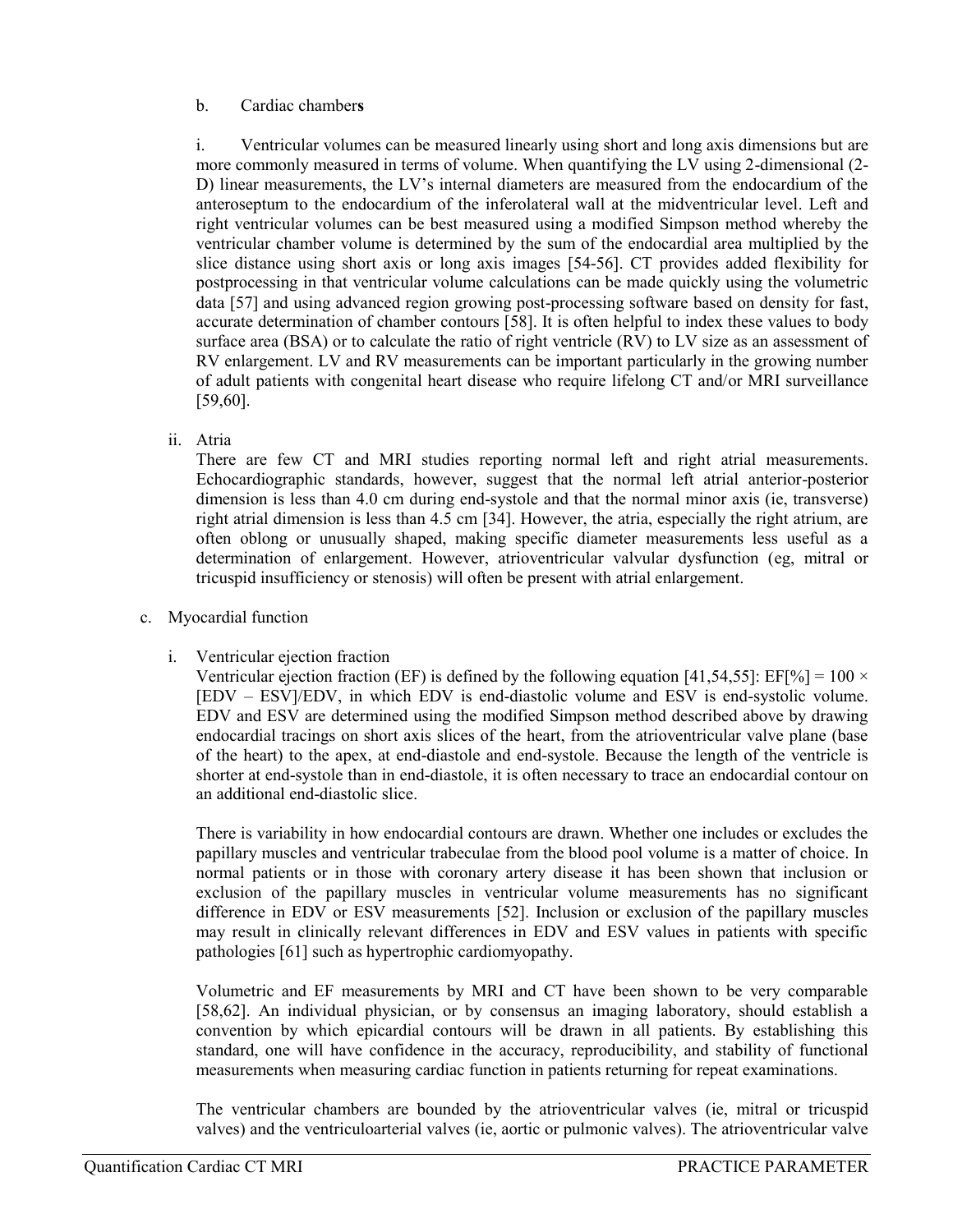plane defines the base of the ventricular chamber and is therefore a well-defined boundary of the ventricle. The decision of how much of the ventricular outflow tract to include (ie, how close to the ventriculoarterial valve each endocardial contour tracing extends) varies. Some investigators include and others exclude the left and right ventricular outflow tracts, although others draw endocardial contours up to the aortic and pulmonic valve planes.

In addition to EDV and ESV, the following functional parameters are easily calculated from the same short axis image data after drawing endocardial contours:

- Stroke volume  $(SV = EDV ESV)$
- Ejection fraction (EF[%] =  $100 \times$  [EDV ESV]/EDV)
- Cardiac output  $(CO = SV \times heart$  rate)
- Cardiac index  $(CI = CO / body$  surface area  $(BSA) = SV$  heart rate / BSA)
- Myocardial mass (grams), which is determined when epicardial borders are drawn on endsystolic slices in addition to the endocardial contours
- End-diastolic volume index  $(EDVI = EDV/BSA)$
- End-systolic volume index (ESVI = ESV/BSA)

Indexing of measurements (eg, cardiac output, cardiac index (CI): myocardial mass, myocardial mass index, end-diastolic volume, end-diastolic volume index, or end-systolic volume index) to body surface area and/or body mass index (BMI) is often helpful clinically to account from differences in patient habitus and size.

ii Wall motion

Although there are a variety of methods for quantitative assessment of wall motion, the visual assessment of cine images remains the standard for wall motion assessment [\[63\]](#page-29-0). Wall motion can be visually assessed during systole as normal, hypokinetic (decreased wall motion), akinetic (no wall motion), or dyskinetic (paradoxical motion or reversal of wall motion, eg. aneurysm). In some circumstances it may be helpful to further subdivide hypokinesis into mild, moderate, and severe hypokinesis.

Assessment of myocardial wall motion can be performed during rest. For the assessment of patients with suspected coronary artery disease, however, wall motion assessment during pharmacologic stress using an inotropic medication (eg, dobutamine) is often helpful as significant coronary disease may not be demonstrated in the resting state. For stress wall motion assessments, regional wall motion during stress is compared with resting wall motion, typically on a segment-by-segment basis. Recent meta-analyses and large reviews have shown favorable performance of MRI to detect significant CAD compared to cardiac stress scintigraphy [\[64-66\]](#page-29-1).

d. Myocardial perfusion

Myocardial perfusion imaging is most commonly performed with MRI [\[64\]](#page-29-1), but more recently CT has shown promise as well, particularly with dual-energy technique [\[67-71\]](#page-29-2). Myocardial perfusion imaging is most typically performed during administration of a pharmacologic vasodilator stress agent (eg, adenosine, dipyridamole, or, more recently, regadenoson [\[72\]](#page-29-3)), and enhancement of myocardium using rapid T1-weighted images is evaluated over time. This assessment is typically performed using a series of rapidly acquired short axis T1-weighted images that enables visual assessment of regional differences in enhancement. Enhancement of each myocardial region reflects perfusion of specific coronary arterial vascular territories. Similar to stress wall motion evaluation, a meta-analysis has shown stress myocardial perfusion MRI to have a high sensitivity (90%) and specificity  $(81\%)$  for detecting significant coronary artery disease ( $\geq$ 50% arterial diameter stenosis).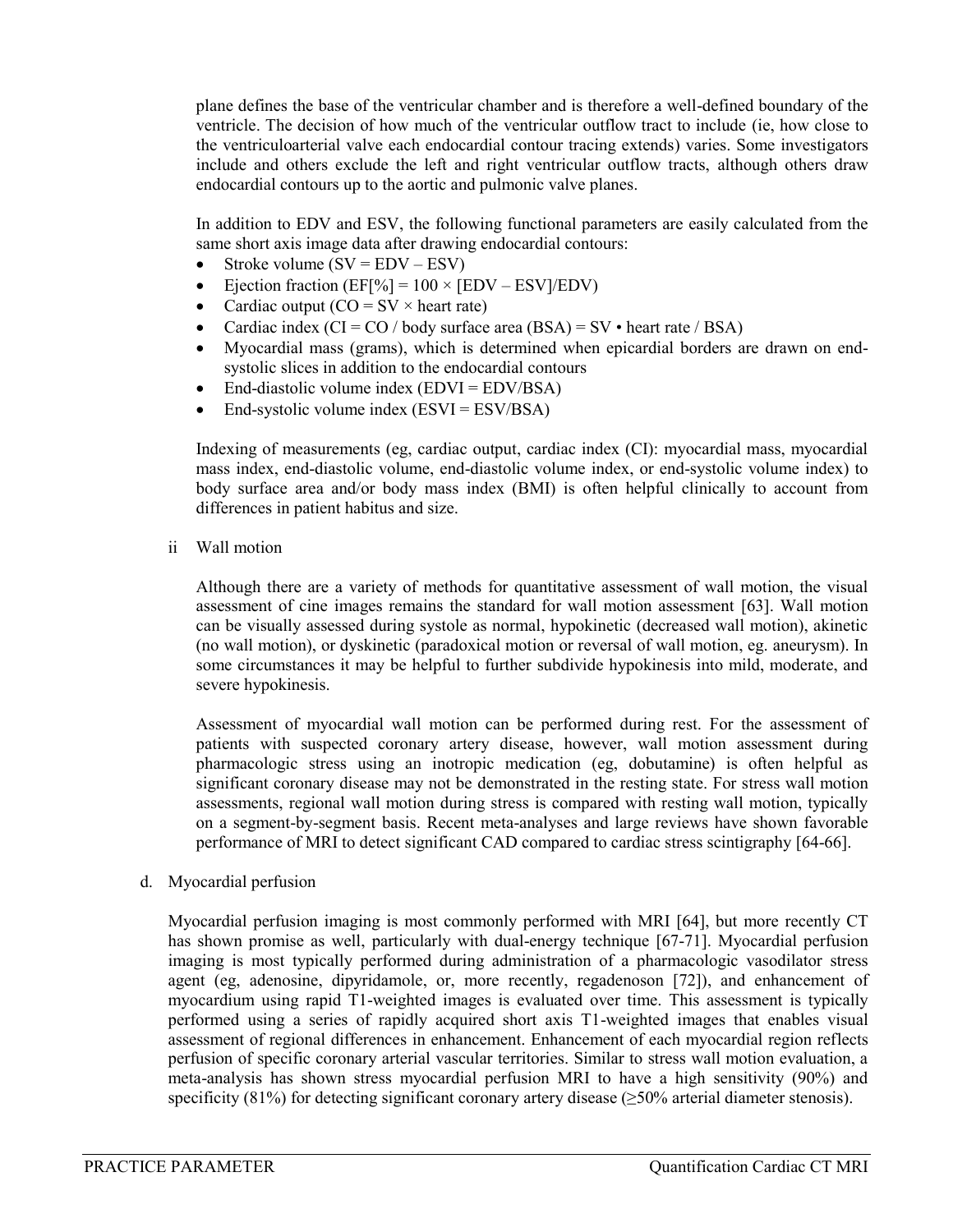e. Myocardial delayed enhancement imaging

Myocardial delayed enhancement (MDE) also called late gadolinium enhancement, delayed gadolinium enhancement, or delayed contrast enhancement imaging—is a useful tool for assessing myocardial tissue [\[73](#page-29-4)[,74\]](#page-29-5). Imaging is typically performed using MRI 10 to 20 minutes following the intravenous injection of a gadolinium-chelate contrast agent (eg, 0.2 mmol/kg cumulative dose) in short axis views and often in supplemental long-axis and/or 4-chamber views. On delayed imaging, abnormal regions of myocardium appear brighter than adjacent normal myocardium and are therefore often termed "hyperenhancement." The underlying mechanisms for hyper-enhancement are varied and not fully understood but reflect the relative faster washout of contrast in normal myocardium and prolonged retention of contrast in the abnormal tissue.

Hyperenhancement on MDE imaging was initially reported in the setting of myocardial infarction in which infarcted or nonviable myocardium is hyperenhanced [\[73](#page-29-4)[,74\]](#page-29-5). Hyperenhancement typically begins in the subendocardial region, as this represents the end-vessel or "at risk" territory of the myocardium as coronary arteries originate from the epicardial surface of the heart and dive deep into the subepicardium, mesocardium, and ultimately into the subendocardium.

Hyperenhancement of myocardial infarction is seen in both acute and chronic myocardial infarction. The segmental transmurality of the hyperenhancement has been shown to correlate with the likelihood for functional improvement following a coronary revascularization procedure. Transmurality of hyperenhancement is best characterized in quartiles, as less than 0% to 25%, 26% to 50%, 51% to 75%, or 76% to 100%. The likelihood of benefit from a revascularization procedure is high if there is little or no hyperenhancement (ie, entirely viable myocardium) and very low if there is transmural enhancement (100%). Generally, myocardial segments with less than 50% hyperenhancement on MDE will benefit from a coronary revascularization procedure since they retain sufficient viable myocardium to respond favorably to revascularization efforts [\[74\]](#page-29-5).

More recently, the use of CT for MDE imaging has shown promise for myocardial characterization, notably for identification of myocardial scar, a known potential substrate for ventricular arrhythmia, the most concerning being ventricular tachycardia, which is associated with increased risk for sudden cardiac death [\[75](#page-29-6)[,76\]](#page-29-7).

f. T1-mapping and Extracellular volume fraction mapping MRI

Native T1 relaxation time (ie, T1-mapping) and extracellular volume fraction (ECV) differences in normal and fibrotic myocardium may be used to detect and quantify myocardial disease such as myocardial infarction and nonischemic cardiomyopathies. These techniques may be particularly helpful for identifying diffuse myocardial processes, such as diffuse myocardial fibrosis, which may not be evident using other MR methods. Initial experience with these novel T1 mapping techniques suggest the potential for these techniques to reliably image diffuse myocardial disease and may allow earlier detection and perhaps treatment of myocardial disease, enabling earlier treatment [\[77-80\]](#page-29-8). Evaluation of the cellular and extracellular interstitial compartments of the myocardium may be prognostically important [\[81\]](#page-29-9).

g. Myocardial segmentation and nomenclature

In 2002, the American Heart Association [\[82\]](#page-29-10) suggested a standard reporting nomenclature for cardiac imaging studies (nuclear medicine, echocardiography, MRI, and CT) that is based on a 17 segment heart model in which the myocardial segments are defined by their location relative to the long axis (basal, mid, or apical) and circumferential location at each location. There are 6 segments (anterior, anteroseptal, inferoseptal, inferior, inferolateral, and anterolateral) at both the basal and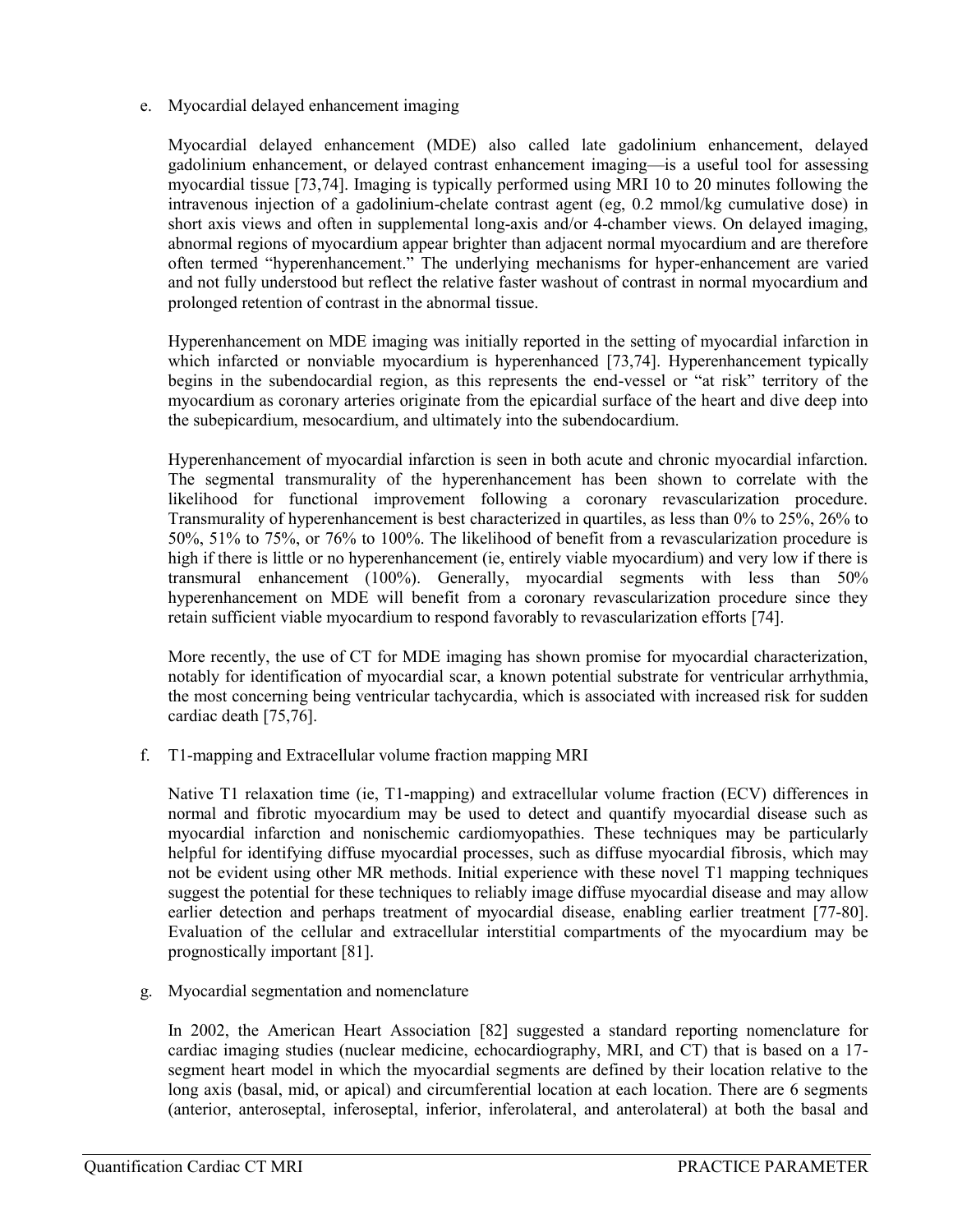midventricular levels, 4 segments (anterior, septal, inferior, and lateral) at the apical level, and a single apex region to compose the total 17 segments of the left ventricle.

This segmental nomenclature is intended for regional descriptions of cardiac wall motion, myocardial perfusion, and myocardial delayed enhancement.

h. Calcium scoring

Coronary calcium scores were first reported over 20 years ago by Agatston et al. [\[83\]](#page-30-0) using electronbeam CT whereby coronary calcium lesions with >130 Hounsfield units (HU) were assessed using a region of interest. The area of each calcified coronary lesion was then multiplied by a weighting factor based on the peak HU measured within the lesion (weighting factor  $= 1: 130$  to 199 HU; weighting factor = 2: 200 to 299; weighting factor = 3: HU; 300 to 399 HU; weighting factor = 4: ≥400 HU). The Agatston score is achieved by adding all the calcium scores for each region.

Two other methods for measuring coronary calcium are the volume score and the mass score [\[84\]](#page-30-1). The volume score reflects the volume of calcium above the threshold; the mass score uses a phantom to calibrate the mass (mg) of coronary calcium above the threshold. In a large cohort study of 11,490 individuals, the Agatston, volume, and mass scores were found to be equally accurate for calcium scoring, and no single method was deemed superior in terms of reproducibility of results from consecutive scans in a patient [\[84\]](#page-30-1).

- B. Applications of Quantitative Imaging to Specific Disease Entities
	- 1. Aneurysm (primarily aorta): CTA and MRA
		- a. Initial diagnosis and description

Location, involved anatomy, size, morphology/configuration, volume, and attenuation (ROI) of mural thrombus

The location and involvement of the ascending thoracic aorta, transverse arch, descending thoracic aorta, and juxtarenal and infrarenal abdominal aorta will determine potential repair, and their respective diameters should be reported. The largest diameter is the most important one to be reported. The aneurysm diameter can only be estimated from axial images. When there is angulation in the vessel, measurements from MPRs orthogonal to the arterial axis are the most accurate. CPR with centerline tracing as denoted for coronary artery assessment can similarly be performed for aortic measurements. If workstations for MPRs are not available, then measurements of the vessel perpendicular to the axis of the vessel (ie, shortest in plane diameter) can be made from the axial images but are not preferred. It may also be useful to describe or report aneurysm length. If the length of the aneurysm is reported, it should be clearly identified as the length to avoid confusion with the diameter of the aneurysm. The aneurysm morphology (fusiform, saccular, "onion" or "tulip" bulb from effaced sinotubular junction) as well as mural thrombus volume should be evaluated and described. A fissure or dissection within the intraluminal thrombus may predict a higher risk of rupture [\[85\]](#page-30-2). Hyperdense (CT) or hyperintense (MR) thrombus within the intraluminal thrombus may suggest acute hemorrhage within the thrombus and may suggest impending rupture [\[86-88\]](#page-30-3).

- b. Surveillance
	- i. Role of noncontrast CT and MRI for surveillance of aneurysmal disease In the surveillance of an aortic aneurysm, the diameter and rate of growth of the diameter should be reported. They can be evaluated on noncontrast or contrast enhanced imaging. MR or CT can be used; however, the spatial resolution of CT and the standardization between different CT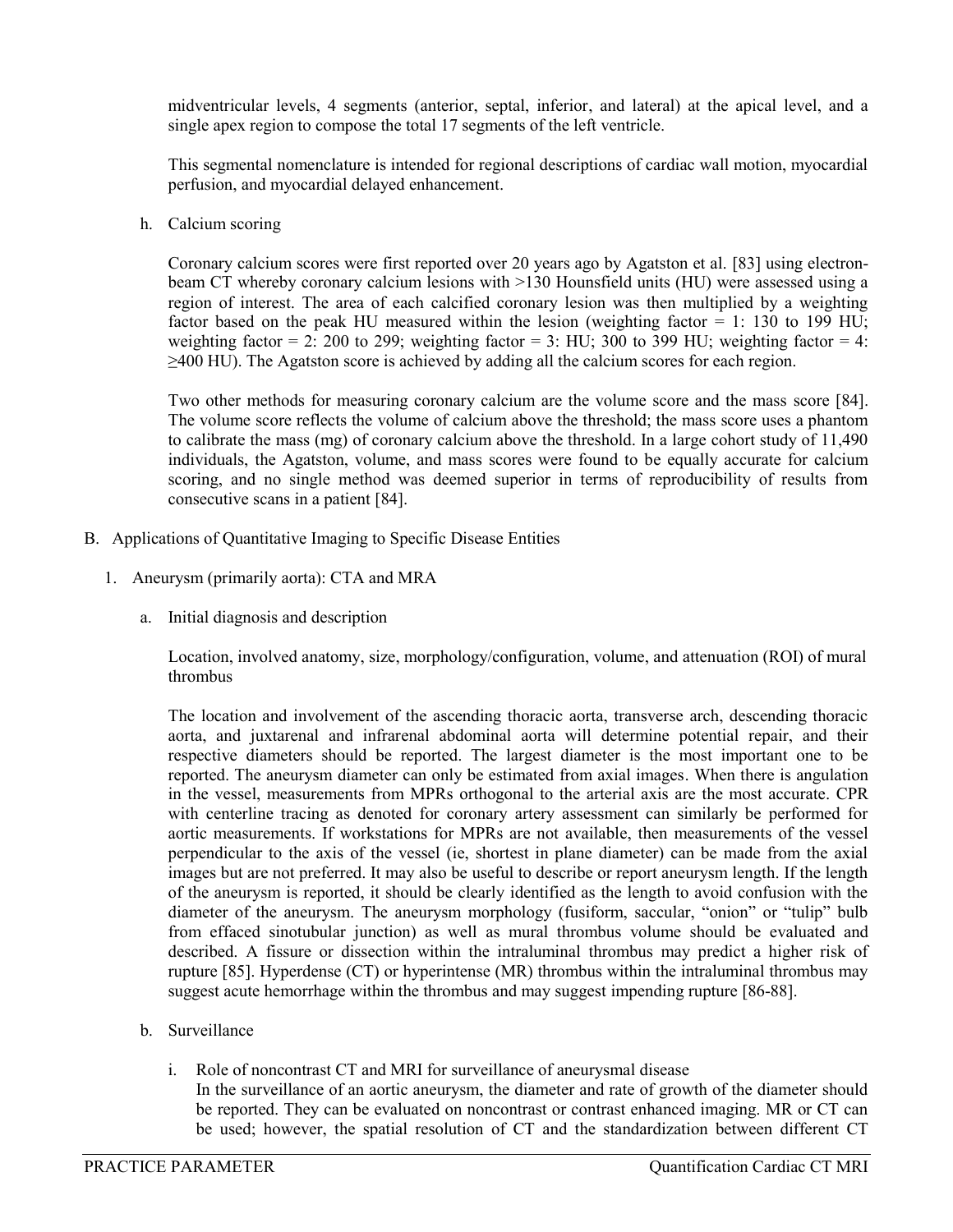scanners have generally led to CT becoming the standard surveillance test, particularly in older patients. In younger patients or patients with small aneurysms, an ultrasound examination may be used with the understanding that if there is growth of the aneurysm, a CT or MRI scan can be obtained in order to best assess the precise size and characteristics of the aneurysm prior to treatment. There is no consensus algorithm for the surveillance of patients with aortic aneurysms.

- ii. In baseline and follow-up imaging studies it is helpful to make aortic measurement at conventional locations in order to facilitate comparison. It is typical to make measurements at the following locations:
	- Aortic annulus
	- Sinuses of Valsalva at the level of the left main coronary artery origin from the left sinus
	- Sinotubular junction
	- Ascending aorta at the level of the right pulmonary artery
	- Transverse aortic arch between the left common carotid and subclavian artery origins
	- Aortic isthmus (site of the ductus ligament insertion)
	- Descending aorta at the level of the right pulmonary artery
	- Diaphragmatic hiatus
	- Celiac plexus and/or superior mesenteric artery origin
	- Renal artery origin
	- Infrarenal aorta midway between renal artery origins and the aortic bifurcation
	- Aortic bifurcation
	- Common iliac artery diameters
- c. Presurgical planning
	- i. Endostent and open repair

An aortic aneurysm may be repaired either in an open surgical fashion where a graft replaces the aneurysm or in an endovascular fashion where an endostent is deployed to exclude the aneurysm lumen. A number of cases may require a hybrid technique where both techniques are used.

ii. Location, size, volume, angles, areas, access via femoral/iliac arteries, etc

The evaluation for and endovascular treatment of aortic aneurysms requires several important measurements and observations. The lengths of the nondilated aorta proximal and distal to the aneurysm are termed the proximal neck and distal neck of the aneurysm, respectively. The diameter and length of the proximal and distal neck determine the possibility and long term success of an endovascular repair. The angulation, quality of the aneurysm neck (calcification, thrombus), and relationship to nearby branches from the aorta are also factors involved in an endovascular repair.

For a descending thoracic aortic aneurysm, the distance between the left subclavian artery or left common carotid artery to the beginning of the aneurysm determines the proximal neck length. The distance between the distal aspect of the descending thoracic aortic aneurysm and the visceral vessels defines the distal neck. In an abdominal aortic aneurysm (AAA), the extent of the aneurysm into the iliac vessels determines the length and distal diameter of the bifurcated grafts used in endovascular abdominal aneurysm repair (EVAR). The length from the proximal neck to the aortic bifurcation is also important for stent placement planning. These lengths can be estimated on axial imaging using table position, but a centerline measurement is preferred and considered the most accurate method. The centerline measurement is based on the true perpendicular vessel center acquired from the double oblique MPR technique. Endovascular repair may require the delivery of large devices from the femoral approach into the aorta. The diameter, tortuosity, and degree of calcification of the iliac and femoral vessels will usually predict the successful delivery of the graft devices.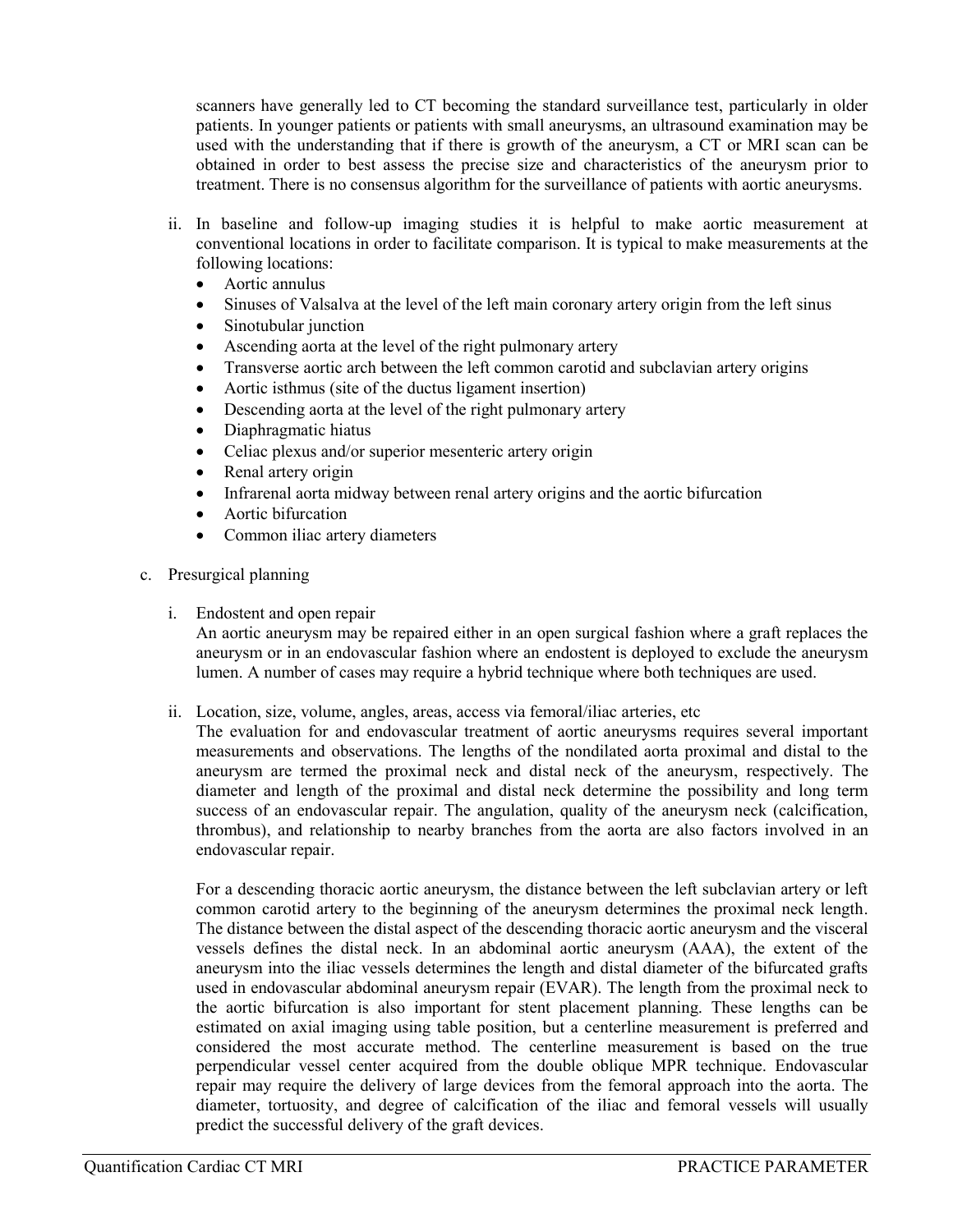## d. Postsurgical monitoring guidelines

In contrast to patients who undergo surgical repair of an aortic aneurysm and may receive a single follow-up scan, patients who have undergone endovascular aneurysm repair with endografts require lifelong monitoring. There are no established guidelines for surveillance imaging post endovascular repair. Most patients receive a CT examination with intravenous contrast media to assess the aorta and graft and the possibility for endoleaks within the first 3 months after the repair. Endoleaks represent arterial flow into the aneurysm sac [\[89\]](#page-30-4). If there is enlargement of the endosac (excluded aortic lumen) from an endoleak, the aneurysm remains at risk of rupture. Therefore, aneurysm diameter measurements and possible increase in sac diameter must be reported. Changes in endosac volume, however, may be a more sensitive measure of sac enlargement [\[11\]](#page-26-10). Sac volumes as well as sac diameters may be reported on noncontrast imaging and may be helpful to identify an enlarging sac or shrinking sac before there are changes in sac diameter [\[11\]](#page-26-10).

- e. Other sites of aneurysmal disease
	- i. Popliteal

Popliteal artery aneurysms as well as a number of peripheral aneurysms may not only be a risk for rupture but may also serve as a source of thrombi and subsequent distal embolization. The description of popliteal artery aneurysm should include not only the diameter and length of the aneurysm but also the presence and amount of thrombus within the aneurysm, as well as the patency of the distal (ie, tibial) vessels at risk of embolization.

ii. Renal, splenic, mesenteric, great vessels, upper extremities

The size and location of an aneurysm, number of inflow and outflow vessels, and the amount of tissue perfused by the vessel are important in the determination as to when and how the aneurysm should be repaired or excluded. Pseudoaneurysms are associated with a higher risk of rupture.

2. Dissection, intramural hematomas, penetrating ulcer (primarily aorta): CTA and MRA

Penetrating atherosclerotic ulcers, intramural hematomas, and aortic dissections are closely related diagnoses discussed with the term "acute aortic syndromes". CTA is more commonly used in the acute setting because of its availability and faster image acquisition, although MRA examinations are common particularly in surveillance and follow up of these patients. The use of noncontrast CT prior to a contrast enhanced study is essential for the diagnosis of intramural hematoma.

- a. Initial diagnosis and description
	- i. Location, involved anatomy, size, volume ROI in IMH (CT)

The classification of aortic dissections into Stanford Type A (involving the thoracic aorta proximal to the left subclavian origin) or Type B (involving only the thoracic aorta distal to the left subclavian vessel origin) should be reported. Dilatation of the aortic diameter and further extension of the dissection flap are important to recognize and report. Additionally, the location and number of fenestrations as well as the relative size and density of the false and true lumen may be helpful in determining the possible need for treatment. The extent of a penetrating ulcer and possible involvement into nearby branches should be reported. Aortic size and size of true and false lumen should be reported.

The noncontrast acquisition allows depiction of the hyperdensity of the acute hemorrhage within the wall of the vessel. T1-weighted MRI sequences can also be used to depict methemoglobin in the acute and subacute intramural hematoma. With intramural hematoma and dissection the extent of hematoma (both length and width) and possible branch vessel involvement should be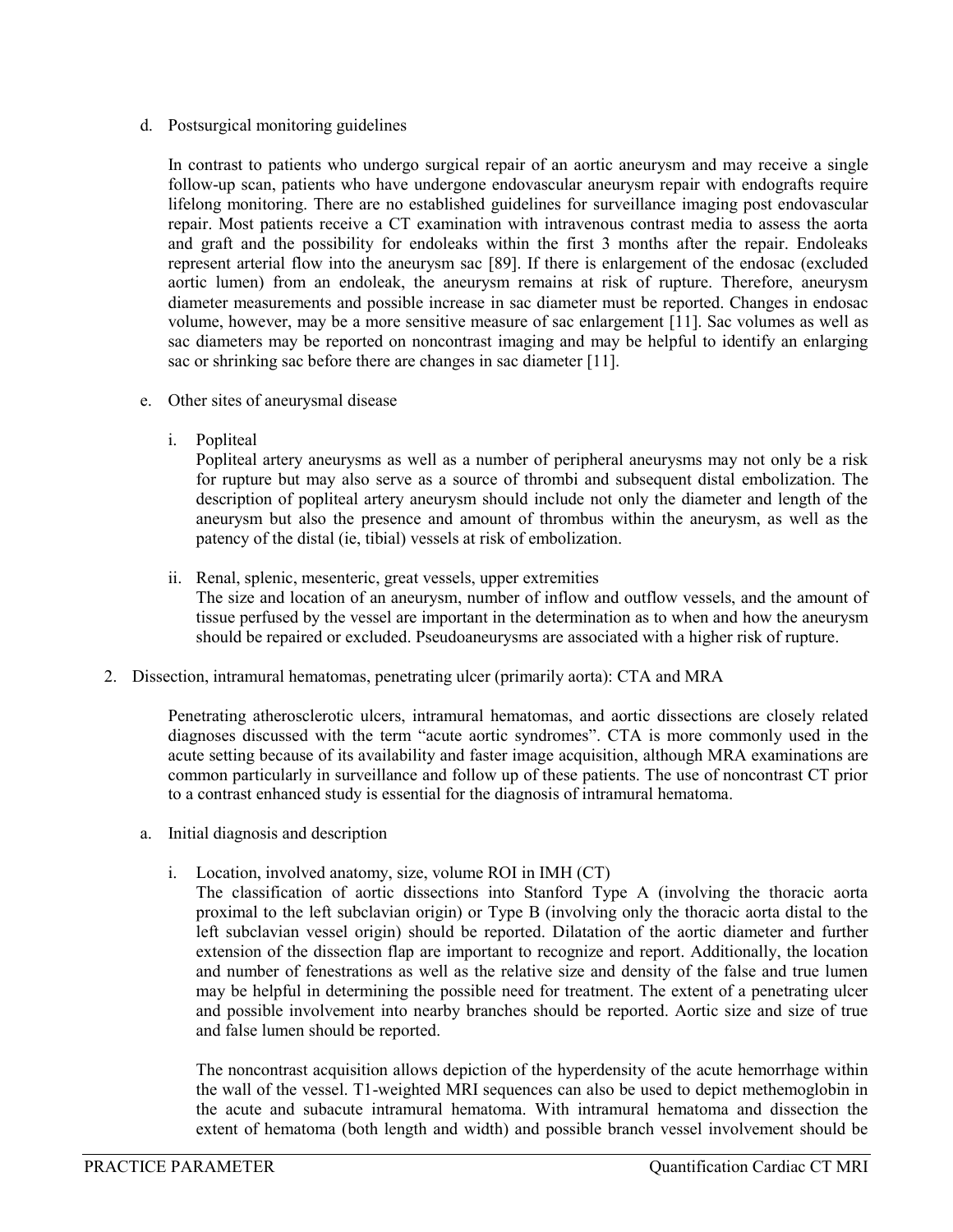noted. Imaging will document the existence of vessel rupture. In aortic dissection, the diameter and flow within the true and false lumen should be reported.

- ii. Involvement of end organs (eg, renal and mesenteric arteries) The patients should be evaluated for possible end organ malperfusion, as this finding may necessitate urgent therapy.
- b. Surveillance

Surveillance of patients with known high risk conditions associated with thoracic aortic dilatation and dissection require meticulous evaluation with MRA and CTA. These patients require centerline diameter measurements at the aortic annulus, sinus of Valsalva, sinotubular ridge, ascending aorta, and other involved areas.

c. Presurgical planning

Vessel diameters and treatment length must be quantitated. These will help determine if an endovascular repair can be performed and the diameter of the grafts needed. The amount of angulation of the arch, length from the arch vessels (left subclavian and left carotid artery) and from the visceral vessels, and the status of the vertebral arteries should be reported. Possible sites of endovascular access, including subclavian arteries and common femoral and iliac arteries, should be assessed.

d. Postsurgical monitoring

Early after endovascular repair, CTA is most commonly used to determine the presence of endoleak as well as possible complications such as stent migration or fracture. Generally, lifelong annual CTA scans are needed to assess changes in the aortic diameter after repair. MRA is less commonly used because of its limited direct visualization of stent grafts, but it is an excellent alternative in patients with contraindications to CTA.

- 3. Atherosclerotic stenotic disease: CTA and MRA
	- a. Location, extent (length), severity (stenosis grading)

Atherosclerosis is a progressive systemic disease characterized by accumulation of lipid, fibrous tissue, and occasionally hemorrhages in the large arteries. Clinical manifestations are primarily due to ischemia related to stenotic disease or from rupture of aneurysms or emboli from associated in situ thrombus. CT and MR accurately depict the location, severity, and length of arterial stenoses or aneurysms. Quantitative evaluation of the stenoses is heavily dependent on the spatial resolution of the CT or MR technique used. Spatial resolution determines the level of detail that can be evaluated and the accuracy of quantitative measurements.

When atherosclerotic plaque is present, its precise anatomic location should be described and the severity and length of stenosis reported. The severity of stenosis is graded as a percentage of diameter reduction; the diameter of the stenotic segment is divided by an adjacent normal diameter to determine the percentage of stenosis (or dilatation). However, in smaller vessels, limitations in spatial resolution may preclude accurate use of percentage reduction, and qualitative analysis is used (mild, moderate, or severe). In smaller vessels, such as the infrapopliteal arteries of the leg, calcified atherosclerotic plaque may also cause artifactual narrowing of the apparent residual lumen because of blooming and beam hardening on CT; this should be taken into account during stenosis determination in order to avoid overestimating the degree of diameter reduction. MRA may be the preferred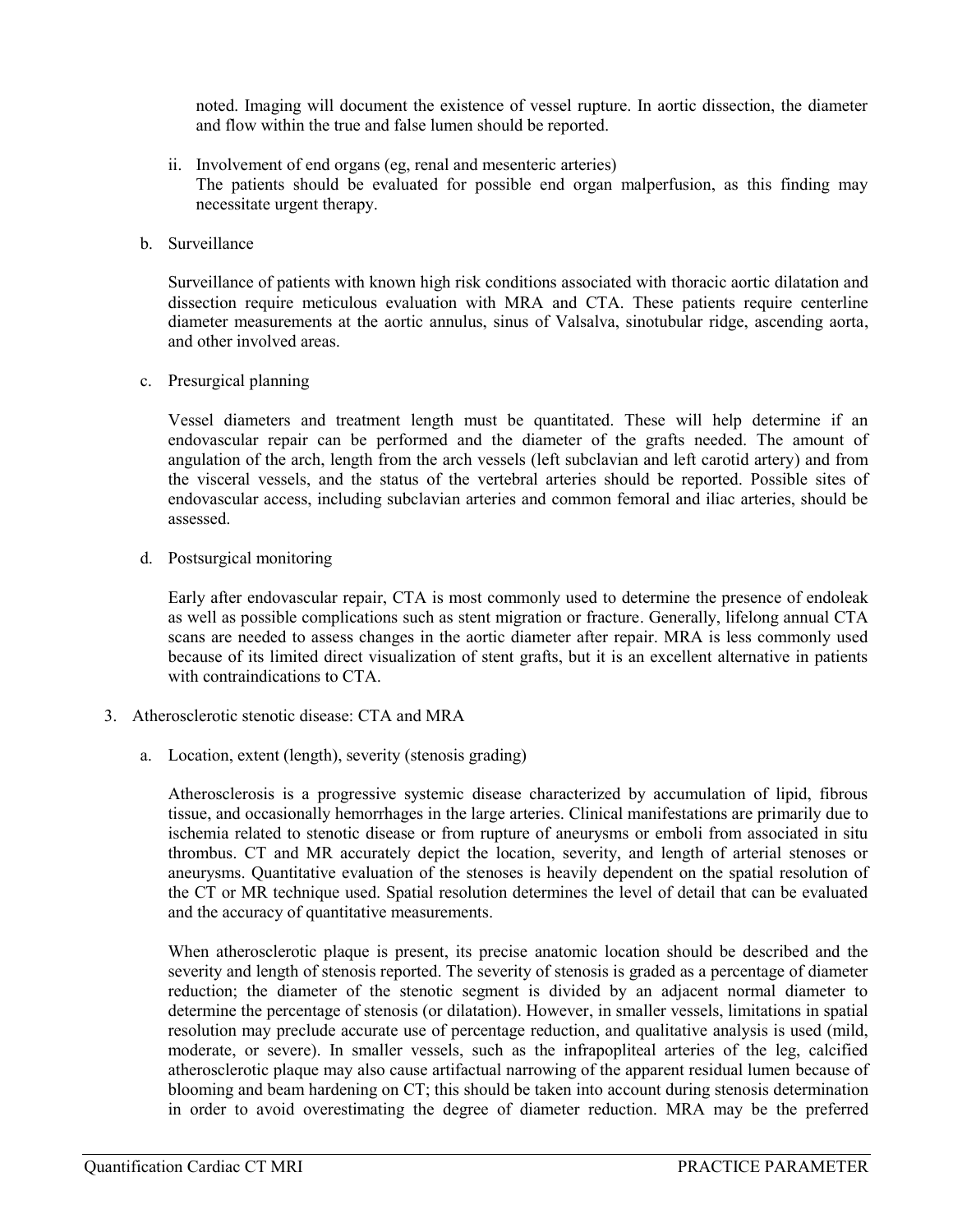imaging modality in such patients. The length from the beginning to the distal most aspect of a stenosis should be described; this will influence the choice of potential intervention.

- b. Typical sites of disease
	- i. Renal, mesenteric, aorto-iliac-femoral, runoff

Renal artery atherosclerosis leads to renal failure and renovascular hypertension. Aortic or proximal renal artery plaques are the usual culprit when atherosclerosis causes renal failure, whereas stenosis of the proximal or more distal main renal artery or its branches leads to hypertension [\[90\]](#page-30-5). Both CTA and MRA have high sensitivity and specificity for depicting atherosclerotic narrowing of the entire renal artery and often the segmental branches [\[91](#page-30-6)[,92\]](#page-30-7).

Mesenteric occlusive disease is frequently due to atherosclerosis of the celiac axis, superior mesenteric artery, and inferior mesenteric artery. Accurate detection of proximal mesenteric arterial stenosis is possible with both CTA and MRA, and precise description of the site, length, and diameter reduction should be reported.

The abdominal aorta is a common site of atherosclerosis. The infrarenal aorta is generally considered aneurysmal if it is 3 cm or greater in diameter, "ectatic" if it is between 2 and 3 cm in diameter [\[93\]](#page-30-8), and considered stenotic if the lumen is less than 1 cm. Imaging studies are important in determining the aneurysm size, detecting the involvement of branch vessels, and depicting any associated significant stenoses involving the abdominal visceral or extremities. Preoperative imaging for potential endovascular repair (EVAR) of AAA is based on aneurysm morphology and access vessel size and patency [\[94\]](#page-30-9). After stent placement, imaging is used to monitor aneurysm diameter and volume, detect and classify endoleaks, and evaluate morphologic details of the stent graft [\[95\]](#page-30-10).

In the iliac and lower extremity arteries, atherosclerosis may lead to claudication or limb threatening ischemia. Depiction of the anatomic location, length, and severity of stenosis is critical in determining if medical management, intervention, or surgery is best.

c. Other sites: great vessels, subclavian, carotids

The thoracic aorta may become aneurysmal secondary to extensive atherosclerosis, connective tissue disease, aortitis, dissection, or poststenotic changes. Accurate short-axis measurement of the aortic diameter is determined using multiplanar techniques as diameters determined on axial images may be inaccurate. The presence of aortic atheromata, ulceration, intramural hematoma, and dissection can all be accurately depicted and described using current cross-sectional techniques. Atherosclerosis of the proximal internal carotid artery leads to cerebrovascular ischemia and stroke. Ultrasound, CTA, and contrast-enhanced MRA (CE-MRA) are all highly sensitive for detecting internal carotid artery stenosis. Depiction of a stenosis with a diameter reduction of 70% to 99% is most commonly used for intervention.

- d. Role of phase contrast MRI
	- i. Visualization of flow reversal, waveforms (tardus-parvus), etc

Most current CT and MR angiographic techniques rely solely on the morphologic assessment of the vasculature. Phase contrast (PC) MR angiography assesses the hemodynamic consequences of an arterial lesion. PC flow quantification is a valuable, versatile tool in the noninvasive evaluation of flow characteristics within almost any vascular bed. It accurately depicts quantitative flow profiles depicting velocity, volume, rate, and direction. PC imaging can depict a tardus-parvus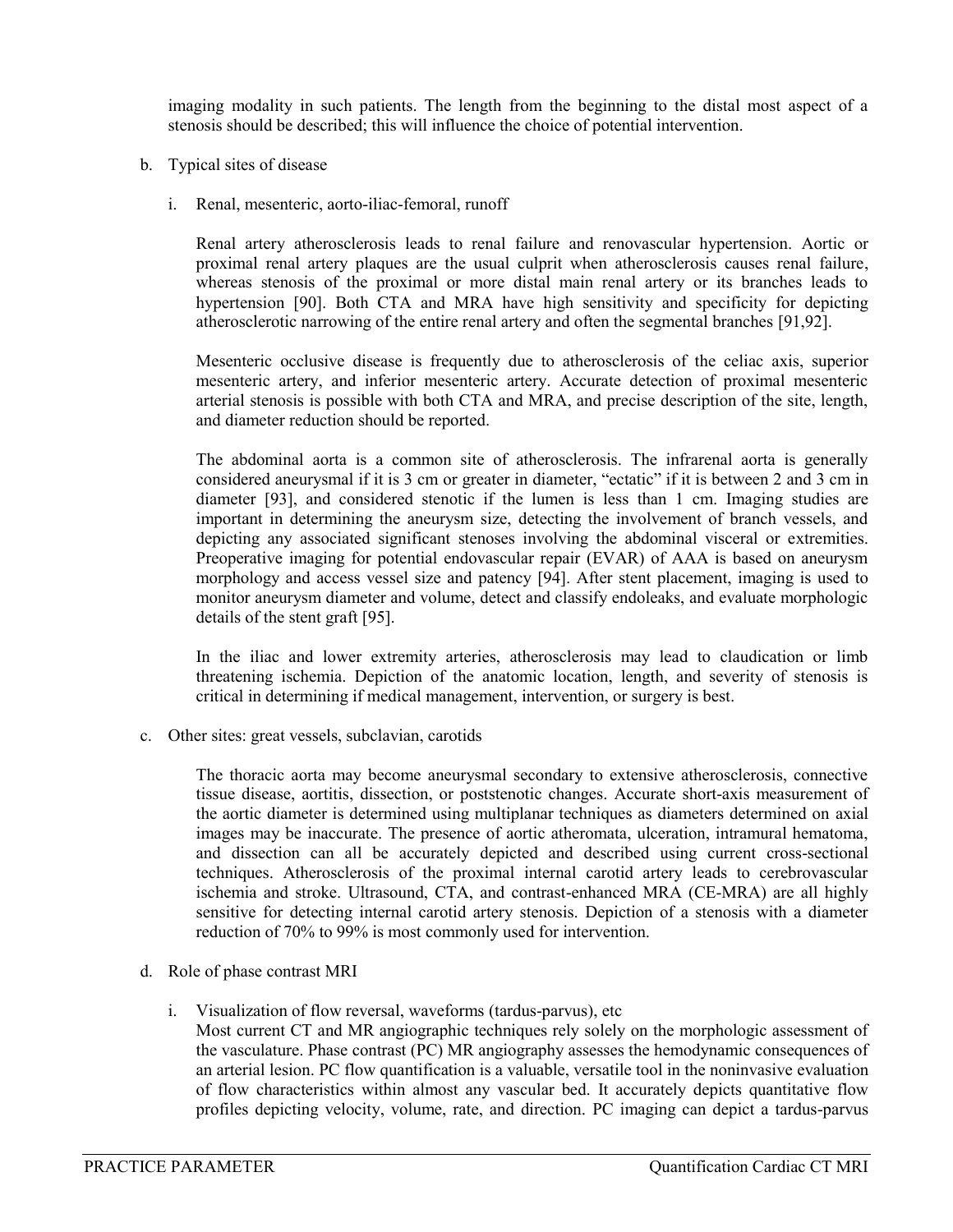phenomenon distal to a high-grade stenosis, often adding specificity to other MR angiographic methods.

ii Hemodynamic significant stenosis (eg, renal artery MRA with signal dropout)

The hemodynamic significance of a stenosis can be assessed using a phase contrast MR flow profile, which may depict a delay or loss of the early systolic peak or a signal void [\[96\]](#page-30-11). A signal dropout on PC MRA is seen when a stenosis is hemodynamically significant because of the presence of turbulent flow and intravoxel dephasing resulting from a broad spectrum of intravoxel velocities [\[97\]](#page-30-12). Cine phase-contrast MRI flow quantification techniques in combination with contrast-enhanced MRA can accurately detect and determine the degree of renal artery stenosis [\[96,](#page-30-11)[98\]](#page-30-13).

iii. Estimation of pressure gradients

Pressure gradients across an arterial stenosis are used to determine its hemodynamic significance and therapy. Peak flow velocity is determined on phase contrast MR imaging. Pressure gradients across short/focal stenosis can then be approximated using a modified Bernoulli equation,  $\Delta P =$  $4V^2$ , where  $\Delta P$  is the peak pressure gradient in millimeters of mercury and V is the peak blood flow velocity in meters per second.

- 4. Embolic disease: CTA and MRA
	- a. Pulmonary embolus (acute)

Acute pulmonary embolism (PE) increases the pulmonary arterial pressure, which may progress to right heart failure and circulatory collapse. Right ventricular dysfunction is a marker for adverse outcome in patients with acute PE  $[99,100]$  $[99,100]$ . The ratio of the right ventricle  $(RV)$  to left ventricle  $(LV)$ diameters is an accurate sign for RV dysfunction [\[101](#page-30-16)[,102\]](#page-30-17). Other signs have been described, including bowing of the interventricular septum and reflux of contrast medium into the inferior vena cava (IVC). The sizes of the azygous vein, superior vena cava, and pulmonary artery are also indirect measures of right heart dysfunction and pulmonary hypertension [\[103\]](#page-30-18).

- b. Pulmonary embolus (chronic)—see the [ACR–NASCI–SPR Practice Parameter for the Performance](https://www.acr.org/-/media/ACR/Files/Practice-Parameters/MR-Cardiac.pdf)  [and Interpretation of Cardiac Magnetic Resonance Imaging \(MRI\)](https://www.acr.org/-/media/ACR/Files/Practice-Parameters/MR-Cardiac.pdf) [\[104\]](#page-31-0).
- 5. Vasculitides (infectious and inflammatory): MRA and CTA

MRA and CTA are excellent methods to evaluate the presence, severity, and extent of vasculitides such as, but not limited to:

Takayasu arteritis Giant cell arteritis Infectious arteritis Kawasaki disease Autoimmune vasculitis (eg, Lupus, Behçet syndrome) Phakomatoses (eg, neurofibromatosis) [\[105](#page-31-1)[,106\]](#page-31-2)

MRA and CTA are cross-sectional methods that have the unique advantage of not only evaluating for luminal narrowing but also allowing direct visualization of the vessel wall. In general, direct visualization of vasculitis with CTA and MRA is limited to processes involving large vessels such as the aorta and its branches. Vasculitis of medium and small vessels may be more challenging related to the spatial resolution of these imaging methods, and evaluation of these entities may be indirect, related to tissue damage caused by the vasculitis.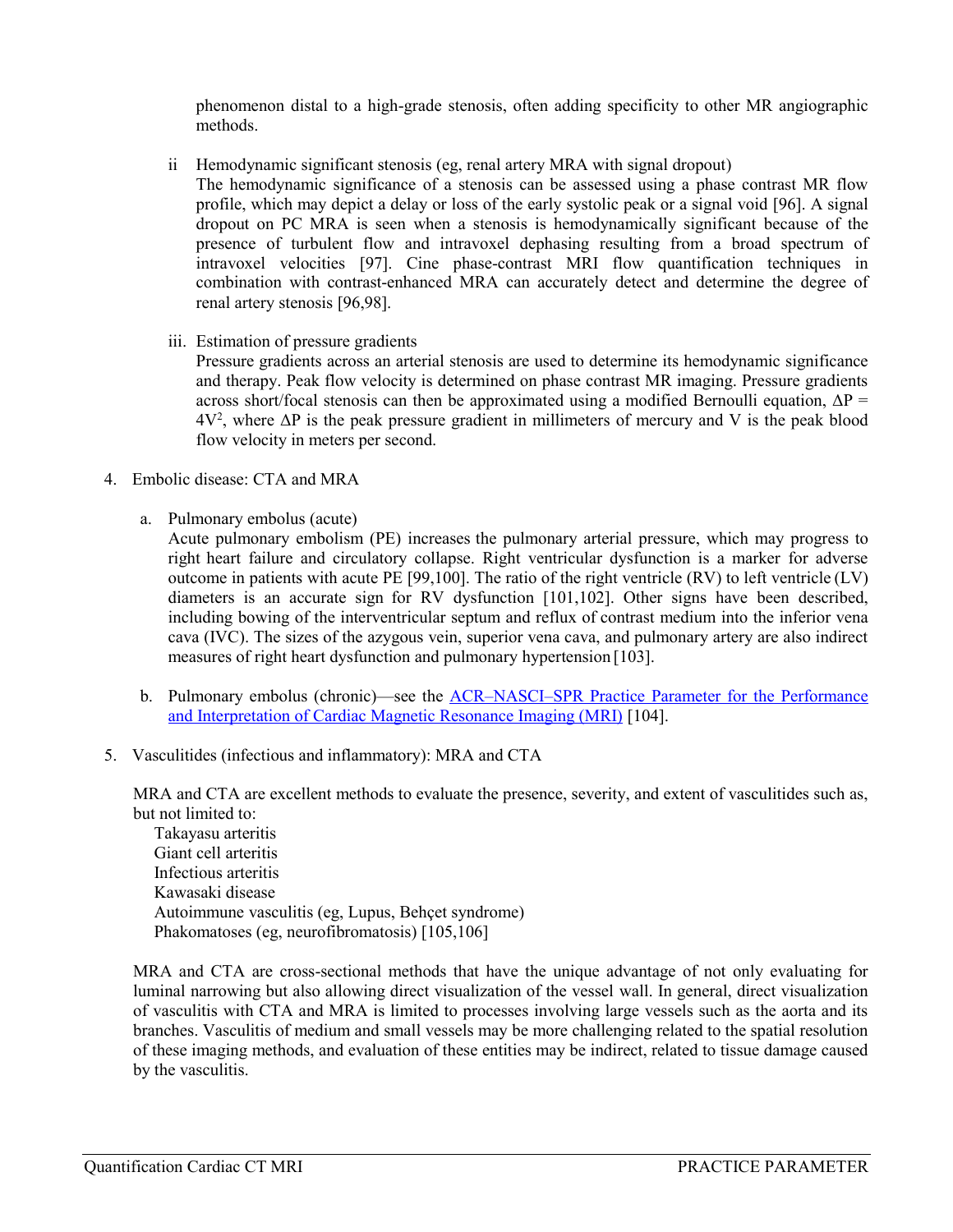- a. Location, extent, and severity of luminal narrowing and/or aneurysmal dilation
	- i. Stenosis grading (stenotic disease)
		- Luminal narrowing/stenosis is an important sequela of large vessel vasculitis and is responsible for a large percentage of morbidity related to vasculitis. Quantification of stenosis in vasculitis is identical to that performed for atherosclerotic disease, and details are described above. As with all stenotic disease, the location, severity, and length of the stenosis are important to report.
	- ii. Diameter and/or cross sectional area (aneurysmal disease)

Aneurysmal dilatation is another major complication of vasculitis, leading to potential rupture (eg, luetic vasculitis of the ascending aorta in syphilis) or formation of thrombus with subsequent embolization (eg, Kawasaki disease). Quantitative evaluation of aneurysmal dilatation associated with vasculitis is identical to that for aneurysmal disease, providing a description of the location, length, cross-sectional diameter, or area measured from orthogonal multiplanar reconstruction (MPR). In addition, it may be helpful in some situations to measure the volume of the aneurysm using 3-D segmentation software for longitudinal observation.

iii. Wall thickness

In addition to quantifying the luminal dimensions, CTA and MRA are uniquely positioned to visualize the vessel wall and therefore quantify the thickness. An abnormally thickened artery may indicate the presence of vasculitis. In general, the aorta should be no thicker than approximately 2 mm, although it can vary up to 4 mm [\[107\]](#page-31-3). Longitudinal tracking of wall thickening may be a useful marker of disease activity [\[108](#page-31-4)[,109\]](#page-31-5), although the definitions of abnormal wall thickness are not precise. When measuring the wall thickness, it is important to use orthogonal MPR measurements to obtain a slice perpendicular to the vessel wall to ensure accurate measurements by minimizing partial volume effects that may cause wall thickness to be overestimated. Both MRI and CT are excellent methods to visualize vessel walls. MRI methods typically provide superior soft-tissue contrast that can aid the detection of mural inflammation and edema [\[106\]](#page-31-2) and aid in more precise delineation of the vessel wall boundaries, although CTA generally has higher spatial resolution and the benefit of shorter examination times.

b. Role of phase contrast MRI for flow reversal (eg, subclavian steal in great vessel disease)

In stenotic disease, particularly Takayasu arteritis and giant cell arteritis, severe narrowing or occlusion of the great vessels produces altered flow patterns that can result in symptomatic conditions such as subclavian steal. Cardiac gated phase contrast MRI performed in the axial plane is a useful means to visualize flow direction and also quantifies flow reversal in the vertebral arteries. In some cases, it may be helpful to perform maneuvers such as arm exercises of the affected side to elicit steal phenomenon.

6. Fibromuscular dysplasia

Fibromuscular dysplasia (FMD) is a relatively common nonatherosclerotic vascular disease that affects the intima or media of large and medium arteries, including, but not limited to:

Renal arteries Internal carotid arteries Iliac arteries Vertebral arteries Mesenteric arteries

a. Morphology

The morphology of FMD is highly varied, ranging from focal stenoses to long tubular stenoses to the classic "string of beads" appearance. FMD is associated with the development of aneurysms and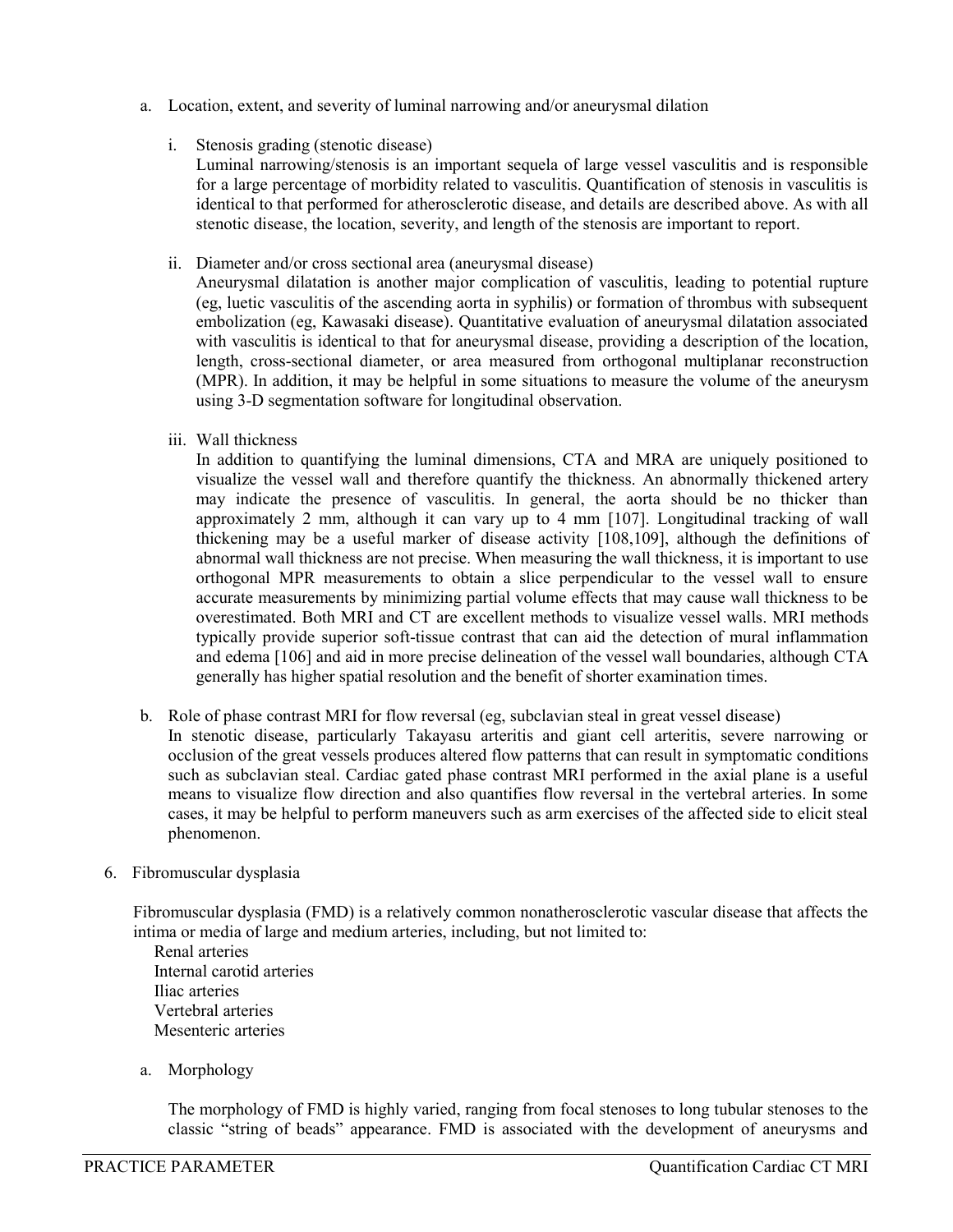dissections of the affected vessels. Quantification of stenosis can be performed just as with other forms of stenotic disease. In addition, the presence of webs, particularly in the string of beads configuration, may make identification and grading of hemodynamically significant stenoses challenging [\[110\]](#page-31-6). For these reasons, CTA may be the preferable modality if FMD is suspected, as it has higher spatial resolution than MRA, although both methods provide an excellent noninvasive means for evaluating renal artery stenosis [\[111](#page-31-7)[,112\]](#page-31-8). However, few direct comparisons in the setting of FMD have been made [\[112\]](#page-31-8).

b. Phase contrast for turbulence / hemodynamically significant stenosis

3-D phase contrast (PC) MRA is commonly used to evaluate stenoses for hemodynamic significance. As discussed above, Grist et al demonstrated that signal dropout on PC-MRA images at the site of a hemodynamically significant stenosis may be a useful method to distinguish mild to moderate narrowing from more severe disease because of the dephasing of signal within a voxel that occurs in the presence of turbulent flow [\[97\]](#page-30-12). Further, Prince et al first demonstrated the ability of 3-D PC MRA to predict functional recovery after revascularization [\[113\]](#page-31-9).

c. Phase contrast for pressure gradients

2-D phase contrast, like ultrasound Doppler, can be used to measure the peak velocity across a focal stenosis. Using the Bernoulli approximation (also known as the modified Bernoulli equation), the pressure gradient across a focal stenosis can be approximated as:  $\Delta P$  (mmHg)  $\approx 4V^2$ , where V=maximum velocity (m/s). This approximation is not valid over long segment stenoses.

7. Vascular malformations: MRA and CTA

Vascular malformations are complex entities with a spectrum of abnormalities, including parenchymal arteriovenous malformations (AVMs), venous angiomas, cavernous angiomas, and capillary telangiectasias. In addition to characterizing the qualitative features of vascular malformations (eg, presence of nidus, draining, veins), MRA and CTA can be used for quantitative assessment of these entities.

a. Location, extent, size

The location with respect to adjacent anatomy and the extent and size of a vascular malformation should be reported.

b. Other quantitative aspects of morphology, size of feeding/draining vessels

In AVMs large draining veins are often identified. Their diameter (measured with MPR) and potential length may be helpful information for the treating physician.

c. Use of time resolved imaging, bolus passage time

Time resolved contrast-enhanced MR imaging methods (eg, TRICKS, TWIST, CENTRA) [\[30\]](#page-27-14) may offer relative estimates of transit times of small boluses of injected gadolinium based contrast agents (GBCAs) to help characterize vascular malformations. Higher temporal resolution techniques are under development. The precise utility of transit time is not well defined at this time.

8. Venous disease: MRA and CTA

CTA and MRA in the delayed phase (for contrast enhanced imaging) or non-contrast enhanced MRA using time of flight methods are excellent methods to evaluate for the presence of deep venous thrombosis in the lower extremities and pelvis [\[114](#page-31-10)[,115\]](#page-31-11).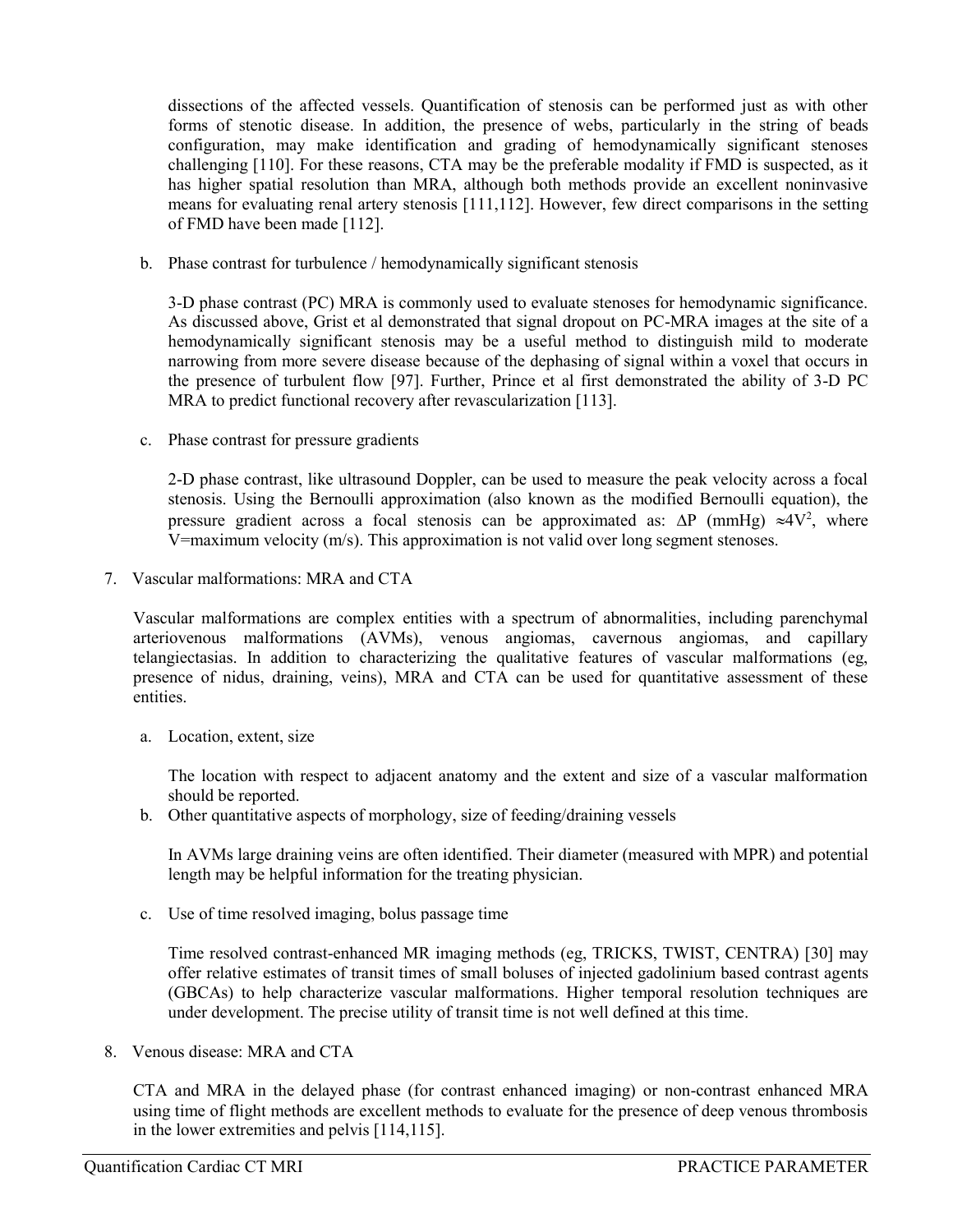## a. May-Thurner syndrome

May-Thurner syndrome typically occurs in young women presenting with left lower extremity deep vein thrombosis (DVT) and is caused by compression of the left common iliac vein as it passes between the lumbar spine posteriorly and (typically) the right common iliac artery anteriorly.

i. Morphology of venous stenosis

In addition to the presence of clot, patients with left lower extremity DVT should undergo evaluation of the left common iliac vein with high resolution CTA or MRA acquired in the delayed phase. Orthogonal MPRs visualizing the iliac vein at the narrowest point should be performed. The area of narrowing is typically ribbon-like, and measurements of the major and minor axis of the vessel cross-section should be provided. In some cases the vein may be occluded.

- ii. Time resolved MRA for venous collaterals, flow reversal, etc.
	- Time resolved contrast enhanced MRA (TRICKS, TWIST, CENTRA) [\[30\]](#page-27-14) may be helpful for identifying venous collaterals and the presence of flow reversal. The use of phase contrast MRA for quantitative assessment of venous narrowing for measuring pressure gradients in May-Thurner syndrome is not well established, although it holds promise.
- 9. Acquired cardiac disease: MRI/MRA, CTA
	- a. Ischemic disease
		- i. Function and morphology (primarily LV, but also RV)

The evaluation of cardiac function can provide valuable prognostic information on ischemic heart disease. The ejection fraction (EF) predicts outcome better than the number of vessels involved [\[116\]](#page-31-12), and prognosis after myocardial infarction (MI) is closely related to the degree of LV contractile dysfunction [\[117\]](#page-31-13). Regional ventricular dysfunction (thinning of wall, decreased systolic wall thickening, abnormal wall motion, or the presence of LV thrombus) is also a good indicator of acute/chronic ischemia [\[118\]](#page-31-14). Based on these data, quantitative measures of ventricular function should be performed by short axes direct planimetry when ECG gating is used for image acquisition. For cardiac CT, imaging is often performed with prospective ECG gating to limit patient radiation exposure. When this acquisition strategy is used, quantitative measures will not be available.

Myocardial perfusion imaging is another important method using myocardial blood flow (MBF) or coronary flow reserve (CFR), detecting multivessel disease that is sometimes not obvious in qualitative imaging [\[119\]](#page-31-15). Although quantification has been studied, at present image interpretation is primarily subjective. The main target is LV in most IHD patients, but RV evaluation is also important, especially in inferior wall ischemia/infarction. Later generation multidetector CT scanners with faster scan time and thinner slices are now used for research purposes in this field, with encouraging preliminary data.

ii. Presence and extent of scar/infarct, T2 signal in acute MI

Myocardial delayed contrast enhancement (MDE) imaging using either gadolinium (MR) or iodine (CT) indicates irreversible injury [\[120\]](#page-31-16). At present, these metrics are used on a quartile basis with specific cutoffs of 50% delayed enhancement [\[74\]](#page-29-5). In more extensive myocardial infarctions, microvascular obstruction (a region of "no re-flow") may be seen as a dark subendocardially-based inner core of the myocardial infarction surrounded by hyperenhancement or the larger myocardial infarct territory. Ischemia-associated myocardial edema shows high signal on T2-weighted imaging. The extent of high T2-signal reflects the area of risk [\[121-123\]](#page-31-17)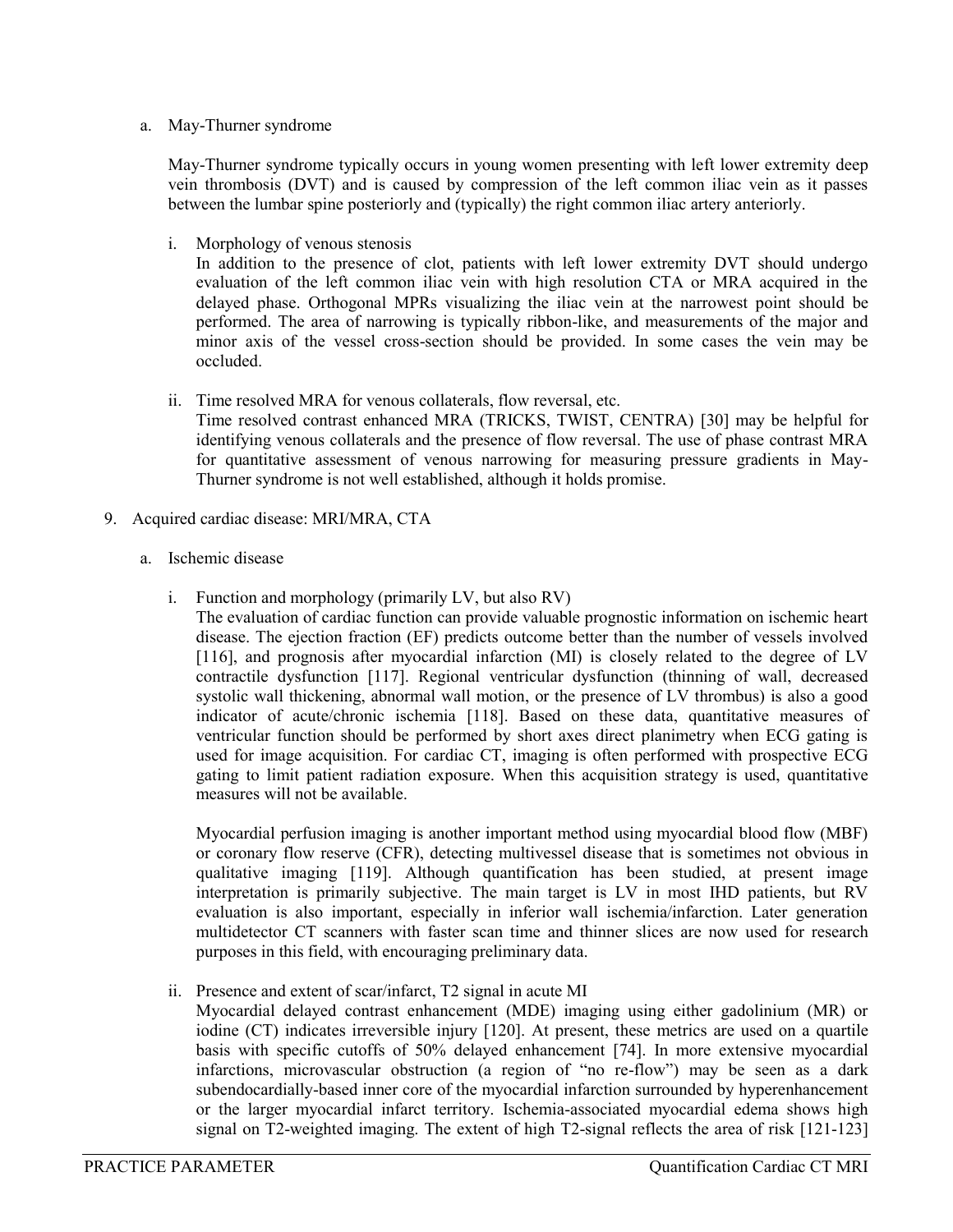that may include regions of reversible injury as well. Myocardium with potentially reversible injury (myocardial salvage area) is represented by the difference between the entire high T2 signal area and the MDE area determined from MR images. This is routinely performed subjectively. T1- and T2-mapping MRI are emerging techniques that are showing promise for further myocardial characterization and may be of particular value for not only myocardial infarction but diffuse myocardial involvement as can be seen in many cardiomyopathies.

iii. Complications, eg, valvular related abnormalities

Several complications are associated with acute myocardial infarction (MI), including papillary muscle injury, ventricular septal defect (VSD), contained rupture, and pericarditis or Dressler's syndrome, which can be detected by CT or MR imaging [\[124\]](#page-31-18). Papillary muscle involvement is known to cause mitral valve regurgitation. Quantification of valve regurgitant volume/fraction by MR and evaluation of pericardium are discussed below.

- iv. Coronary artery calcium scoring (CT) for risk assessment Calcium scoring images are acquired with noncontrast ECG gated CT to optimally visualize and quantify calcified plaque [\[83\]](#page-30-0). High "calcium scores" are associated with an increased risk of MI [\[125\]](#page-31-19), and a calcium score of 0 has a very low but nonzero risk of a major adverse cardiac event [\[126\]](#page-31-20).
- b. Nonischemic cardiomyopathy and infiltrative disease
	- i. Function and morphology
		- There are several nonischemic cardiomyopathies: hypertrophic cardiomyopathy (HCM), dilated cardiomyopathy (DCM), and restrictive cardiomyopathy. Restrictive cardiomyopathy usually occurs secondary to infiltration of the myocardium, amyloidosis, myocardial fibrosis (after open heart surgery), radiation, sarcoidosis, or endomyocardial eosinophilia. Nonischemic cardiomyopathy usually has an alteration in the ventricular function, leading to heart failure. In addition to EF, the LV myocardial mass (myocardial volume  $\times$  myocardial density) is a useful parameter to assess nonischemic cardiomyopathy; LV mass and myocardial wall thickening correlate independently with prognosis [\[118\]](#page-31-14). Generalized or regional wall-motion abnormalities also occur in DCM and HCM. The metrics for function and morphology follow those described in section IV.A. Native T1-mapping and extracellular volume fraction (ECV) mapping using MRI are promising techniques for identification of diffuse myocardial disease that may not be readily apparently on standard perfusion or MDE MR imaging.
	- ii. Extent of delayed enhancement for staging/prognosis

Although MDE imaging is used more often in detecting MI, scar quantification on MDE images may also play an important role in determining prognosis and risk assessment for nonischemic cardiomyopathy patients. Hyper-enhancement is often detected in the myocardium of HCM patients [\[127\]](#page-31-21) in a characteristically patchy midwall distribution in hypertrophied areas, although DCM patients often show linear midwall striae. A higher percentage of MDE on MR in HCM patients is known to be associated with ventricular tachycardia and fatal arrhythmias [\[128\]](#page-32-0). Subjective assessment is routine.

iii. Complications (valvular disease, subaortic stenosis)

HCM is known to cause subaortic stenosis outflow obstruction because of the septum hypertrophy and systolic anterior motion (SAM) of the anterior leaflet of the mitral valve. MR imaging can potentially quantify pressure gradients or valve area using a phase contrast acquisition, which is discussed in the valvular disease section below.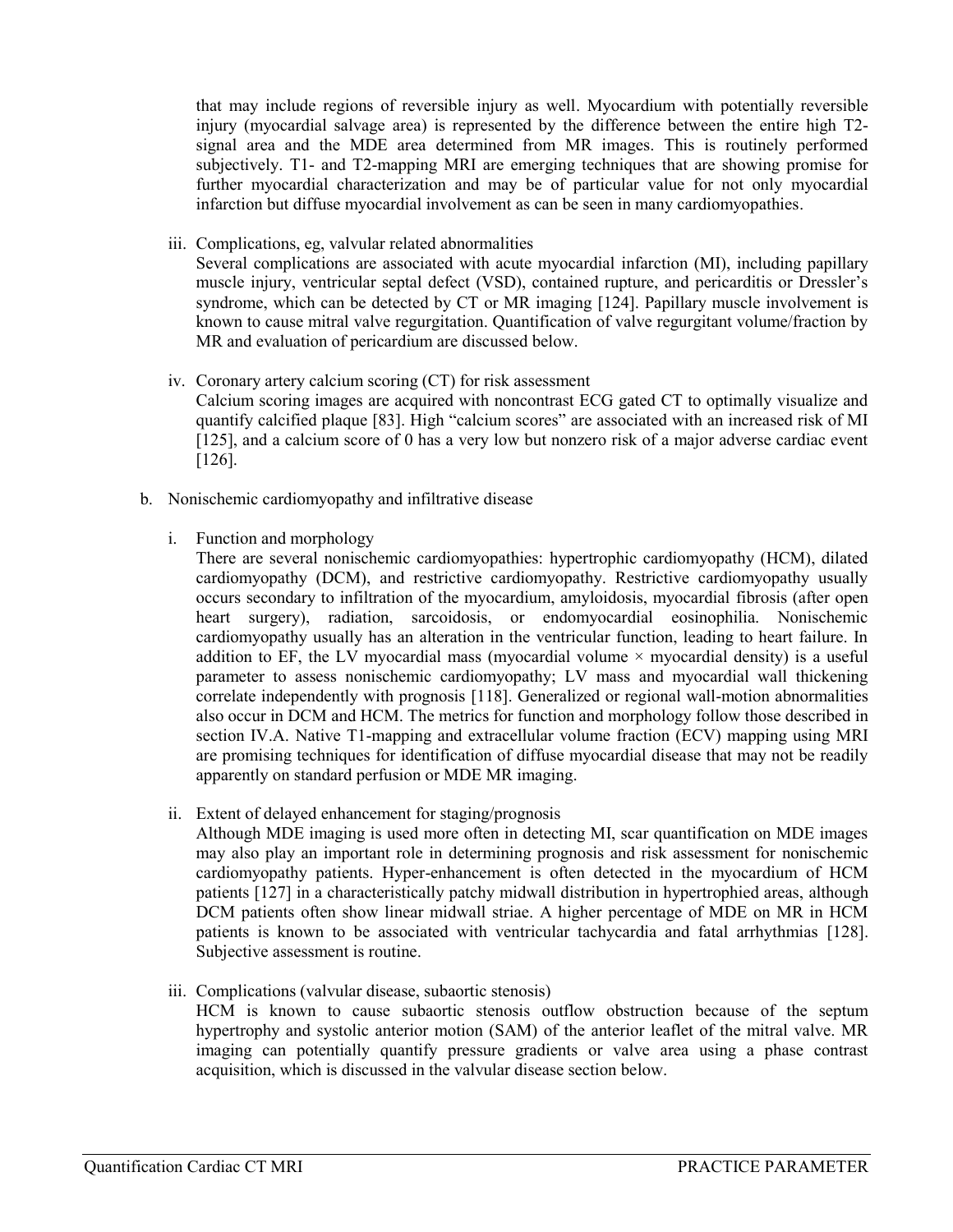- c. Valvular disease
	- i. Cross sectional area (CT and MRI)
		- Valve area measurements in patients with aortic stenosis greatly affect treatment strategies and predict prognosis. On MR images, the valve area is usually calculated indirectly by measuring the time-velocity integrals at the valve and at an adjacent site with an easily measurable diameter (for example, the aortic outflow tract) and then assuming conservation of flow. Several studies have also tested the direct measurement of valve areas by MR cine or phase-contrast sequences through the valve plane [\[129](#page-32-1)[,130\]](#page-32-2). However, when measuring valve planimetry directly, CT with cardiac ECG gating allows excellent visualization of valve structure and thus is frequently used in clinical settings. When using either MR or CT for measuring valve planimetry, at least 30 cardiac phases should be imaged or reconstructed in order to most accurately identify end systole, or the time at which the aortic valve orifice is most open.
	- ii. Detection of insufficiency and stenosis

MR enables quantitative analysis of valvular disease, consisting of calculation of regurgitant volume and fraction in patients with regurgitant valves and measurement of peak or time average velocities and pressure gradients in patients with stenotic valves [\[129\]](#page-32-1). CT usually detects valve stenosis itself or poststenotic dilatation with direct planimetry but does not greatly contribute to the diagnosis of valve insufficiency.

- iii. Phase-contrast MR: pressure gradients, regurgitant fractions
	- Phase-contrast MR sequences can be used for both flow quantification for valvular insufficiency and peak and average velocities quantification for valvular stenosis. Aortic insufficiency is usually graded by regurgitant volume (volume of regurgitant flow across the valve per heartbeat) or regurgitant fraction (regurgitant volume divided by forward stroke volume). Quantification of stenotic valves measures peak and average velocities across the valve on phase-contrast images. These velocities are converted into pressure gradients with the modified Bernoulli equation: Δ *P*  $= 4V^2$  (as described above). A mean gradient greater than 50 mm Hg or peak velocity greater than 4.5 m/sec is defined as severe aortic stenosis.
- iv. Effect on heart (chamber enlargement) or great vessels (poststenotic dilatation)

The pathophysiology of aortic stenosis involves obstruction of LV outflow, which leads to elevated LV pressures and LV hypertrophy. Arterial stenosis also causes poststenotic dilatation, a dilation of the vessel 1 to 3 cm distal to the area of stenosis. In contrast, aortic insufficiency involves volume overload of the left ventricle, resulting in LV dilatation. CT or MR imaging can directly demonstrate and measure LV hypertrophy, LV dilatation, and poststenotic dilatation of the ascending aorta.

**v.** Presurgical Planning

In high surgical risk patients with severe aortic stenosis (AS), transcatheter aortic valve replacement (TAVR) has demonstrated long-term results comparable to open surgical repair [\[131-134\]](#page-32-3). In a meta-analysis of 344 studies and 872 participants who had undergone previous CABG, TAVR patients had shorter hospital stays and performed similarly to surgical valve replacement patients in mid-term all-cause cardiovascular mortality [\[135\]](#page-32-4). Pre-procedural imaging evaluation should include cardiac-gated evaluation and measurement of the following intracardiac and aortic structures: LV cavity for thrombus, alignment of the LVOT, dimensions of the aortic valve annulus, distance of the coronary ostia to the aortic valve plane, length of the aortic cusp, width of the aortic sinus, sinotubular junction and ascending aorta. Additionally, the width of the descending thoracic aorta, abdominal aorta, and iliofemoral arteries should be measured and evaluated for extensive atherosclerotic disease or tortuosity. Most studies have utilized contrast-enhanced cardiac CT, although CMR may have a role, given the high prevalence of renal dysfunction in TAVR patients [\[136\]](#page-32-5).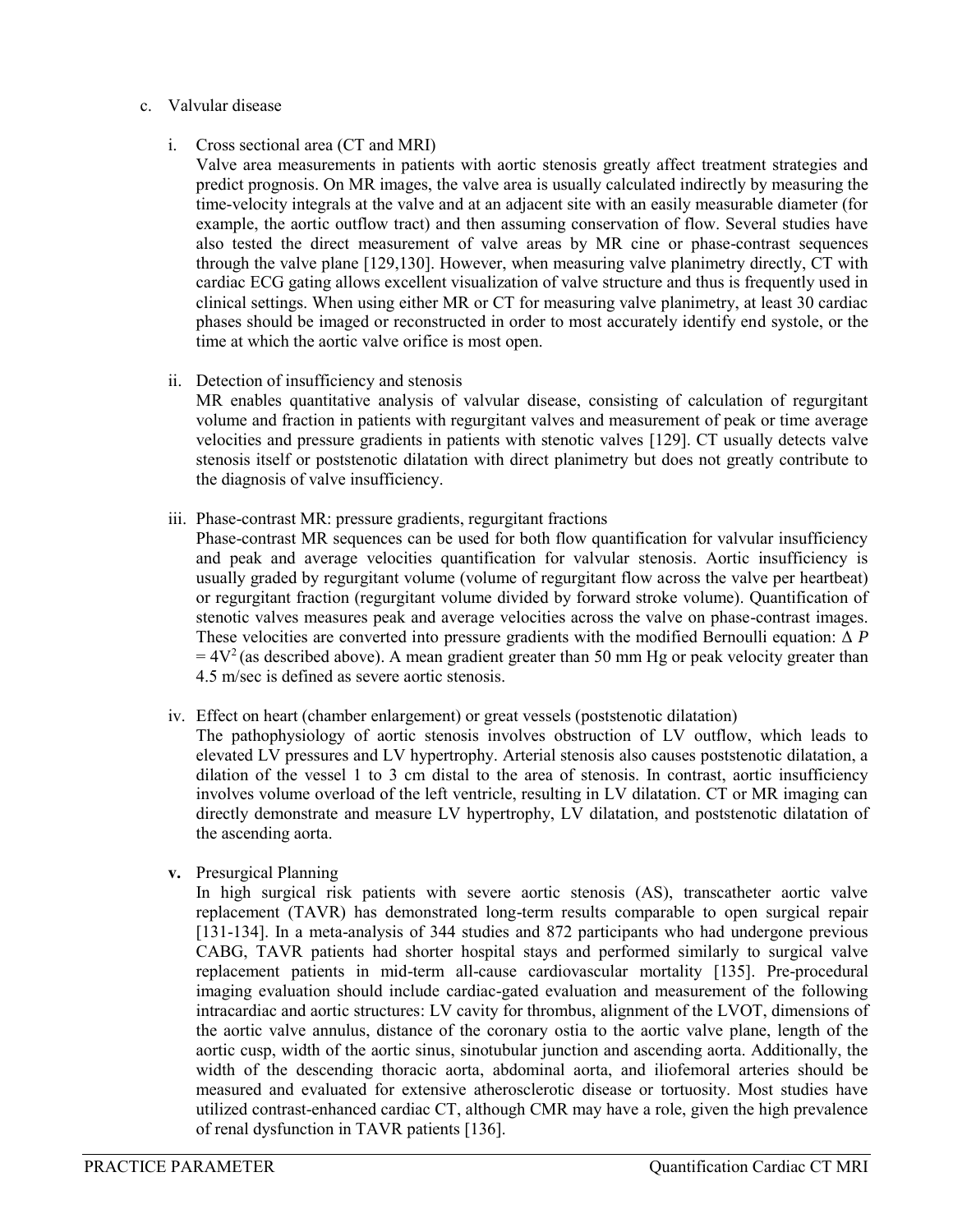- d. Diastolic dysfunction/heart failure
	- i. Function/morphology

Heart failure is characterized by any structural or functional cardiac disorder that impairs the ability of ventricles to fill with or eject blood. Therefore, for a final diagnosis of heart failure, the evaluation of systolic and/or diastolic dysfunction is required. As described above, MR imaging can quantify LV volume and ejection fraction (EF), or assess wall motion and be used for both diagnosis and monitoring. Myocardial perfusion imaging determines whether coronary artery disease contributes to the development of heart failure. Delayed enhancement (DE) imaging can also be used for heart failure assessment; the extent of DE predicts the response to beta-blocker therapy [\[137\]](#page-32-6).

ii. Role of phase contrast (E/A reversal)

The E/A ratio is the ratio of early to late ("atrial") diastolic filling velocity of the ventricle and can rapidly detect abnormal diastolic function. Although the normal E/A ratio is greater than 1, impaired relaxation of the ventricle decreases early diastolic filling and results in a reduced or reversed E/A ratio, eg, E/A ratio less than 1. E/A ratio is usually measured by echocardiography but can also be acquired with phase-contrast MRI by calculating transmitral (or transtricuspid) velocity.

- e. Pericardial disease
	- i. Morphology and function

Many disease processes can affect the pericardium, including inflammation, infection, neoplasm, trauma, primary myocardial disease, and congenital disease. Imaging can provide morphologic evaluation of the pericardium, such as thickened/enhanced pericardium, presence of pericardial fluid, and chamber sizes (eg, atrial and ventricular size). Imaging usually targets the direct visualization of thickened/enhanced pericardium or the analysis of ventricular function. For example, in patients with constrictive pericarditis, a leftward bounce (or flattening) of the interventricular septum can often be identified on early diastolic images, best noted on short-axis cine views. This occurs secondary to pericardial constriction of diastolic ventricular filling and an increase in ventricular pressure. In constrictive pericarditis, the elevation in right ventricular pressure results in the paradoxical leftward motion (ie, bounce) of the interventricular septum during early diastole. On occasion, the septal bounce can also be seen during inspiratory phases of a free breathing cine acquisition secondary to the augmentation of systemic venous return that occurs during inspiration [\[138\]](#page-32-7)**.** 

ii. Pericardial thickness and enhancement

CT and MRI provide excellent visualization of the pericardium and can lend support to the diagnosis of pericardial disease. Regarding constrictive pericarditis, the CT and MR images can be used to directly measure pericardial thickening greater than 4 mm. This metric can be used with a subjective assessment of narrow, tubular deformation of the ventricles with a straightened or sigmoid-shaped interventricular septum to support the diagnosis [\[139\]](#page-32-8). Contrast enhancement is an additional qualitative finding associated with abnormal pericardium.

iii. ROI analysis for hemopericardium, calcium (CT)

ROI CT attenuation measurements characterize pericardial fluid about 40 to 60 HU. A fluid collection with attenuation close to that of water is likely to be a simple effusion, but attenuation greater than that of water suggests malignancy, hemopericardium, purulent exudate, or effusion associated with hypothyroidism [\[140\]](#page-32-9). MR can also characterize pericardial fluid, although qualitatively, with the use of multiple pulse sequences; hemorrhagic effusion is characterized by high signal on T1-weighted SE images and low intensity on gradient echo (GRE) cine images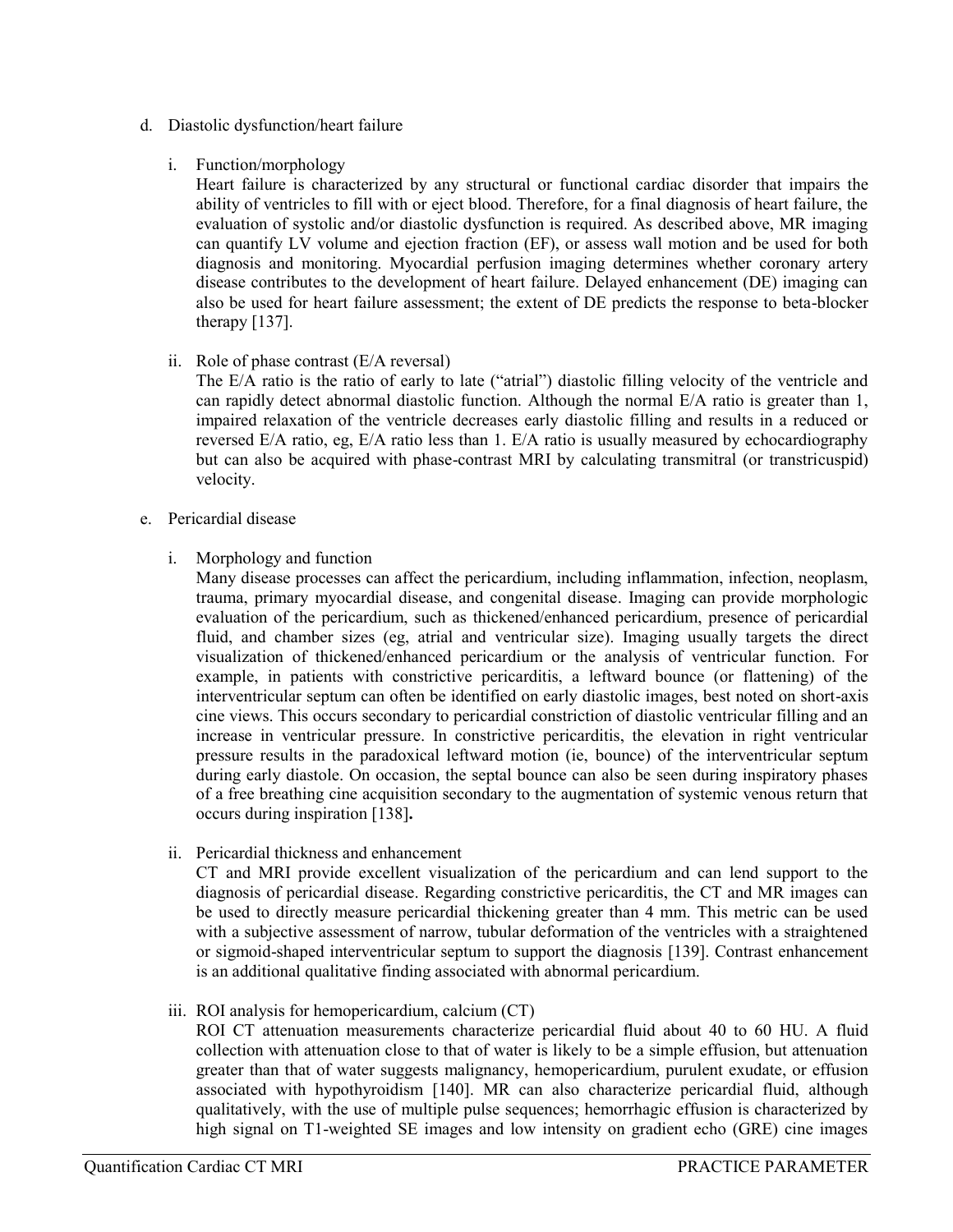[\[141\]](#page-32-10). Another important feature of CT is its ability to detect pericardial calcifications, a finding indicative of constrictive pericarditis. Assessment of constrictive physiology with MRI or CT requires ECG gating.

- f. Pulmonary veins preablation, postablation for atrial fibrillation and pulmonary vein stenosis
	- i. Preprocedure measurements (cross sectional diameters, length, number of veins, anatomy [especially variants])

In atrial fibrillation (AF) patients, atrial myocardium tissue is more often present in the pulmonary veins (PVs) and the atrial myocardium in the PVs has more severe discontinuity, hypertrophy, and fibrosis [\[142\]](#page-32-11). Catheter ablation has been widely used to treat AF and usually ablates the atrial myocardium inside the PVs to disconnect an abnormal interaction with left atrium. Preprocedural CTA or MRA for cross-sectional measurement of PV ostia is beneficial for selecting the optimal circular catheter [\[143\]](#page-32-12). Furthermore, because 38% of AF patients have variant anatomy of PVs [\[144\]](#page-32-13), evaluating the number and location of PVs is useful in ascertaining that all PV orifices are evaluated during the procedure [\[144\]](#page-32-13).

ii. Postprocedure stenoses

A well-known complication of catheter ablation is PV stenosis. CT has been the most commonly used modality to detect post-procedure stenoses, but MRI can be used as well. Because the PV size varies throughout the cardiac cycle and the difference between maximum and minimum diameter is  $15\% \pm 8\%$  [\[145\]](#page-32-14), ECG-gated CTA acquisitions are preferred.

- g. Pulmonary arterial hypertension
	- i. Primary or secondary

Pulmonary arterial hypertension (PAH) is a condition characterized by increased pulmonary arterial pressure. In the conventional classification, it is divided into 2 main categories: 1) primary PAH (not caused by any other disease or condition); and 2) secondary PAH (caused by another underlying condition), including lung diseases (eg, COPD, interstitial lung diseases), heart diseases (eg, congestive heart failure, congenital heart disease, mitral stenosis), chronic thromboembolic diseases (eg, pulmonary embolism), HIV infection, or medications. Secondary PAH is much more common than primary PAH.

ii. Right ventricle function

Increased pulmonary arterial pressure causes an increased workload of the RV, leading to RV hypertrophy with subsequent dilatation and right heart failure. MR and CT have been increasingly used for imaging the RV, as well as for the LV, but protocol should be carefully adjusted to accurately visualize the more complex shape of the RV [\[118\]](#page-31-14). In case of acute pulmonary embolism (PE), the chest CT measures the RV/LV diameter ratio and uses greater than 0.9 to predict 30-day mortality and major complications [\[99](#page-30-14)[,100\]](#page-30-15). A ratio of main pulmonary artery diameter to the ascending aorta diameter of greater than 1 can be reliably used to detect pulmonary hypertension in adult patients with cardiopulmonary diseases if the ascending aorta is of normal size [\[146\]](#page-32-15). In pediatric patients, a ratio of the main pulmonary artery diameter to the ascending aorta diameter of greater than 1.3 may suggest pulmonary hypertension. In addition to morphological assessment, MR imaging can easily measure EF of both ventricles and LV enddiastolic volume, which are significantly decreased in patients with PAH [\[147](#page-32-16)[,148\]](#page-33-0).

iii. Pulmonary artery morphology (diameters, cross sectional areas) Mean pulmonary artery (PA) pressure correlates linearly with main PA diameter [\[149\]](#page-33-1), and a PA diameter greater than 30 mm indicates a PA pressure greater than 20 mm Hg [\[150\]](#page-33-2). However,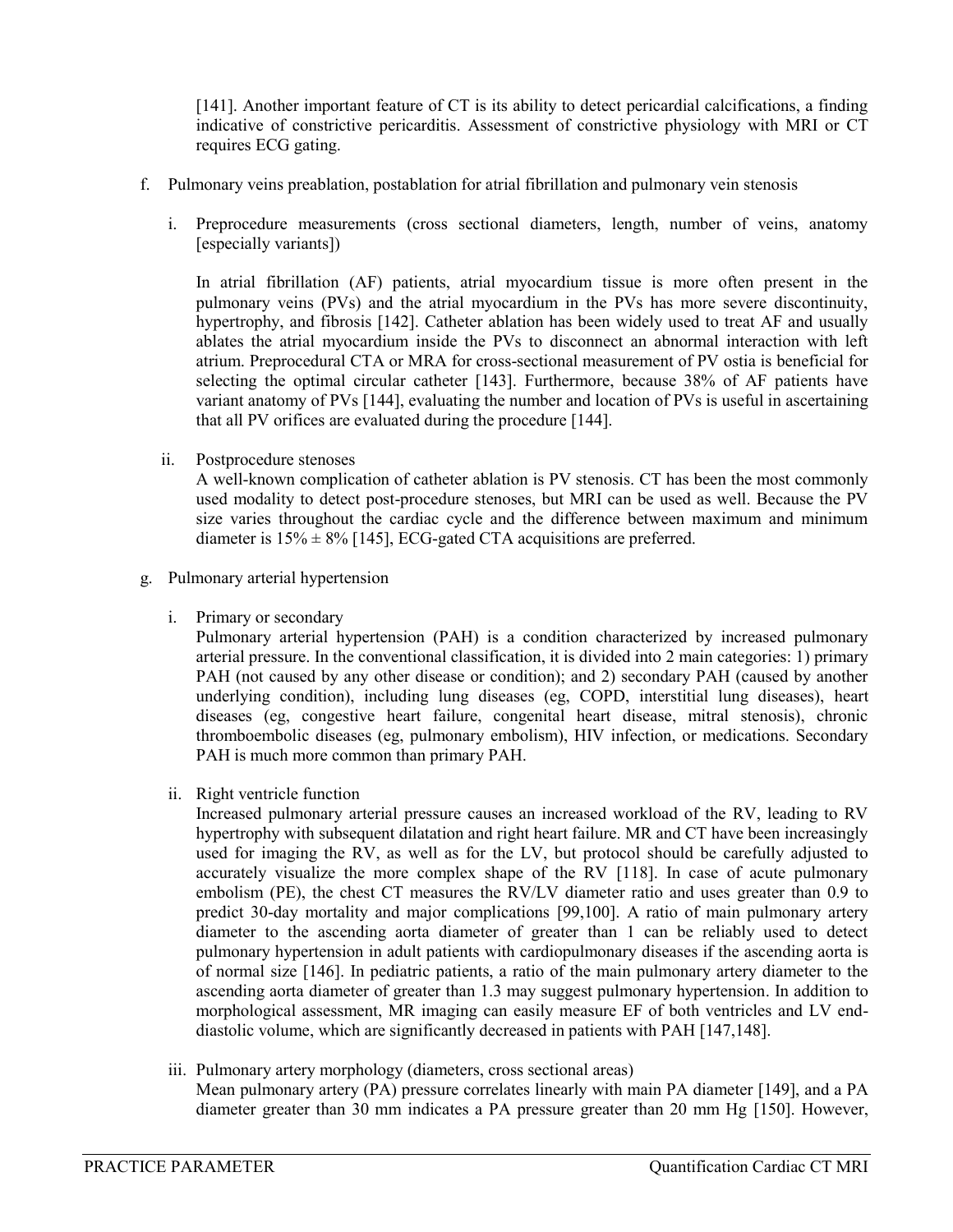several studies failed to demonstrate that main PA diameter predicts increased mortality or indicates severity of acute PE [\[151](#page-33-3)[,152\]](#page-33-4).

- iv. Assessment of clot burden with chronic thromboembolic disease
	- The presence, location, and degree of obstruction of arterial clots can be scored according to several different scoring systems. Qanadli and Mastora [\[153](#page-33-5)[,154\]](#page-33-6) use CT pulmonary angiography to quantify acute PE severity. However, PA clot load scores usually do not take into account clots located in small peripheral PAs and the current literature shows some discrepancies regarding the association between the clot burden and immediate outcome. For example, although reports of the score proposed by Qanadli suggest that it is a significant predictor of death [\[152\]](#page-33-4), others reported the clot scores to be a poor predictor of mortality [\[151\]](#page-33-3). In general, clot burden in CTPA is not reported.

#### v. Assessment of valve function in PAH (morphology, flow, pressure gradients)

- Mitral valve stenosis can cause PAH. On the other hand, PAH can cause dilatation of the pulmonic valve ring and then results in pulmonic valve regurgitation. Assessment of mitral valve stenosis or pulmonic valve regurgitation can be performed on phase-contrast sequences for quantitative velocity and flow measurement using the methods previously described.
- 10. Congenital cardiac disease (vascular and cardiac): MRI, CT
	- a. Cardiac function

Cardiac-gated CT [\[155-163\]](#page-33-7) and MRI [\[159](#page-33-8)[,163-167\]](#page-33-9) are useful for the evaluation of patients with suspected or known congenital heart disease (CHD). As with other conditions, both cardiac-gated CT and MRI can provide quantitative measurements of the various chamber sizes and function, notably chamber volumes, myocardial mass, and ejection fractions for the left and right ventricles using standard quantitative tools outlined previously in section IV.A.4. Valvular function can also be assessed as detailed previously in section IV.B.9.c. For example, CT and MRI are useful for the postoperative assessment of repaired tetralogy of Fallot, although MRI is the preferred modality unless there is a contraindication to MRI [\[159](#page-33-8)[,166\]](#page-33-10). In this case, CT and MRI can provide functional assessment of ventricular volumes and ejection fractions. Pulmonic insufficiency and pulmonic stenosis can also be assessed using cine phase contrast MRI performed perpendicular to the main pulmonary artery. These data provide essential functional information, especially of the RV, for determining proper timing for pulmonic valve replacement in patients with corrected or uncorrected tetralogy of Fallot.

b. Vessel assessment

Arterial (eg, thoracic aorta) and venous structures (eg, pulmonary veins) are also well evaluated using CT angiography [\[155](#page-33-7)[,157-163\]](#page-33-11) or MR angiography [\[163](#page-33-9)[,168-172\]](#page-34-1). For example, both CT and MRI have been shown to provide comparable diagnostic evaluation of aortic narrowing in children with coarctation of the aorta [\[163\]](#page-33-9). MRI has the added benefit of allowing blood flow analysis using velocity-encoded cine phase contrast MRI that can measure peak velocity across a juxtaductal aortic narrowing to estimate the pressure gradient across the aortic coarctation using the modified Bernoulli equation [\[168\]](#page-34-1). Time-resolved MR angiography [\[173,](#page-34-2)[174\]](#page-34-3) can be particularly helpful when evaluating the presence of anomalous and/or postsurgical vascular connections in patients with CHD.

CT angiography of the cardiopulmonary structures is often a very informative method of examination. Elimination of retrospective ECG-gating allows one to decrease the radiation dose to the patient. Prospective ECG triggered studies can allow for anatomic imaging with reduced cardiac motion artifacts and with radiation dose equivalent to non-gated studies.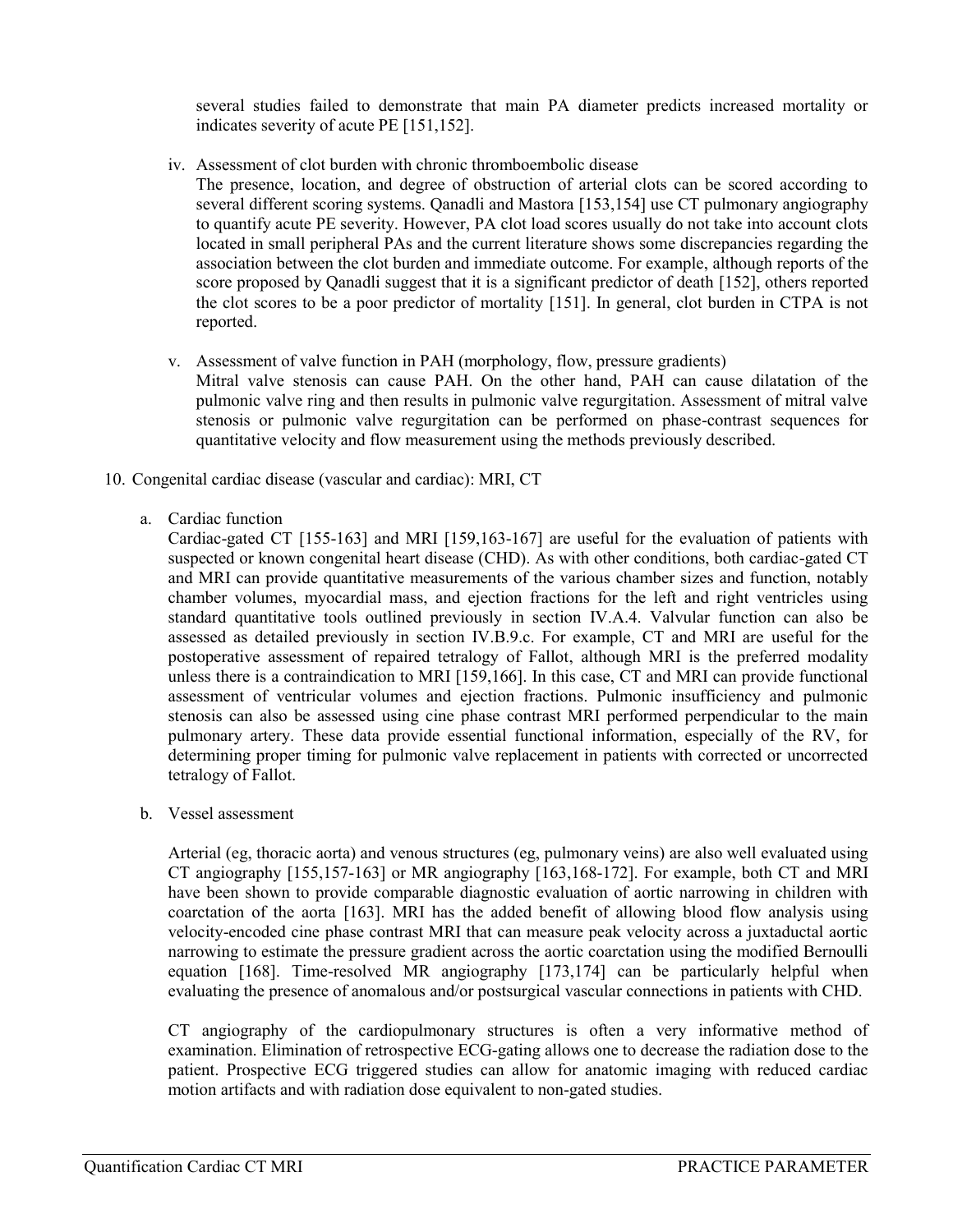c. Pulmonary-to-systemic shunt (Qp/Qs ratio)

A unique evaluation in patients with suspected or known CHD is the assessment for a left-to-right shunt using the pulmonary (Qp) to systemic (Qs) blood flow ratio (Qp/Qs ratio) [\[175](#page-34-4)[,176\]](#page-34-5). This measures the volume of blood flow between the pulmonary (ie, right heart) and systemic (ie, left heart) circulations. In healthy individuals, the blood flow is equal and the resultant Qp/Qs ratio is 1. In patients with an underlying left-to-right shunt lesion (eg, atrial septal defect, ventricular septal defect, or partial anomalous pulmonary venous return), there is shunting of blood from the left to the right heart and Qp/Qs ratio greater than 1. When the Qp/Qs ratio is less than 1, this represents right to left shunting. Symptomatic patients often present when the shunting becomes moderate (ie, Qp/Qs  $>1.5$ ) or large (eg,  $Qp/Qs > 2.2$ ). The  $Qp/Qs$  ratio is most commonly measured using MRI. It can be determined by comparing the measured flow over the cardiac cycle on cine phase-contrast MRI performed perpendicular to both the main pulmonary artery (Qp) and the ascending thoracic aorta  $(Qs)$ . In patients with suspected systemic to pulmonary collateral flow, the pulmonary flow  $(Qp)$  can be estimated using the pulmonary venous return and the systemic flow (Qs) can be estimated using the caval return [\[177\]](#page-34-6).

In younger patients, MRI may be the preferred modality, particularly when functional assessment with CT would require retrospective ECG gating and relatively high radiation doses. Further, the use of time-resolved MRA and phase contrast MRI methods offer significant advantages whose relative importance will depend on the specific application.

# **V. DOCUMENTATION**

Reporting should be in accordance with the ACR Practice Parameter [for Communication of Diagnostic Imaging](https://www.acr.org/-/media/ACR/Files/Practice-Parameters/CommunicationDiag.pdf)  [Findings](https://www.acr.org/-/media/ACR/Files/Practice-Parameters/CommunicationDiag.pdf) [\[178\]](#page-34-7).

# **VI. EQUIPMENT SPECIFICATIONS**

The MRI equipment specifications and performance must meet all state and federal requirements. The requirements include, but are not limited to, specifications of maximum static magnetic strength, maximum rate of change of the magnetic field strength (dB/dt), maximum radiofrequency power deposition (specific absorption rate), and maximum acoustic noise levels.

# **VII. QUALITY CONTROL AND IMPROVEMENT, SAFETY, INFECTION CONTROL, AND PATIENT EDUCATION**

Policies and procedures related to quality, patient education, infection control, and safety should be developed and implemented in accordance with the ACR Policy on Quality Control and Improvement, Safety, Infection Control, and Patient Education appearing under the heading *Position Statement on QC & Improvement, Safety, Infection Control*, *and Patient Education* on the ACR website [\(http://www.acr.org/guidelines\)](http://www.acr.org/guidelines).

#### **ACKNOWLEDGEMENTS**

This practice parameter was developed according to the process described under the heading *The Process for Developing ACR Practice Parameters and Technical Standards* on the ACR website [\(http://www.acr.org/guidelines\)](http://www.acr.org/guidelines) by the Committee on Body Imaging (Cardiovascular) of the ACR Commission on Body Imaging and the Committee on Practice Parameters – Pediatric Radiology of the ACR Commission on Pediatric Radiology in collaboration with the NASCI and SPR.

Collaborative Committee – members represent their societies in the initial and final revision of this practice parameter.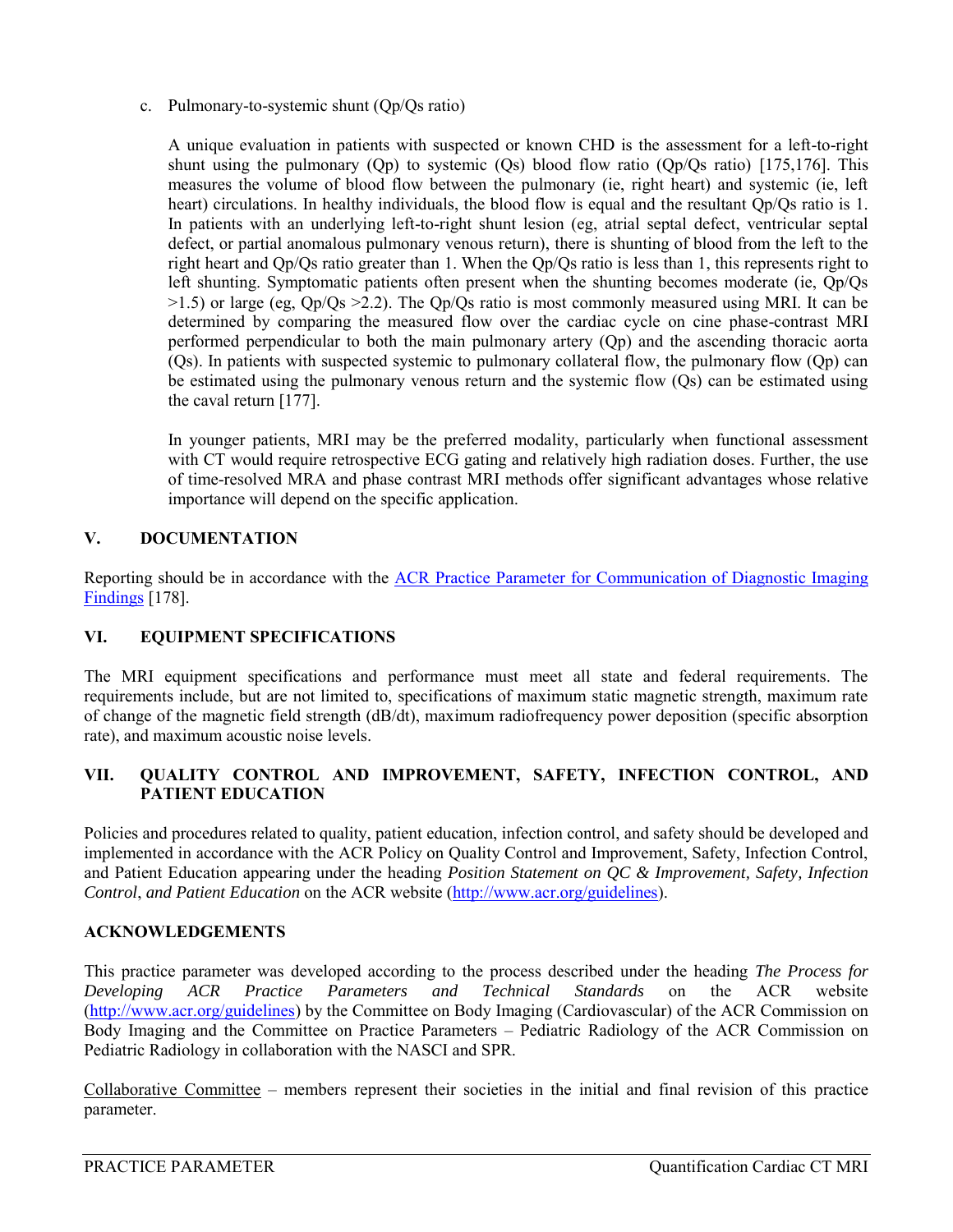ACR SPR NASCI Vincent B. Ho, MD, MBA, Chair Karen Ordovas, MD, MAS, FNASCI Eric J. Hoggard, MD John P. Lichtenberger III, MD Akos Varga-Szemes, MD, PhD Karen Lyons, MD James C. Carr, MD Beverley Newman, MB, BCh, BSc, FACR

Committee on Body Imaging (Cardiovascular) (ACR Committee responsible for sponsoring the draft through the process)

Vincent B. Ho, MD, MBA, Chair Jonathan Keung, MD David M. Biko, MD Jacobo Kirsch, MD William R. Corse, DO Constantino S. Pena, MD James P. Earls, MD Andrew L. Rivard, MD Lynne M. Hurwitz, MD Richard D. White, MD, FACR

Travis S. Henry, MD Alan H. Stolpen, MD, PhD, FACR

Committee on Practice Parameters – Pediatric Radiology (ACR Committee responsible for sponsoring the draft through the process)

Beverley Newman, MB, BCh, BSc, FACR, Chair Lorna P. Browne, MB, BCh Timothy J. Carmody, MD, FACR Brian D. Coley, MD, FACR Lee K. Collins, MD Monica S. Epelman, MD Lynn Ansley Fordham, MD, FACR Kerri A. Highmore, MD

Sue C. Kaste, DO Tal Laor, MD Terry L. Levin, MD Marguerite T. Parisi, MD, MS Sumit Pruthi, MBBS Nancy K. Rollins, MD Pallavi Sagar, MD

Lincoln L. Berland, MD, FACR, Chair, Commission on Body Imaging Marta Hernanz-Schulman, MD, FACR, Chair, Commission on Pediatric Radiology Jacqueline Anne Bello, MD, FACR, Chair, Commission on Quality and Safety Matthew S. Pollack, MD, FACR, Chair, Committee on Practice Parameters and Technical Standards

Comments Reconciliation Committee Eric J. Stern, MD, Chair Greg N. Nicola, MD, Co-Chair Jacqueline A. Bello, MD, FACR Lincoln L. Berland, MD, FACR David M. Biko, MD James C. Carr, MD Marta Hernanz-Schulman, MD, FACR William T. Herrington, MD, FACR Vincent B. Ho, MD, MBA Eric J. Hoggard, MD Jonathan Keung, MD

Friedrich D. Knollman, MD, PhD Negar Knowles, MD Paul A. Larson, MD, FACR John P. Lichtenberg III, MD, MBA Karen Lyons, MD Beverley Newman, MB, BCh, BSc, FACR Karen Ordovas, MD, MAS, FNASCI Matthew S. Pollack, MD, FACR Timothy L. Swan, MD, FACR, FSIR Akos Varga-Szemes, MD, PhD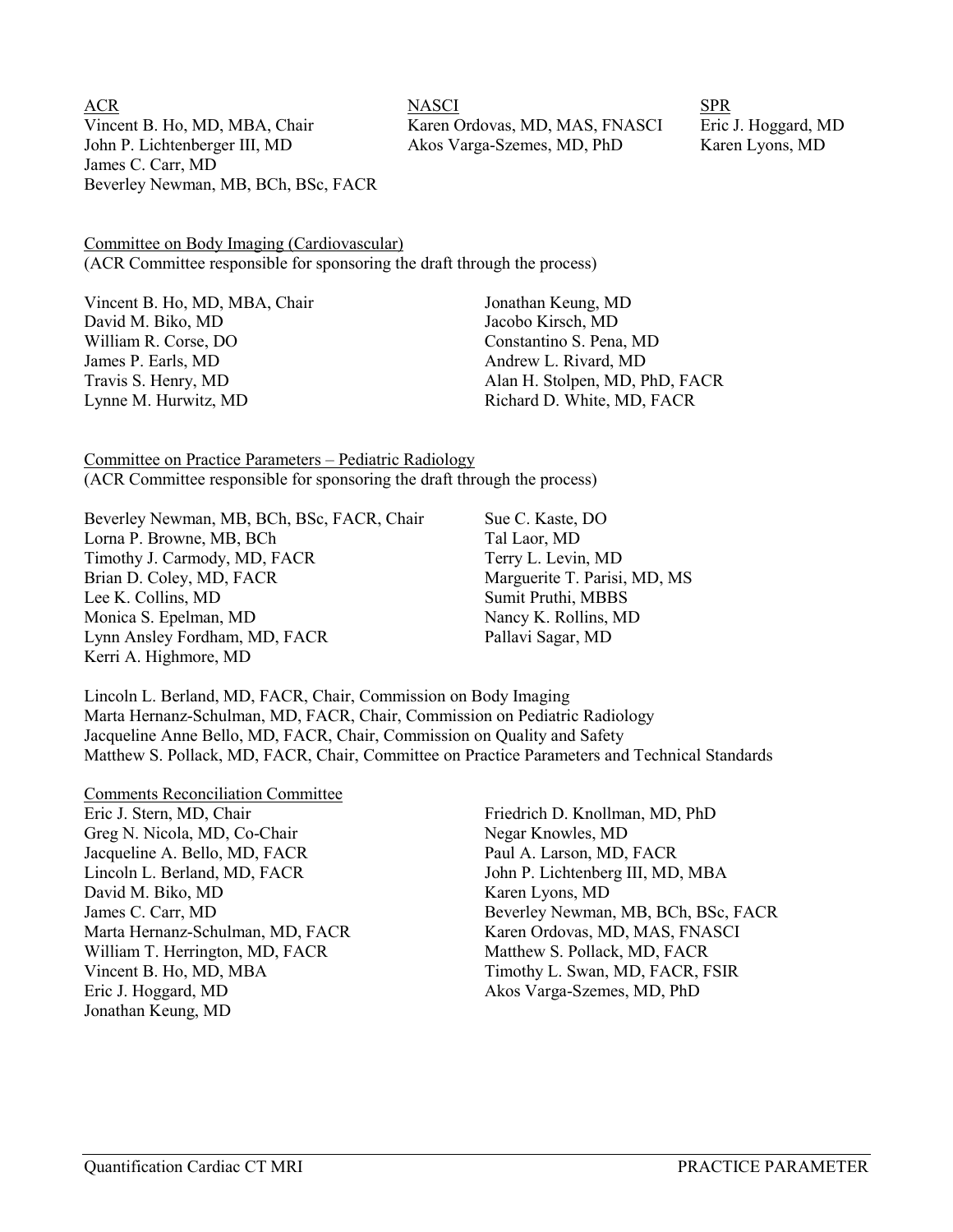## **REFERENCES**

- <span id="page-26-0"></span>1. American College of Radiology. ACR practice parameter for performing and interpreting magnetic resonance imaging (MRI). 2014; Available at: [https://www.acr.org/-/media/ACR/Files/Practice-](https://www.acr.org/-/media/ACR/Files/Practice-Parameters/MR-Perf-Interpret.pdf)[Parameters/MR-Perf-Interpret.pdf.](https://www.acr.org/-/media/ACR/Files/Practice-Parameters/MR-Perf-Interpret.pdf) Accessed November 9, 2015.
- <span id="page-26-1"></span>2. American College of Radiology. ACR practice parameter for performance and interpreting diagnostic computed tomography (CT). 2011; Available at: [https://www.acr.org/-/media/ACR/Files/Practice-](https://www.acr.org/-/media/ACR/Files/Practice-Parameters/CT-Perf-Interpret.pdf)[Parameters/CT-Perf-Interpret.pdf.](https://www.acr.org/-/media/ACR/Files/Practice-Parameters/CT-Perf-Interpret.pdf) Accessed November 9, 2015.
- <span id="page-26-2"></span>3. Bluemke DA, Boxerman JL, Atalar E, McVeigh ER. Segmented K-space cine breath-hold cardiovascular MR imaging: Part 1. Principles and technique. *AJR Am J Roentgenol.* 1997;169(2):395-400.
- <span id="page-26-3"></span>4. Boxerman JL, Mosher TJ, McVeigh ER, Atalar E, Lima JA, Bluemke DA. Advanced MR imaging techniques for evaluation of the heart and great vessels. *Radiographics.* 1998;18(3):543-564.
- <span id="page-26-4"></span>5. Otero HJ, Steigner ML, Rybicki FJ. The "post-64" era of coronary CT angiography: understanding new technology from physical principles. *Radiologic clinics of North America.* 2009;47(1):79-90.
- <span id="page-26-5"></span>6. Rybicki FJ, Otero HJ, Steigner ML, et al. Initial evaluation of coronary images from 320-detector row computed tomography. *The international journal of cardiovascular imaging.* 2008;24(5):535-546.
- <span id="page-26-6"></span>7. Raff GL, Abidov A, Achenbach S, et al. SCCT guidelines for the interpretation and reporting of coronary computed tomographic angiography. *Journal of cardiovascular computed tomography.* 2009;3(2):122-136.
- <span id="page-26-7"></span>8. Hendel RC, Budoff MJ, Cardella JF, et al. ACC/AHA/ACR/ASE/ASNC/HRS/NASCI/RSNA/SAIP/SCAI/SCCT/SCMR/SIR 2008 Key Data Elements and Definitions for Cardiac Imaging A Report of the American College of Cardiology/American Heart Association Task Force on Clinical Data Standards (Writing Committee to Develop Clinical Data Standards for Cardiac Imaging). *Journal of the American College of Cardiology.* 2009;53(1):91-124.
- <span id="page-26-8"></span>9. Stillman AE, Rubin GD, Teague SD, White RD, Woodard PK, Larson PA. Structured reporting: coronary CT angiography: a white paper from the American College of Radiology and the North American Society for Cardiovascular Imaging. *Journal of the American College of Radiology : JACR.* 2008;5(7):796-800.
- <span id="page-26-9"></span>10. Cury RC, Abbara S, Achenbach S, et al. CAD-RADS: Coronary Artery Disease - Reporting and Data System.: An Expert Consensus Document of the Society of Cardiovascular Computed Tomography (SCCT), the American College of Radiology (ACR) and the North American Society for Cardiovascular Imaging (NASCI). Endorsed by the American College of Cardiology. *Journal of the American College of Radiology : JACR.* 2016.
- <span id="page-26-10"></span>11. Bley TA, Chase PJ, Reeder SB, et al. Endovascular abdominal aortic aneurysm repair: nonenhanced volumetric CT for follow-up. *Radiology.* 2009;253(1):253-262.
- <span id="page-26-11"></span>12. Buckley O, Rybicki FJ, Gerson DS, et al. Imaging features of intramural hematoma of the aorta. *The international journal of cardiovascular imaging.* 2010;26(1):65-76.
- <span id="page-26-12"></span>13. Lu MT, Millstine J, Menard MT, Rybicki FJ, Viscomi S. Periaortic lymphoma as a mimic of posttraumatic intramural hematoma. *Emergency radiology.* 2006;13(1):35-38.
- <span id="page-26-13"></span>14. Lotz J, Meier C, Leppert A, Galanski M. Cardiovascular flow measurement with phase-contrast MR imaging: basic facts and implementation. *Radiographics.* 2002;22(3):651-671.
- <span id="page-26-14"></span>15. O'Donnell M. NMR blood flow imaging using multiecho, phase contrast sequences. *Med Phys.*  1985;12(1):59-64.
- <span id="page-26-15"></span>16. Ley S, Ley-Zaporozhan J, Kreitner KF, et al. MR flow measurements for assessment of the pulmonary, systemic and bronchosystemic circulation: impact of different ECG gating methods and breathing schema. *Eur J Radiol.* 2007;61(1):124-129.
- <span id="page-26-16"></span>17. Ley S, Unterhinninghofen R, Ley-Zaporozhan J, Schenk JP, Kauczor HU, Szabo G. Validation of magnetic resonance phase-contrast flow measurements in the main pulmonary artery and aorta using perivascular ultrasound in a large animal model. *Invest Radiol.* 2008;43(6):421-426.
- <span id="page-26-17"></span>18. Johansson B, Babu-Narayan SV, Kilner PJ. The effects of breath-holding on pulmonary regurgitation measured by cardiovascular magnetic resonance velocity mapping. *J Cardiovasc Magn Reson.* 2009;11:1.
- <span id="page-26-18"></span>19. Liu X, Weale P, Reiter G, et al. Breathhold time-resolved three-directional MR velocity mapping of aortic flow in patients after aortic valve-sparing surgery. *J Magn Reson Imaging.* 2009;29(3):569-575.
- <span id="page-26-19"></span>20. Clark TW, Culham JA. Cine phase-contrast MR to assess portal blood flow in a 10-year-old girl with abdominal aortic coarctation: a case report. *Pediatr Radiol.* 1998;28(8):602-604.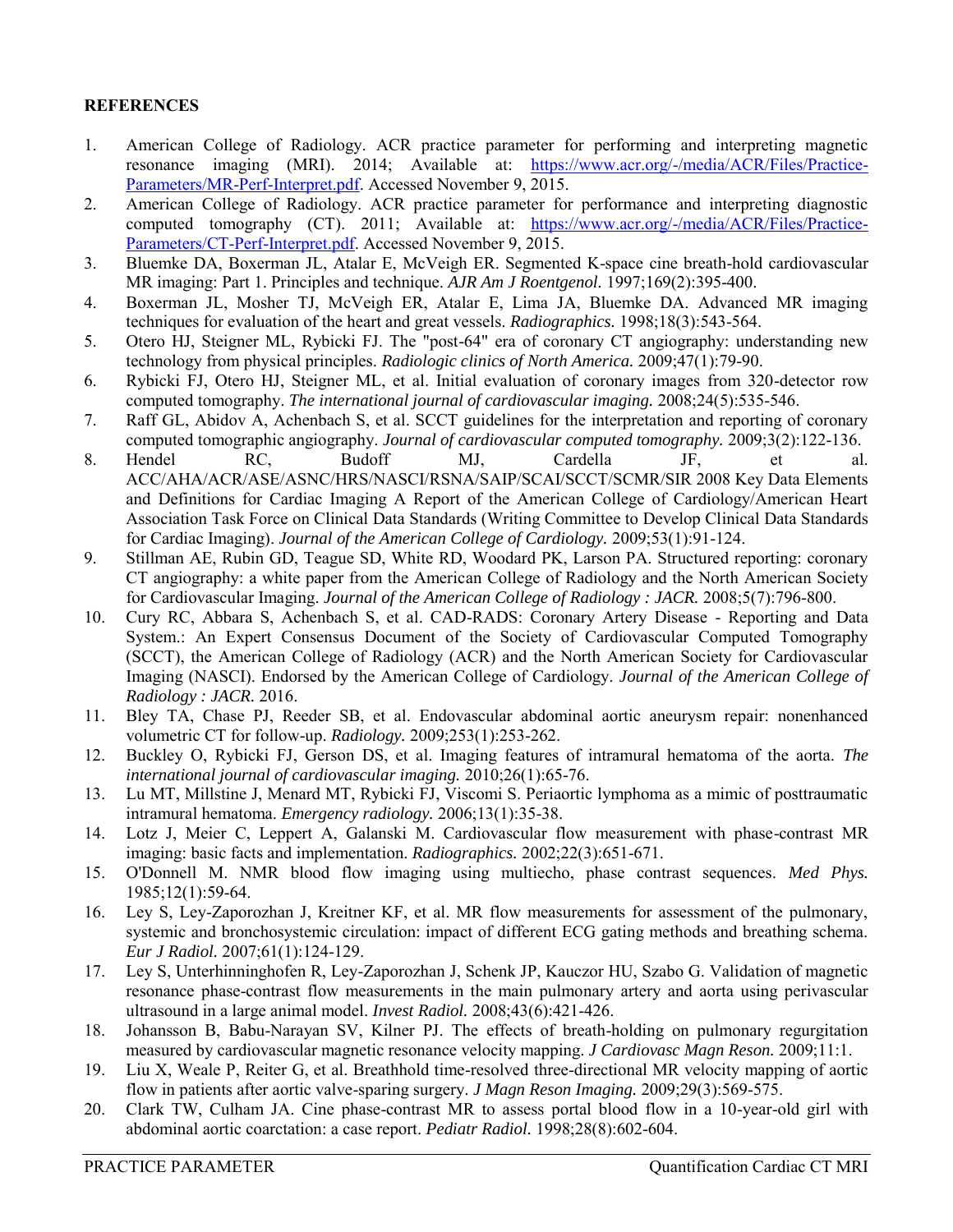- <span id="page-27-0"></span>21. Lew CD, Alley MT, Bammer R, Spielman DM, Chan FP. Peak velocity and flow quantification validation for sensitivity-encoded phase-contrast MR imaging. *Acad Radiol.* 2007;14(3):258-269.
- <span id="page-27-1"></span>22. Hodnett PA, Glielmi CB, Davarpanah AH, et al. Inline directionally independent peak velocity evaluation reduces error in peak antegrade velocity estimation in patients referred for cardiac valvular assessment. *AJR Am J Roentgenol.* 2012;198(2):344-350.
- <span id="page-27-2"></span>23. Frydrychowicz A, Markl M, Hirtler D, et al. Aortic hemodynamics in patients with and without repair of aortic coarctation: in vivo analysis by 4D flow-sensitive magnetic resonance imaging. *Invest Radiol.*  2011;46(5):317-325.
- <span id="page-27-3"></span>24. Hope MD, Hope TA, Meadows AK, et al. Bicuspid aortic valve: four-dimensional MR evaluation of ascending aortic systolic flow patterns. *Radiology.* 2010;255(1):53-61.
- <span id="page-27-4"></span>25. Carr JC, Finn JP. MR imaging of the thoracic aorta. *Magn Reson Imaging Clin N Am.* 2003;11(1):135-148.
- 26. Carr JC, Laub G, Zheng J, Pereles FS, Finn JP. Time-resolved three-dimensional pulmonary MR angiography and perfusion imaging with ultrashort repetition time. *Acad Radiol.* 2002;9(12):1407-1418.
- 27. Carroll TJ. The emergence of time-resolved contrast-enhanced MR imaging for intracranial angiography. *AJNR Am J Neuroradiol.* 2002;23(3):346-348.
- 28. Cashen TA, Jeong H, Shah MK, et al. 4D radial contrast-enhanced MR angiography with sliding subtraction. *Magn Reson Med.* 2007;58(5):962-972.
- 29. Frydrychowicz A, Bley TA, Winterer JT, et al. Accelerated time-resolved 3D contrast-enhanced MR angiography at 3T: clinical experience in 31 patients. *MAGMA.* 2006;19(4):187-195.
- <span id="page-27-14"></span>30. Korosec FR, Frayne R, Grist TM, Mistretta CA. Time-resolved contrast-enhanced 3D MR angiography. *Magn Reson Med.* 1996;36(3):345-351.
- <span id="page-27-5"></span>31. Jeong HJ, Vakil P, Sheehan JJ, et al. Time-resolved magnetic resonance angiography: evaluation of intrapulmonary circulation parameters in pulmonary arterial hypertension. *J Magn Reson Imaging.*  2011;33(1):225-231.
- 32. Shors SM, Cotts WG, Pavlovic-Surjancev B, et al. Non-invasive cardiac evaluation in heart failure patients using magnetic resonance imaging: a feasibility study. *Heart Fail Rev.* 2005;10(4):265-273.
- 33. Shors SM, Cotts WG, Pavlovic-Surjancev B, Francois CJ, Gheorghiade M, Finn JP. Heart failure: evaluation of cardiopulmonary transit times with time-resolved MR angiography. *Radiology.*  2003;229(3):743-748.
- <span id="page-27-6"></span>34. Lang RM, Bierig M, Devereux RB, et al. Recommendations for chamber quantification. *Eur J Echocardiogr.* 2006;7(2):79-108.
- <span id="page-27-7"></span>35. Gordon EP, Schnittger I, Fitzgerald PJ, Williams P, Popp RL. Reproducibility of left ventricular volumes by two-dimensional echocardiography. *Journal of the American College of Cardiology.* 1983;2(3):506-513.
- <span id="page-27-8"></span>36. Grothues F, Smith GC, Moon JC, et al. Comparison of interstudy reproducibility of cardiovascular magnetic resonance with two-dimensional echocardiography in normal subjects and in patients with heart failure or left ventricular hypertrophy. *Am J Cardiol.* 2002;90(1):29-34.
- <span id="page-27-9"></span>37. Hunold P, Schlosser T, Vogt FM, et al. Myocardial late enhancement in contrast-enhanced cardiac MRI: distinction between infarction scar and non-infarction-related disease. *AJR Am J Roentgenol.*  2005;184(5):1420-1426.
- <span id="page-27-10"></span>38. Vogel-Claussen J, Rochitte CE, Wu KC, et al. Delayed enhancement MR imaging: utility in myocardial assessment. *Radiographics.* 2006;26(3):795-810.
- <span id="page-27-11"></span>39. Kim HW, Farzaneh-Far A, Kim RJ. Cardiovascular magnetic resonance in patients with myocardial infarction: current and emerging applications. *Journal of the American College of Cardiology.*  2009;55(1):1-16.
- <span id="page-27-12"></span>40. Brumback LC, Kronmal R, Heckbert SR, et al. Body size adjustments for left ventricular mass by cardiovascular magnetic resonance and their impact on left ventricular hypertrophy classification. *The international journal of cardiovascular imaging.* 2010;26(4):459-468.
- <span id="page-27-13"></span>41. Natori S, Lai S, Finn JP, et al. Cardiovascular function in multi-ethnic study of atherosclerosis: normal values by age, sex, and ethnicity. *AJR Am J Roentgenol.* 2006;186(6 Suppl 2):S357-365.
- 42. Salton CJ, Chuang ML, O'Donnell CJ, et al. Gender differences and normal left ventricular anatomy in an adult population free of hypertension. A cardiovascular magnetic resonance study of the Framingham Heart Study Offspring cohort. *Journal of the American College of Cardiology.* 2002;39(6):1055-1060.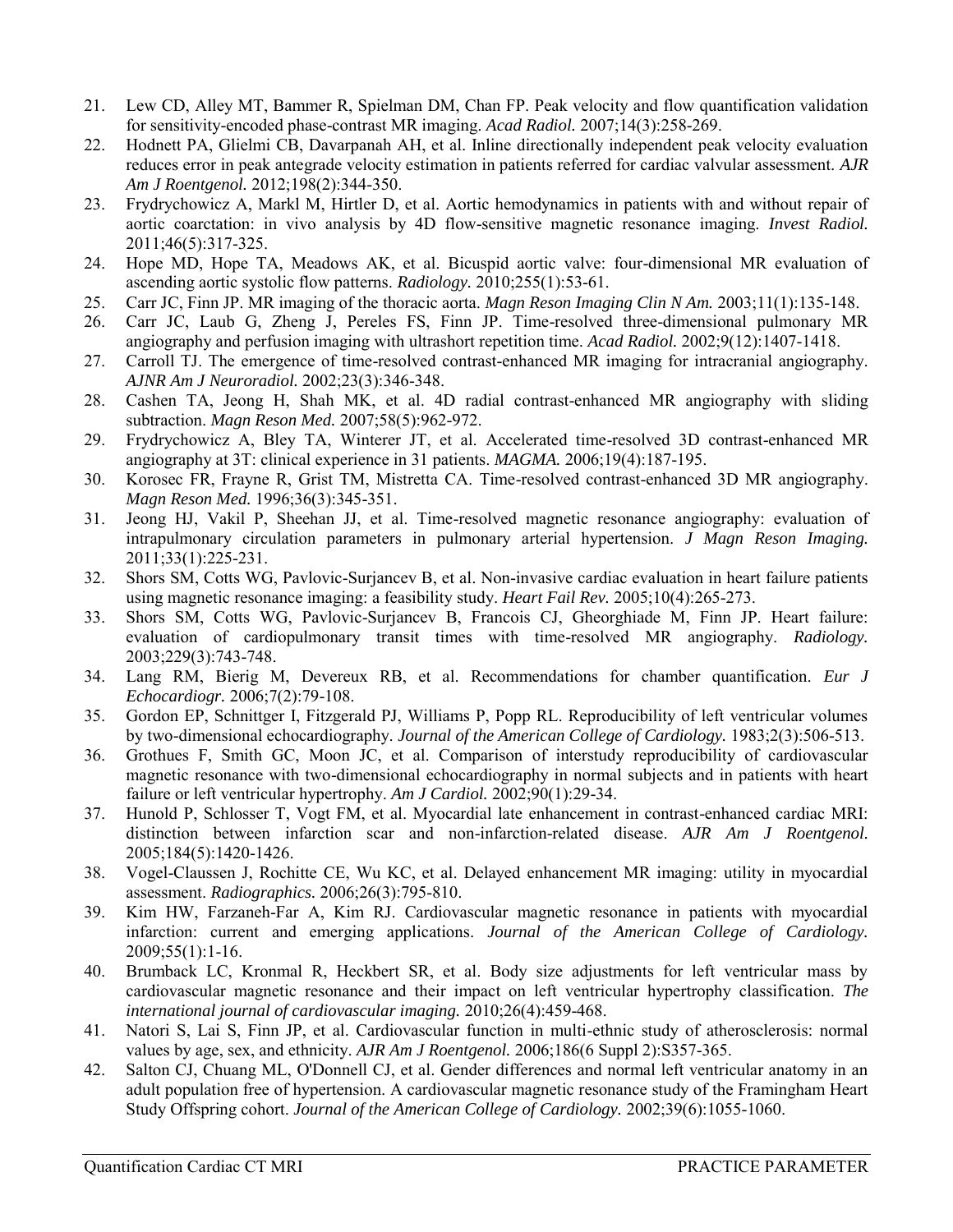- 43. Lin FY, Devereux RB, Roman MJ, et al. Cardiac chamber volumes, function, and mass as determined by 64-multidetector row computed tomography: mean values among healthy adults free of hypertension and obesity. *JACC Cardiovasc Imaging.* 2008;1(6):782-786.
- 44. Lorenz CH, Walker ES, Morgan VL, Klein SS, Graham TP, Jr. Normal human right and left ventricular mass, systolic function, and gender differences by cine magnetic resonance imaging. *J Cardiovasc Magn Reson.* 1999;1(1):7-21.
- <span id="page-28-0"></span>45. Nikitin NP, Loh PH, de Silva R, et al. Left ventricular morphology, global and longitudinal function in normal older individuals: a cardiac magnetic resonance study. *Int J Cardiol.* 2006;108(1):76-83.
- 46. Sandstede J, Lipke C, Beer M, et al. Age- and gender-specific differences in left and right ventricular cardiac function and mass determined by cine magnetic resonance imaging. *Eur Radiol.* 2000;10(3):438- 442.
- <span id="page-28-1"></span>47. Cheng S, Fernandes VR, Bluemke DA, McClelland RL, Kronmal RA, Lima JA. Age-related left ventricular remodeling and associated risk for cardiovascular outcomes: the Multi-Ethnic Study of Atherosclerosis. *Circ Cardiovasc Imaging.* 2009;2(3):191-198.
- <span id="page-28-2"></span>48. Lorenz CH. The range of normal values of cardiovascular structures in infants, children, and adolescents measured by magnetic resonance imaging. *Pediatr Cardiol.* 2000;21(1):37-46.
- <span id="page-28-3"></span>49. Alfakih K, Plein S, Thiele H, Jones T, Ridgway JP, Sivananthan MU. Normal human left and right ventricular dimensions for MRI as assessed by turbo gradient echo and steady-state free precession imaging sequences. *J Magn Reson Imaging.* 2003;17(3):323-329.
- <span id="page-28-4"></span>50. Hudsmith LE, Petersen SE, Tyler DJ, et al. Determination of cardiac volumes and mass with FLASH and SSFP cine sequences at 1.5 vs. 3 Tesla: a validation study. *J Magn Reson Imaging.* 2006;24(2):312-318.
- 51. Moon JC, Lorenz CH, Francis JM, Smith GC, Pennell DJ. Breath-hold FLASH and FISP cardiovascular MR imaging: left ventricular volume differences and reproducibility. *Radiology.* 2002;223(3):789-797.
- <span id="page-28-5"></span>52. Sievers B, Kirchberg S, Bakan A, Franken U, Trappe HJ. Impact of papillary muscles in ventricular volume and ejection fraction assessment by cardiovascular magnetic resonance. *J Cardiovasc Magn Reson.*  2004;6(1):9-16.
- <span id="page-28-6"></span>53. Han Y, Osborn EA, Maron MS, Manning WJ, Yeon SB. Impact of papillary and trabecular muscles on quantitative analyses of cardiac function in hypertrophic cardiomyopathy. *J Magn Reson Imaging.*  2009;30(5):1197-1202.
- <span id="page-28-7"></span>54. Bellenger NG, Grothues F, Smith GC, Pennell DJ. Quantification of right and left ventricular function by cardiovascular magnetic resonance. *Herz.* 2000;25(4):392-399.
- <span id="page-28-12"></span>55. Heuschmid M, Rothfuss JK, Schroeder S, et al. Assessment of left ventricular myocardial function using 16-slice multidetector-row computed tomography: comparison with magnetic resonance imaging and echocardiography. *Eur Radiol.* 2006;16(3):551-559.
- 56. Childs H, Ma L, Ma M, et al. Comparison of long and short axis quantification of left ventricular volume parameters by cardiovascular magnetic resonance, with ex-vivo validation. *J Cardiovasc Magn Reson.*  2011;13:40.
- <span id="page-28-8"></span>57. Juergens KU, Seifarth H, Maintz D, et al. MDCT determination of volume and function of the left ventricle: are short-axis image reformations necessary? *AJR Am J Roentgenol.* 2006;186(6 Suppl 2):S371-378.
- <span id="page-28-9"></span>58. Busch S, Johnson TR, Wintersperger BJ, et al. Quantitative assessment of left ventricular function with dual-source CT in comparison to cardiac magnetic resonance imaging: initial findings. *Eur Radiol.*  2008;18(3):570-575.
- <span id="page-28-10"></span>59. Gurvitz M, Burns KM, Brindis R, et al. Emerging Research Directions in Adult Congenital Heart Disease: A Report From an NHLBI/ACHA Working Group. *Journal of the American College of Cardiology.*  2016;67(16):1956-1964.
- <span id="page-28-11"></span>60. Radiology ACo. ACR Appropriateness Criteria®: Known or Suspected Congenital Heart Disease in the Adult. 2016; Available at: https://acsearch.acr.org/docs/69355/Narrative/. Accessed August 29, 2016.
- <span id="page-28-13"></span>61. Weinsaft JW, Cham MD, Janik M, et al. Left ventricular papillary muscles and trabeculae are significant determinants of cardiac MRI volumetric measurements: effects on clinical standards in patients with advanced systolic dysfunction. *Int J Cardiol.* 2008;126(3):359-365.
- <span id="page-28-14"></span>62. Palumbo A, Maffei E, Martini C, et al. Functional parameters of the left ventricle: comparison of cardiac MRI and cardiac CT in a large population. *La Radiologia medica.* 2010;115(5):702-713.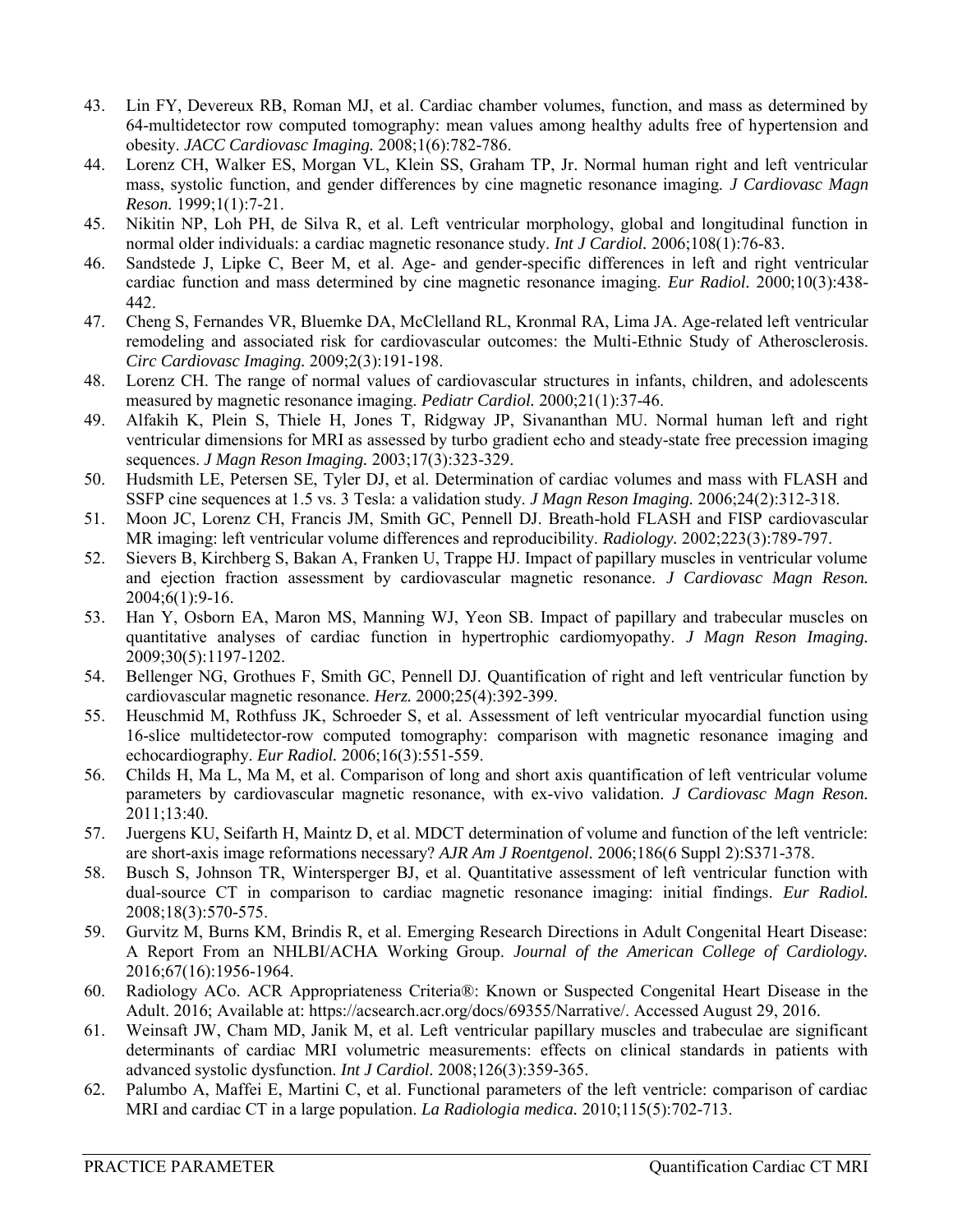- <span id="page-29-0"></span>63. Caiani EG, Toledo E, MacEneaney P, et al. Automated interpretation of regional left ventricular wall motion from cardiac magnetic resonance images. *J Cardiovasc Magn Reson.* 2006;8(3):427-433.
- <span id="page-29-1"></span>64. Nandalur KR, Dwamena BA, Choudhri AF, Nandalur MR, Carlos RC. Diagnostic performance of stress cardiac magnetic resonance imaging in the detection of coronary artery disease: a meta-analysis. *Journal of the American College of Cardiology.* 2007;50(14):1343-1353.
- 65. Underwood SR, Anagnostopoulos C, Cerqueira M, et al. Myocardial perfusion scintigraphy: the evidence. *Eur J Nucl Med Mol Imaging.* 2004;31(2):261-291.
- 66. de Jong MC, Genders TS, van Geuns RJ, Moelker A, Hunink MG. Diagnostic performance of stress myocardial perfusion imaging for coronary artery disease: a systematic review and meta-analysis. *Eur Radiol.* 2012;22(9):1881-1895.
- <span id="page-29-2"></span>67. Okada DR, Ghoshhajra BB, Blankstein R, et al. Direct comparison of rest and adenosine stress myocardial perfusion CT with rest and stress SPECT. *J Nucl Cardiol.* 2010;17(1):27-37.
- 68. Ko SM, Choi JW, Hwang HK, Song MG, Shin JK, Chee HK. Diagnostic performance of combined noninvasive anatomic and functional assessment with dual-source CT and adenosine-induced stress dualenergy CT for detection of significant coronary stenosis. *AJR Am J Roentgenol.* 2012;198(3):512-520.
- 69. Jin KN, De Cecco CN, Caruso D, et al. Myocardial perfusion imaging with dual energy CT. *Eur J Radiol.*  2016.
- 70. Cannao PM, Schoepf UJ, Muscogiuri G, et al. Technical prerequisites and imaging protocols for dynamic and dual energy myocardial perfusion imaging. *Eur J Radiol.* 2015;84(12):2401-2410.
- 71. De Cecco CN, Harris BS, Schoepf UJ, et al. Incremental value of pharmacological stress cardiac dualenergy CT over coronary CT angiography alone for the assessment of coronary artery disease in a high-risk population. *AJR Am J Roentgenol.* 2014;203(1):W70-77.
- <span id="page-29-3"></span>72. Wang R, Yu W, Wang Y, et al. Incremental value of dual-energy CT to coronary CT angiography for the detection of significant coronary stenosis: comparison with quantitative coronary angiography and single photon emission computed tomography. *The international journal of cardiovascular imaging.*  2011;27(5):647-656.
- <span id="page-29-4"></span>73. Choi KM, Kim RJ, Gubernikoff G, Vargas JD, Parker M, Judd RM. Transmural extent of acute myocardial infarction predicts long-term improvement in contractile function. *Circulation.* 2001;104(10):1101-1107.
- <span id="page-29-5"></span>74. Kim RJ, Wu E, Rafael A, et al. The use of contrast-enhanced magnetic resonance imaging to identify reversible myocardial dysfunction. *N Engl J Med.* 2000;343(20):1445-1453.
- <span id="page-29-6"></span>75. Watabe H, Sato A, Nishina H, et al. Enhancement patterns detected by multidetector computed tomography are associated with microvascular obstruction and left ventricular remodelling in patients with acute myocardial infarction. *Eur Heart J.* 2016;37(8):684-692.
- <span id="page-29-7"></span>76. Esposito A, Palmisano A, Antunes S, et al. Cardiac CT With Delayed Enhancement in the Characterization of Ventricular Tachycardia Structural Substrate: Relationship Between CT-Segmented Scar and Electro-Anatomic Mapping. *JACC Cardiovasc Imaging.* 2016;9(7):822-832.
- <span id="page-29-8"></span>77. Pedersen SF, Thrysoe SA, Robich MP, et al. Assessment of intramyocardial hemorrhage by T1-weighted cardiovascular magnetic resonance in reperfused acute myocardial infarction. *J Cardiovasc Magn Reson.*  2012;14:59.
- 78. Puntmann VO, D'Cruz D, Smith Z, et al. Native myocardial T1 mapping by cardiovascular magnetic resonance imaging in subclinical cardiomyopathy in patients with systemic lupus erythematosus. *Circ Cardiovasc Imaging.* 2013;6(2):295-301.
- 79. Karamitsos TD, Piechnik SK, Banypersad SM, et al. Noncontrast T1 mapping for the diagnosis of cardiac amyloidosis. *JACC Cardiovasc Imaging.* 2013;6(4):488-497.
- 80. Moon JC, Messroghli DR, Kellman P, et al. Myocardial T1 mapping and extracellular volume quantification: a Society for Cardiovascular Magnetic Resonance (SCMR) and CMR Working Group of the European Society of Cardiology consensus statement. *J Cardiovasc Magn Reson.* 2013;15:92.
- <span id="page-29-9"></span>81. Wong TC, Piehler K, Meier CG, et al. Association between extracellular matrix expansion quantified by cardiovascular magnetic resonance and short-term mortality. *Circulation.* 2012;126(10):1206-1216.
- <span id="page-29-10"></span>82. Cerqueira MD, Weissman NJ, Dilsizian V, et al. Standardized myocardial segmentation and nomenclature for tomographic imaging of the heart. A statement for healthcare professionals from the Cardiac Imaging Committee of the Council on Clinical Cardiology of the American Heart Association. *Circulation.*  2002;105(4):539-542.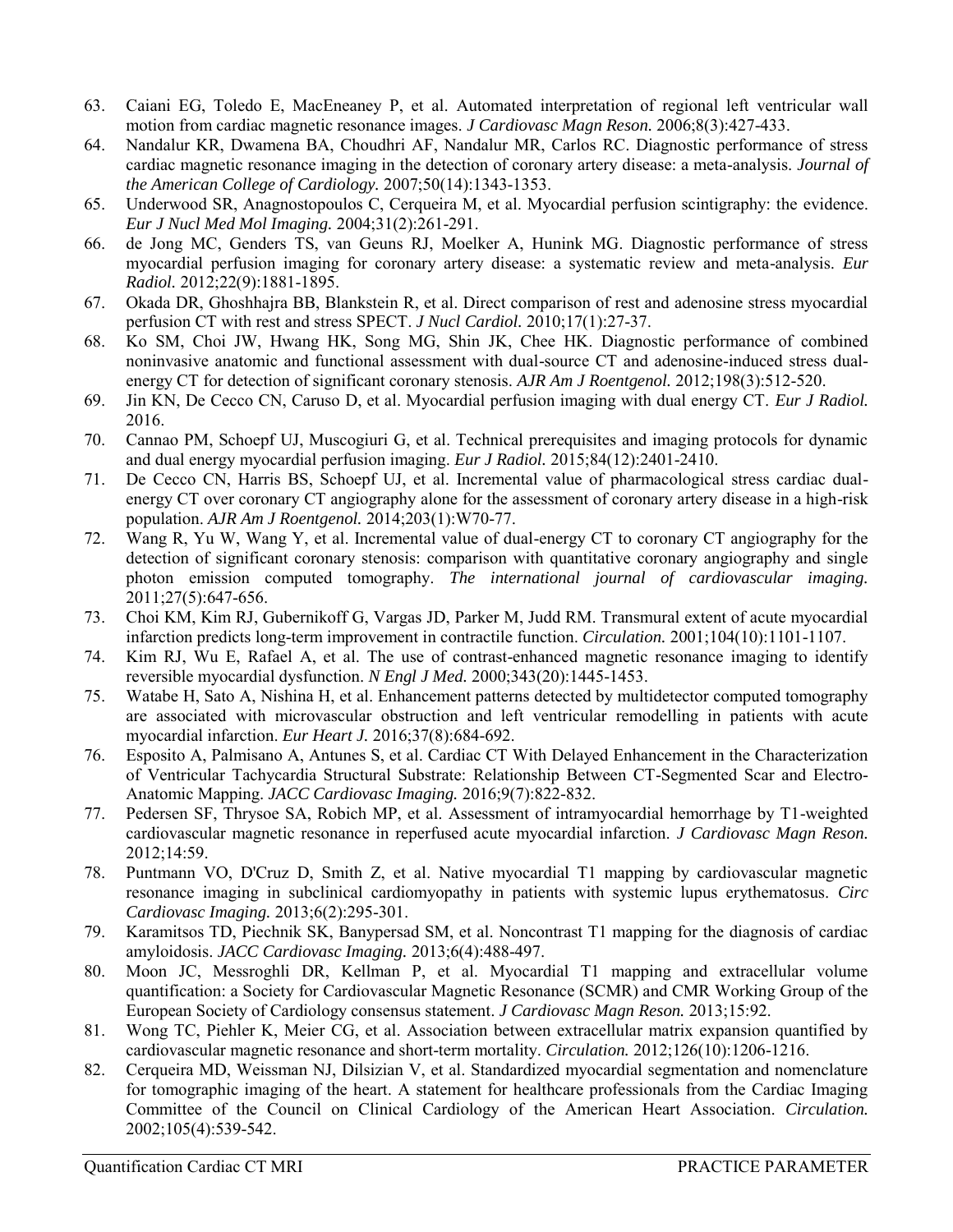- <span id="page-30-0"></span>83. Agatston AS, Janowitz WR, Hildner FJ, Zusmer NR, Viamonte M, Jr., Detrano R. Quantification of coronary artery calcium using ultrafast computed tomography. *Journal of the American College of Cardiology.* 1990;15(4):827-832.
- <span id="page-30-1"></span>84. Rumberger JA, Kaufman L. A rosetta stone for coronary calcium risk stratification: agatston, volume, and mass scores in 11,490 individuals. *AJR Am J Roentgenol.* 2003;181(3):743-748.
- <span id="page-30-2"></span>85. Polzer S, Gasser TC, Swedenborg J, Bursa J. The impact of intraluminal thrombus failure on the mechanical stress in the wall of abdominal aortic aneurysms. *Eur J Vasc Endovasc Surg.* 2011;41(4):467- 473.
- <span id="page-30-3"></span>86. Mehard WB, Heiken JP, Sicard GA. High-attenuating crescent in abdominal aortic aneurysm wall at CT: a sign of acute or impending rupture. *Radiology.* 1994;192(2):359-362.
- 87. Siegel CL, Cohan RH, Korobkin M, Alpern MB, Courneya DL, Leder RA. Abdominal aortic aneurysm morphology: CT features in patients with ruptured and nonruptured aneurysms. *AJR Am J Roentgenol.*  1994;163(5):1123-1129.
- 88. Labruto F, Blomqvist L, Swedenborg J. Imaging the intraluminal thrombus of abdominal aortic aneurysms: techniques, findings, and clinical implications. *Journal of vascular and interventional radiology : JVIR.*  2011;22(8):1069-1075; quiz 1075.
- <span id="page-30-4"></span>89. Bashir MR, Ferral H, Jacobs C, McCarthy W, Goldin M. Endoleaks after endovascular abdominal aortic aneurysm repair: management strategies according to CT findings. *AJR Am J Roentgenol.*  2009;192(4):W178-186.
- <span id="page-30-5"></span>90. Myers DI, Poole LJ, Imam K, Scheel PJ, Eustace JA. Renal artery stenosis by three-dimensional magnetic resonance angiography in type 2 diabetics with uncontrolled hypertension and chronic renal insufficiency: prevalence and effect on renal function. *Am J Kidney Dis.* 2003;41(2):351-359.
- <span id="page-30-6"></span>91. Bakker J, Beek FJ, Beutler JJ, et al. Renal artery stenosis and accessory renal arteries: accuracy of detection and visualization with gadolinium-enhanced breath-hold MR angiography. *Radiology.* 1998;207(2):497- 504.
- <span id="page-30-7"></span>92. Christensson A. Renovascular disease and renal insufficiency--diagnosis and treatment. *Scand J Urol Nephrol.* 1999;33(6):400-405.
- <span id="page-30-8"></span>93. Johnston KW, Rutherford RB, Tilson MD, Shah DM, Hollier L, Stanley JC. Suggested standards for reporting on arterial aneurysms. Subcommittee on Reporting Standards for Arterial Aneurysms, Ad Hoc Committee on Reporting Standards, Society for Vascular Surgery and North American Chapter, International Society for Cardiovascular Surgery. *J Vasc Surg.* 1991;13(3):452-458.
- <span id="page-30-9"></span>94. Truijers M, Resch T, Van Den Berg JC, Blankensteijn JD, Lonn L. Endovascular aneurysm repair: state-ofart imaging techniques for preoperative planning and surveillance. *J Cardiovasc Surg (Torino).*  2009;50(4):423-438.
- <span id="page-30-10"></span>95. Geller SC. Imaging guidelines for abdominal aortic aneurysm repair with endovascular stent grafts. *Journal of vascular and interventional radiology : JVIR.* 2003;14(9 Pt 2):S263-264.
- <span id="page-30-11"></span>96. Schoenberg SO, Knopp MV, Bock M, et al. Renal artery stenosis: grading of hemodynamic changes with cine phase-contrast MR blood flow measurements. *Radiology.* 1997;203(1):45-53.
- <span id="page-30-12"></span>97. Grist TM. Magnetic resonance angiography of renal artery stenosis. *Am J Kidney Dis.* 1994;24(4):700-712.
- <span id="page-30-13"></span>98. De Cobelli F, Mellone R, Salvioni M, et al. Renal artery stenosis: value of screening with three-dimensional phase-contrast MR angiography with a phased-array multicoil. *Radiology.* 1996;201(3):697-703.
- <span id="page-30-14"></span>99. Quiroz R, Kucher N, Schoepf UJ, et al. Right ventricular enlargement on chest computed tomography: prognostic role in acute pulmonary embolism. *Circulation.* 2004;109(20):2401-2404.
- <span id="page-30-15"></span>100. Schoepf UJ, Kucher N, Kipfmueller F, Quiroz R, Costello P, Goldhaber SZ. Right ventricular enlargement on chest computed tomography: a predictor of early death in acute pulmonary embolism. *Circulation.*  2004;110(20):3276-3280.
- <span id="page-30-16"></span>101. Contractor S, Maldjian PD, Sharma VK, Gor DM. Role of helical CT in detecting right ventricular dysfunction secondary to acute pulmonary embolism. *J Comput Assist Tomogr.* 2002;26(4):587-591.
- <span id="page-30-17"></span>102. Reid JH, Murchison JT. Acute right ventricular dilatation: a new helical CT sign of massive pulmonary embolism. *Clin Radiol.* 1998;53(9):694-698.
- <span id="page-30-18"></span>103. Boxt LM. MR imaging of pulmonary hypertension and right ventricular dysfunction. *Magn Reson Imaging Clin N Am.* 1996;4(2):307-325.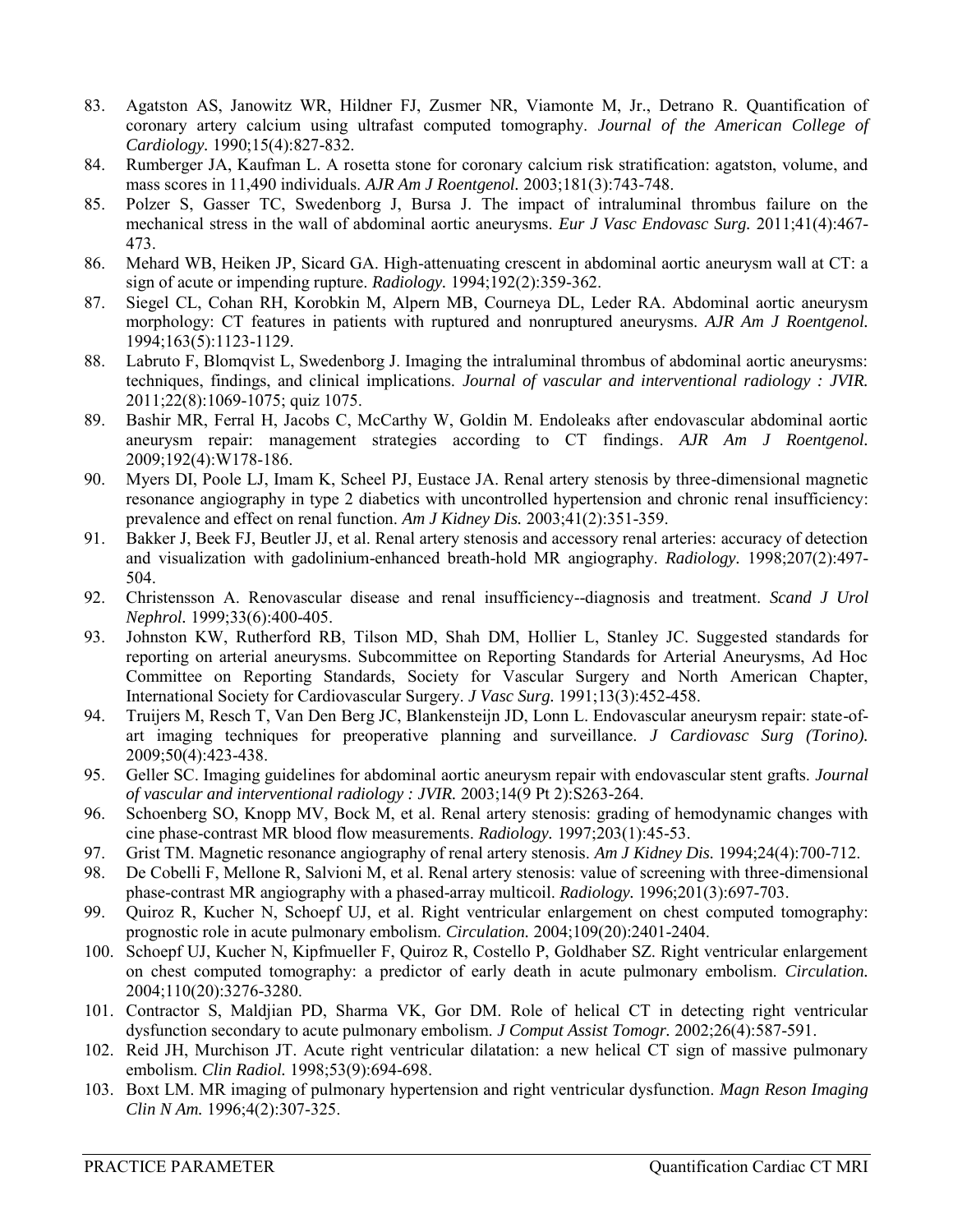- <span id="page-31-0"></span>104. American College of Radiology. ACR–NASCI–SPR practice parameter for the performance of cardiac magnetic resonance imaging (MRI). 2014; Available at: [https://www.acr.org/-/media/ACR/Files/Practice-](https://www.acr.org/-/media/ACR/Files/Practice-Parameters/MR-Cardiac.pdf)[Parameters/MR-Cardiac.pdf.](https://www.acr.org/-/media/ACR/Files/Practice-Parameters/MR-Cardiac.pdf) Accessed November 17, 2015.
- <span id="page-31-1"></span>105. Khandelwal N, Kalra N, Garg MK, et al. Multidetector CT angiography in Takayasu arteritis. *Eur J Radiol.*  2011;77(2):369-374.
- <span id="page-31-2"></span>106. Nastri MV, Baptista LP, Baroni RH, et al. Gadolinium-enhanced three-dimensional MR angiography of Takayasu arteritis. *Radiographics.* 2004;24(3):773-786.
- <span id="page-31-3"></span>107. Li AE, Kamel I, Rando F, et al. Using MRI to assess aortic wall thickness in the multiethnic study of atherosclerosis: distribution by race, sex, and age. *AJR Am J Roentgenol.* 2004;182(3):593-597.
- <span id="page-31-4"></span>108. Atalay MK, Bluemke DA. Magnetic resonance imaging of large vessel vasculitis. *Curr Opin Rheumatol.*  2001;13(1):41-47.
- <span id="page-31-5"></span>109. Matsunaga N, Hayashi K, Sakamoto I, et al. Takayasu arteritis: MR manifestations and diagnosis of acute and chronic phase. *J Magn Reson Imaging.* 1998;8(2):406-414.
- <span id="page-31-6"></span>110. Leiner T, Michaely H. Advances in contrast-enhanced MR angiography of the renal arteries. *Magn Reson Imaging Clin N Am.* 2008;16(4):561-572, vii.
- <span id="page-31-7"></span>111. Eklof H, Ahlstrom H, Magnusson A, et al. A prospective comparison of duplex ultrasonography, captopril renography, MRA, and CTA in assessing renal artery stenosis. *Acta Radiol.* 2006;47(8):764-774.
- <span id="page-31-8"></span>112. Rountas C, Vlychou M, Vassiou K, et al. Imaging modalities for renal artery stenosis in suspected renovascular hypertension: prospective intraindividual comparison of color Doppler US, CT angiography, GD-enhanced MR angiography, and digital substraction angiography. *Ren Fail.* 2007;29(3):295-302.
- <span id="page-31-9"></span>113. Prince MR, Schoenberg SO, Ward JS, Londy FJ, Wakefield TW, Stanley JC. Hemodynamically significant atherosclerotic renal artery stenosis: MR angiographic features. *Radiology.* 1997;205(1):128-136.
- <span id="page-31-10"></span>114. Oguzkurt L, Tercan F, Pourbagher MA, Kizilkilic O, Turkoz R, Boyvat F. Computed tomography findings in 10 cases of iliac vein compression (May-Thurner) syndrome. *Eur J Radiol.* 2005;55(3):421-425.
- <span id="page-31-11"></span>115. Wolpert LM, Rahmani O, Stein B, Gallagher JJ, Drezner AD. Magnetic resonance venography in the diagnosis and management of May-Thurner syndrome. *Vasc Endovascular Surg.* 2002;36(1):51-57.
- <span id="page-31-12"></span>116. Mock MB, Ringqvist I, Fisher LD, et al. Survival of medically treated patients in the coronary artery surgery study (CASS) registry. *Circulation.* 1982;66(3):562-568.
- <span id="page-31-13"></span>117. Sanz G, Castaner A, Betriu A, et al. Determinants of prognosis in survivors of myocardial infarction: a prospective clinical angiographic study. *N Engl J Med.* 1982;306(18):1065-1070.
- <span id="page-31-14"></span>118. Savino G, Zwerner P, Herzog C, et al. CT of cardiac function. *J Thorac Imaging.* 2007;22(1):86-100.
- <span id="page-31-15"></span>119. Attili AK, Schuster A, Nagel E, Reiber JH, van der Geest RJ. Quantification in cardiac MRI: advances in image acquisition and processing. *The international journal of cardiovascular imaging.* 2010;26 Suppl 1:27-40.
- <span id="page-31-16"></span>120. Fieno DS, Kim RJ, Chen EL, Lomasney JW, Klocke FJ, Judd RM. Contrast-enhanced magnetic resonance imaging of myocardium at risk: distinction between reversible and irreversible injury throughout infarct healing. *Journal of the American College of Cardiology.* 2000;36(6):1985-1991.
- <span id="page-31-17"></span>121. Tilak GS, Hsu LY, Hoyt RF Jr, Arai AE, Aletras AH. In vivo T2-weighted magnetic resonance imaging can accurately determine the ischemic area at risk for 2-day-old nonreperfused myocardial infarction. *Invest Radiol.* 2008;43:7-15.
- 122. Croisille P, Kim HW, Kim RJ. Controversies in cardiovascular MR imaging: T2-weighted imaging should not be used to delineate the area at risk in ischemic myocardial injury. *Radiology.* 2012;265(1):12-22.
- 123. Kim HW, Van Assche L, Jennings RB, et al. Relationship of T2-Weighted MRI Myocardial Hyperintensity and the Ischemic Area-At-Risk. *Circulation research.* 2015;117(3):254-265.
- <span id="page-31-18"></span>124. Hombach V, Grebe O, Merkle N, et al. Sequelae of acute myocardial infarction regarding cardiac structure and function and their prognostic significance as assessed by magnetic resonance imaging. *Eur Heart J.*  2005;26(6):549-557.
- <span id="page-31-19"></span>125. Greenland P, LaBree L, Azen SP, Doherty TM, Detrano RC. Coronary artery calcium score combined with Framingham score for risk prediction in asymptomatic individuals. *JAMA.* 2004;291(2):210-215.
- <span id="page-31-20"></span>126. Church TS, Levine BD, McGuire DK, et al. Coronary artery calcium score, risk factors, and incident coronary heart disease events. *Atherosclerosis.* 2007;190(1):224-231.
- <span id="page-31-21"></span>127. Yamada M, Teraoka K, Kawade M, Hirano M, Yamashina A. Frequency and distribution of late gadolinium enhancement in magnetic resonance imaging of patients with apical hypertrophic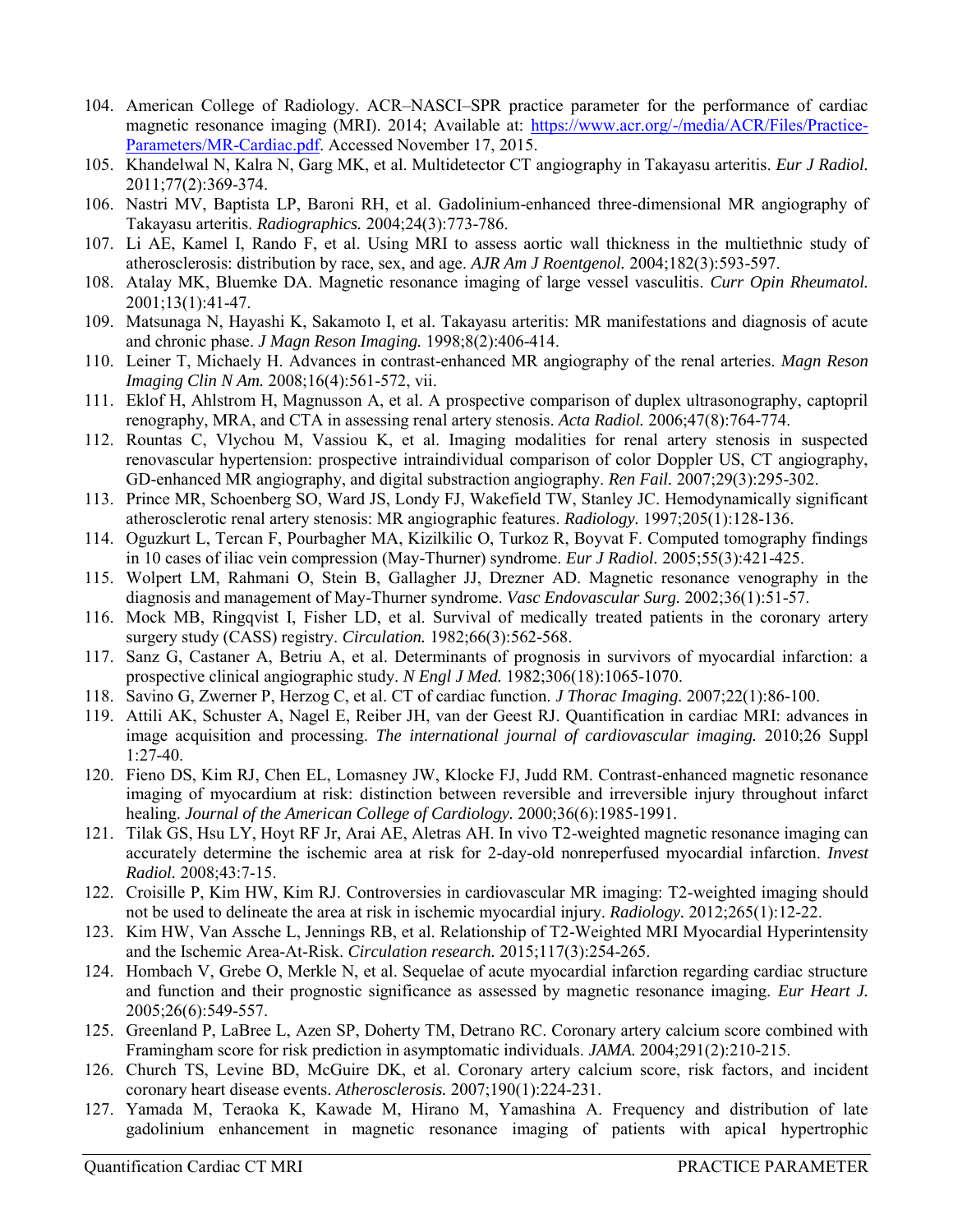cardiomyopathy and patients with asymmetrical hypertrophic cardiomyopathy: a comparative study. *The international journal of cardiovascular imaging.* 2009;25 Suppl 1:131-138.

- <span id="page-32-0"></span>128. Kwon DH, Setser RM, Popovic ZB, et al. Association of myocardial fibrosis, electrocardiography and ventricular tachyarrhythmia in hypertrophic cardiomyopathy: a delayed contrast enhanced MRI study. *The international journal of cardiovascular imaging.* 2008;24(6):617-625.
- <span id="page-32-1"></span>129. Glockner JF, Johnston DL, McGee KP. Evaluation of cardiac valvular disease with MR imaging: qualitative and quantitative techniques. *Radiographics.* 2003;23(1):e9.
- <span id="page-32-2"></span>130. Strohm O, Schulz-Menger J, Hanlein D, Dietz R, Friedrich MG. Magnetic resonance planimetry of the vena contracta as a new approach to assessment of stenotic heart valves: an in vitro study. *J Magn Reson Imaging.* 2001;14(1):31-34.
- <span id="page-32-3"></span>131. Mack MJ, Leon MB, Smith CR, et al. 5-year outcomes of transcatheter aortic valve replacement or surgical aortic valve replacement for high surgical risk patients with aortic stenosis (PARTNER 1): a randomised controlled trial. *Lancet.* 2015;385(9986):2477-2484.
- 132. Barbanti M, Petronio AS, Ettori F, et al. 5-Year Outcomes After Transcatheter Aortic Valve Implantation With CoreValve Prosthesis. *JACC. Cardiovascular interventions.* 2015;8(8):1084-1091.
- 133. Leon MB, Smith CR, Mack M, et al. Transcatheter aortic-valve implantation for aortic stenosis in patients who cannot undergo surgery. *N Engl J Med.* 2010;363(17):1597-1607.
- 134. Smith CR, Leon MB, Mack MJ, et al. Transcatheter versus surgical aortic-valve replacement in high-risk patients. *N Engl J Med.* 2011;364(23):2187-2198.
- <span id="page-32-4"></span>135. Alberts MJ, Peacock WF, Fields LE, et al. Association between once- and twice-daily direct oral anticoagulant adherence in nonvalvular atrial fibrillation patients and rates of ischemic stroke. *Int J Cardiol.*  2016;215:11-13.
- <span id="page-32-5"></span>136. Gopal A, Grayburn PA, Mack M, et al. Noncontrast 3D CMR imaging for aortic valve annulus sizing in TAVR. *JACC Cardiovasc Imaging.* 2015;8(3):375-378.
- <span id="page-32-6"></span>137. Bello D, Shah DJ, Farah GM, et al. Gadolinium cardiovascular magnetic resonance predicts reversible myocardial dysfunction and remodeling in patients with heart failure undergoing beta-blocker therapy. *Circulation.* 2003;108(16):1945-1953.
- <span id="page-32-7"></span>138. Bogaert J, Francone M. Cardiovascular magnetic resonance in pericardial diseases. *J Cardiovasc Magn Reson.* 2009;11:14.
- <span id="page-32-8"></span>139. Sengupta PP, Eleid MF, Khandheria BK. Constrictive pericarditis. *Circ J.* 2008;72(10):1555-1562.
- <span id="page-32-9"></span>140. Tomoda H, Hoshiai M, Furuya H, et al. Evaluation of pericardial effusion with computed tomography. *Am Heart J.* 1980;99(6):701-706.
- <span id="page-32-10"></span>141. Mulvagh SL, Rokey R, Vick GW, 3rd, Johnston DL. Usefulness of nuclear magnetic resonance imaging for evaluation of pericardial effusions, and comparison with two-dimensional echocardiography. *Am J Cardiol.*  1989;64(16):1002-1009.
- <span id="page-32-11"></span>142. Hassink RJ, Aretz HT, Ruskin J, Keane D. Morphology of atrial myocardium in human pulmonary veins: a postmortem analysis in patients with and without atrial fibrillation. *Journal of the American College of Cardiology.* 2003;42(6):1108-1114.
- <span id="page-32-12"></span>143. Ghaye B, Szapiro D, Dacher JN, et al. Percutaneous ablation for atrial fibrillation: the role of crosssectional imaging. *Radiographics.* 2003;23 Spec No:S19-33; discussion S48-50.
- <span id="page-32-13"></span>144. Kato R, Lickfett L, Meininger G, et al. Pulmonary vein anatomy in patients undergoing catheter ablation of atrial fibrillation: lessons learned by use of magnetic resonance imaging. *Circulation.* 2003;107(15):2004- 2010.
- <span id="page-32-14"></span>145. Hauser TH, Yeon SB, Kissinger KV, Josephson ME, Manning WJ. Variation in pulmonary vein size during the cardiac cycle: implications for non-electrocardiogram-gated imaging. *Am Heart J.* 2006;152(5):974 e971-976.
- <span id="page-32-15"></span>146. Ng CS, Wells AU, Padley SP. A CT sign of chronic pulmonary arterial hypertension: the ratio of main pulmonary artery to aortic diameter. *J Thorac Imaging.* 1999;14(4):270-278.
- <span id="page-32-16"></span>147. Boxt LM, Katz J, Kolb T, Czegledy FP, Barst RJ. Direct quantitation of right and left ventricular volumes with nuclear magnetic resonance imaging in patients with primary pulmonary hypertension. *Journal of the American College of Cardiology.* 1992;19(7):1508-1515.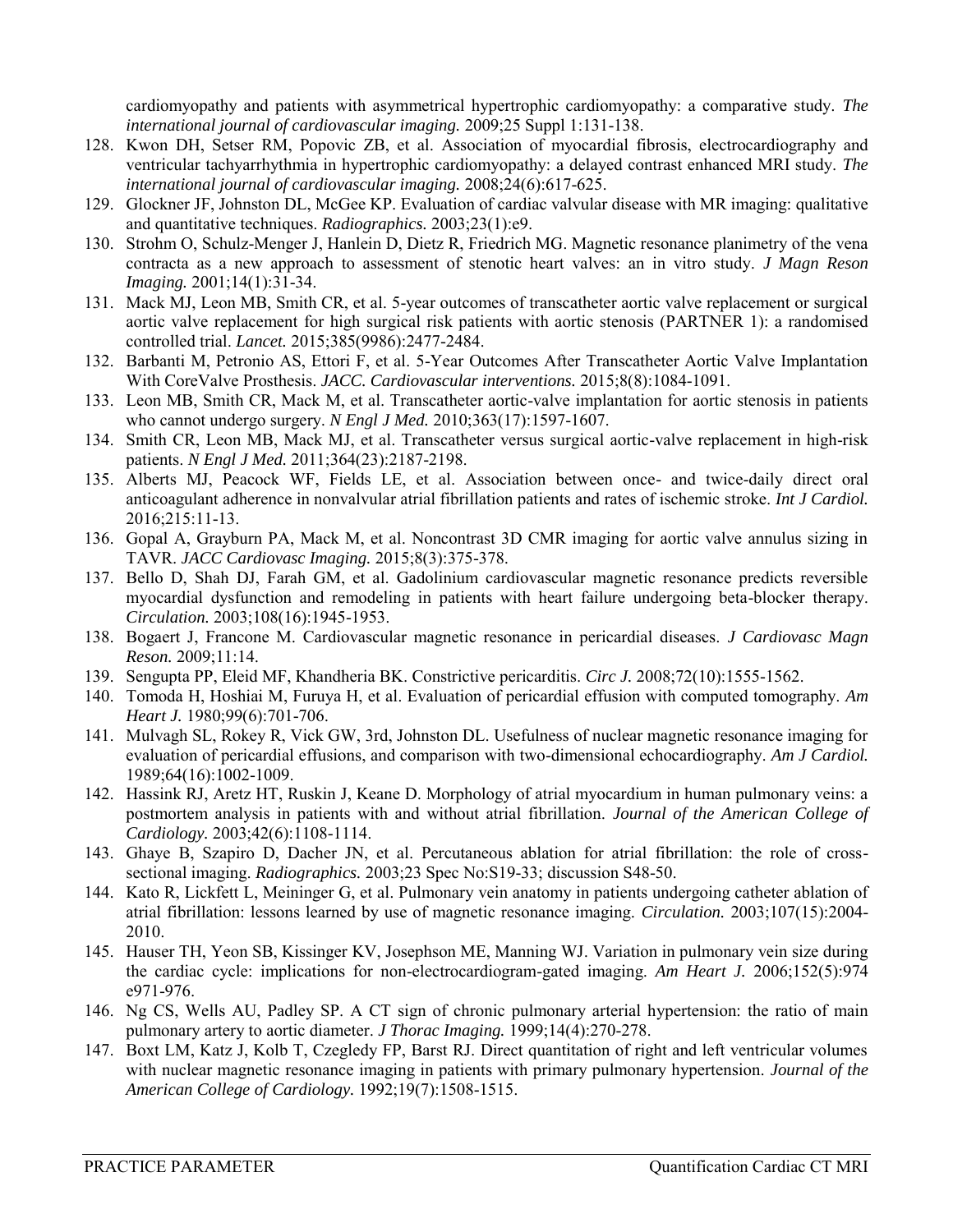- <span id="page-33-0"></span>148. Caro-Dominguez P, Compton G, Humpl T, Manson DE. Pulmonary arterial hypertension in children: diagnosis using ratio of main pulmonary artery to ascending aorta diameter as determined by multi-detector computed tomography. *Pediatr Radiol.* 2016;46(10):1378-1383.
- <span id="page-33-1"></span>149. Frank H, Globits S, Glogar D, Neuhold A, Kneussl M, Mlczoch J. Detection and quantification of pulmonary artery hypertension with MR imaging: results in 23 patients. *AJR Am J Roentgenol.*  1993;161(1):27-31.
- <span id="page-33-2"></span>150. Kuriyama K, Gamsu G, Stern RG, Cann CE, Herfkens RJ, Brundage BH. CT-determined pulmonary artery diameters in predicting pulmonary hypertension. *Invest Radiol.* 1984;19(1):16-22.
- <span id="page-33-3"></span>151. Ghaye B, Ghuysen A, Willems V, et al. Severe pulmonary embolism:pulmonary artery clot load scores and cardiovascular parameters as predictors of mortality. *Radiology.* 2006;239(3):884-891.
- <span id="page-33-4"></span>152. van der Meer RW, Pattynama PM, van Strijen MJ, et al. Right ventricular dysfunction and pulmonary obstruction index at helical CT: prediction of clinical outcome during 3-month follow-up in patients with acute pulmonary embolism. *Radiology.* 2005;235(3):798-803.
- <span id="page-33-5"></span>153. Mastora I, Remy-Jardin M, Masson P, et al. Severity of acute pulmonary embolism: evaluation of a new spiral CT angiographic score in correlation with echocardiographic data. *Eur Radiol.* 2003;13(1):29-35.
- <span id="page-33-6"></span>154. Qanadli SD, El Hajjam M, Vieillard-Baron A, et al. New CT index to quantify arterial obstruction in pulmonary embolism: comparison with angiographic index and echocardiography. *AJR Am J Roentgenol.*  2001;176(6):1415-1420.
- <span id="page-33-7"></span>155. Cook SC, Dyke PC, 2nd, Raman SV. Management of adults with congenital heart disease with cardiovascular computed tomography. *Journal of cardiovascular computed tomography.* 2008;2(1):12-22.
- 156. Goo HW, Park IS, Ko JK, Kim YH, Seo DM, Park JJ. Computed tomography for the diagnosis of congenital heart disease in pediatric and adult patients. *The international journal of cardiovascular imaging.* 2005;21(2-3):347-365; discussion 367.
- <span id="page-33-11"></span>157. Haramati LB, Glickstein JS, Issenberg HJ, Haramati N, Crooke GA. MR imaging and CT of vascular anomalies and connections in patients with congenital heart disease: significance in surgical planning. *Radiographics.* 2002;22(2):337-347; discussion 348-339.
- 158. Haramati LB, Moche IE, Rivera VT, et al. Computed tomography of partial anomalous pulmonary venous connection in adults. *J Comput Assist Tomogr.* 2003;27(5):743-749.
- <span id="page-33-8"></span>159. Leschka S, Oechslin E, Husmann L, et al. Pre- and postoperative evaluation of congenital heart disease in children and adults with 64-section CT. *Radiographics.* 2007;27(3):829-846.
- 160. Memisoglu E, Hobikoglu G, Tepe MS, Norgaz T, Bilsel T. Congenital coronary anomalies in adults: comparison of anatomic course visualization by catheter angiography and electron beam CT. *Catheter Cardiovasc Interv.* 2005;66(1):34-42.
- 161. Ropers D, Moshage W, Daniel WG, Jessl J, Gottwik M, Achenbach S. Visualization of coronary artery anomalies and their anatomic course by contrast-enhanced electron beam tomography and threedimensional reconstruction. *Am J Cardiol.* 2001;87(2):193-197.
- 162. Schmitt R, Froehner S, Brunn J, et al. Congenital anomalies of the coronary arteries: imaging with contrastenhanced, multidetector computed tomography. *Eur Radiol.* 2005;15(6):1110-1121.
- <span id="page-33-9"></span>163. Fogel MA, Pawlowski TW, Harris MA, et al. Comparison and usefulness of cardiac magnetic resonance versus computed tomography in infants six months of age or younger with aortic arch anomalies without deep sedation or anesthesia. *Am J Cardiol.* 2011;108(1):120-125.
- 164. Dodge-Khatami A, Tulevski, II, Bennink GB, et al. Comparable systemic ventricular function in healthy adults and patients with unoperated congenitally corrected transposition using MRI dobutamine stress testing. *Ann Thorac Surg.* 2002;73(6):1759-1764.
- 165. Fogel MA, Hubbard A, Weinberg PM. A simplified approach for assessment of intracardiac baffles and extracardiac conduits in congenital heart surgery with two- and three-dimensional magnetic resonance imaging. *Am Heart J.* 2001;142(6):1028-1036.
- <span id="page-33-10"></span>166. Oosterhof T, van Straten A, Vliegen HW, et al. Preoperative thresholds for pulmonary valve replacement in patients with corrected tetralogy of Fallot using cardiovascular magnetic resonance. *Circulation.*  2007;116(5):545-551.
- 167. Sampson C, Martinez J, Rees S, Somerville J, Underwood R, Longmore D. Evaluation of Fontan's operation by magnetic resonance imaging. *Am J Cardiol.* 1990;65(11):819-821.